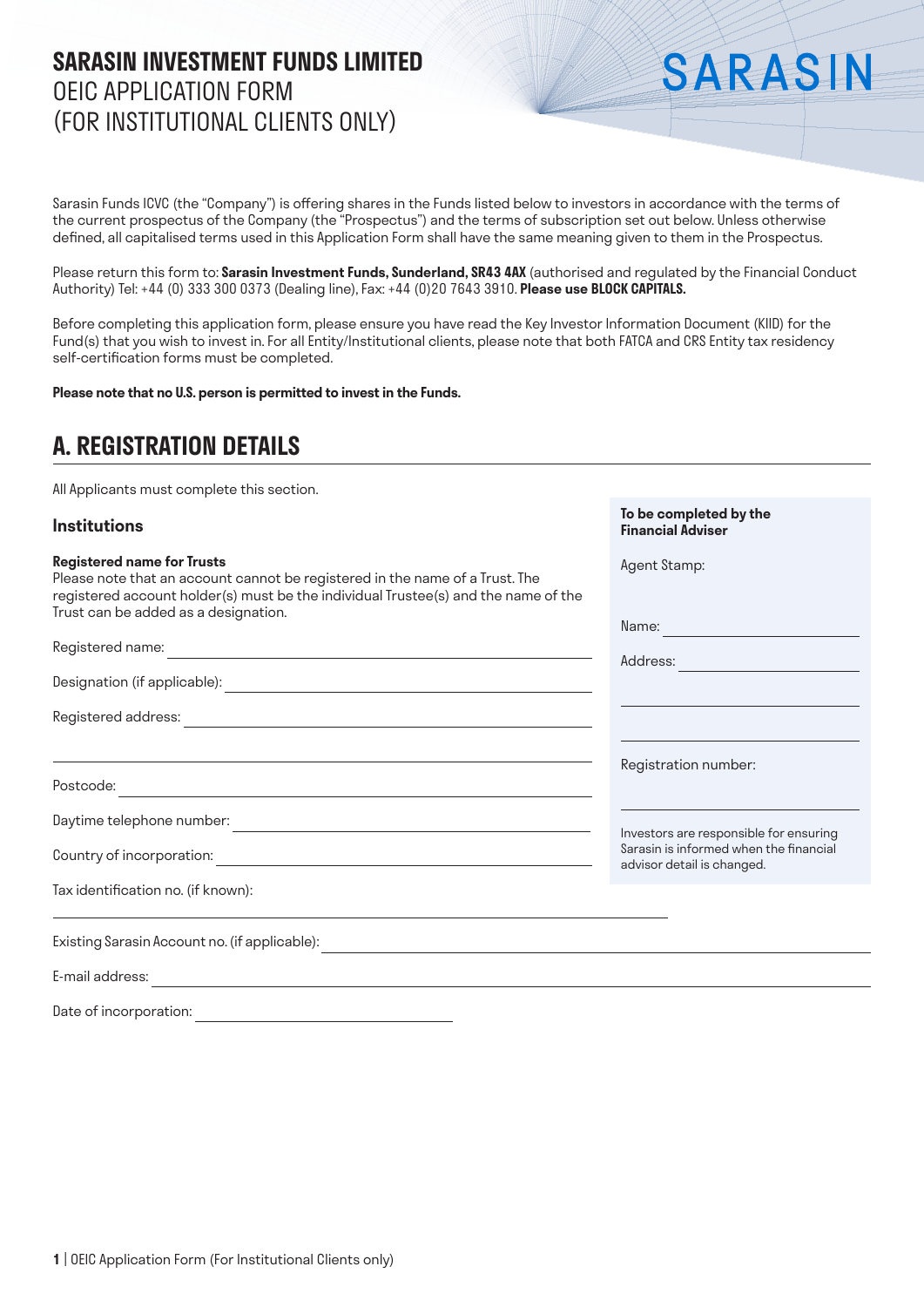### **Individuals**

#### **First Applicant Details**

If the holding is registered in more than one individual (maximum four) each holder must provide full details on the additional "Investor Details" sheet in section J of this Application Form.

| Title | Surname                                                                                                                                                                                                                       | Forename(s) in full                                                                                                                                                                                                           |
|-------|-------------------------------------------------------------------------------------------------------------------------------------------------------------------------------------------------------------------------------|-------------------------------------------------------------------------------------------------------------------------------------------------------------------------------------------------------------------------------|
|       |                                                                                                                                                                                                                               | <u> Andreas Andreas Andreas Andreas Andreas Andreas Andreas Andreas Andreas Andreas Andreas Andreas Andreas Andr</u>                                                                                                          |
|       |                                                                                                                                                                                                                               |                                                                                                                                                                                                                               |
|       | the control of the control of the control of the control of the control of the control of the control of the control of the control of the control of the control of the control of the control of the control of the control | the control of the control of the control of the control of the control of the control of the control of the control of the control of the control of the control of the control of the control of the control of the control |
|       | the control of the control of the control of the control of the control of the control of                                                                                                                                     | the control of the control of the control of the control of the control of the control of                                                                                                                                     |
|       |                                                                                                                                                                                                                               |                                                                                                                                                                                                                               |
|       |                                                                                                                                                                                                                               |                                                                                                                                                                                                                               |
|       |                                                                                                                                                                                                                               |                                                                                                                                                                                                                               |
|       |                                                                                                                                                                                                                               | If you are investing for a child under 18, please provide child's initials and provide a certified copy of the child's birth certificate.                                                                                     |
|       | Permanent Residential address:                                                                                                                                                                                                | <u> 1980 - Andrea Andrew Maria (h. 1980).</u>                                                                                                                                                                                 |
|       |                                                                                                                                                                                                                               |                                                                                                                                                                                                                               |
|       |                                                                                                                                                                                                                               |                                                                                                                                                                                                                               |
|       |                                                                                                                                                                                                                               |                                                                                                                                                                                                                               |
|       |                                                                                                                                                                                                                               |                                                                                                                                                                                                                               |
|       |                                                                                                                                                                                                                               |                                                                                                                                                                                                                               |
|       |                                                                                                                                                                                                                               | Existing Sarasin Account no (if applicable): ___________________________________                                                                                                                                              |
|       |                                                                                                                                                                                                                               | Tax identification no. (e.g. NI Number or similar):                                                                                                                                                                           |
|       |                                                                                                                                                                                                                               |                                                                                                                                                                                                                               |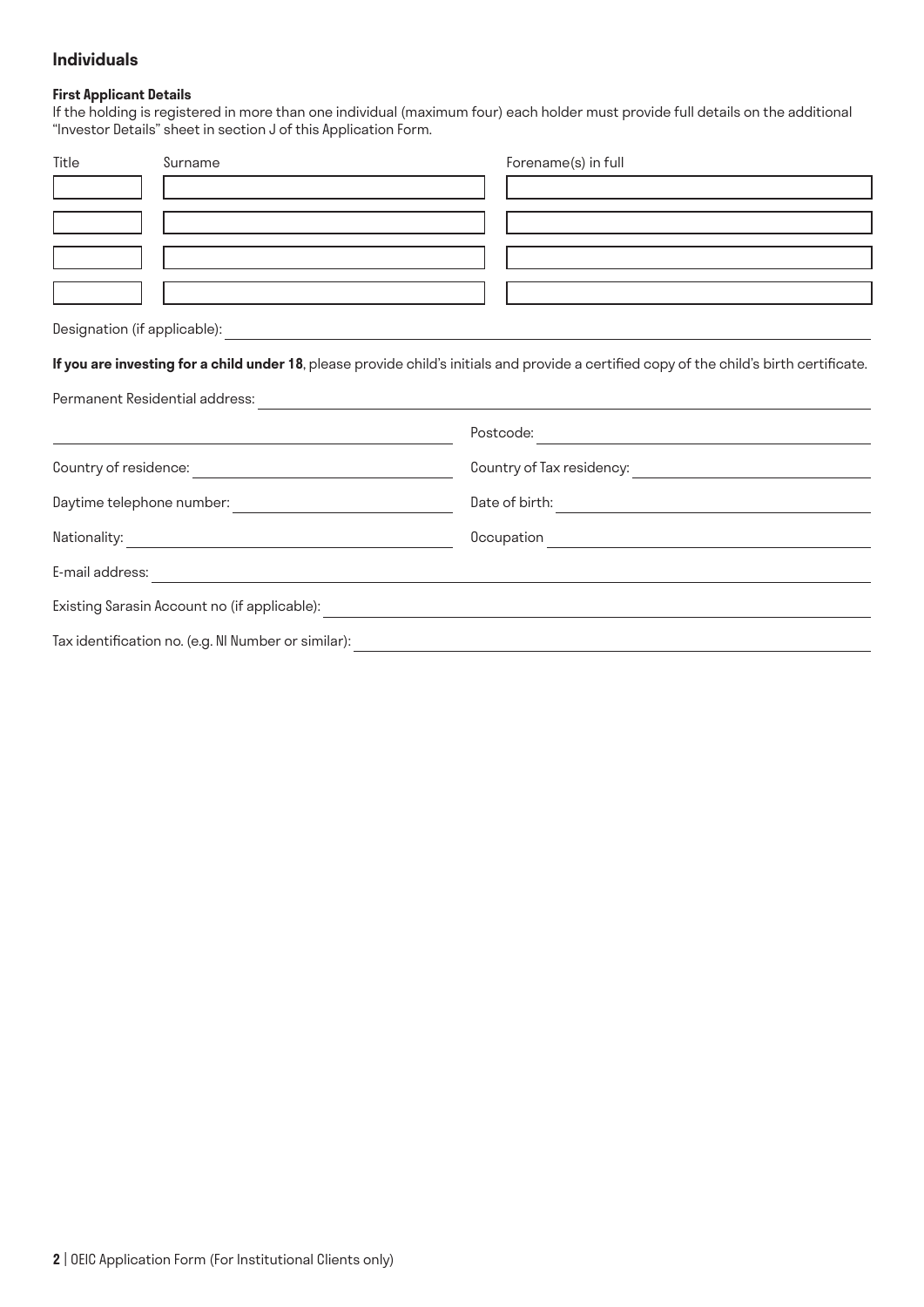# **B. SUBSCRIPTION DETAILS**

**Lump sum** – The minimum is £/€/\$1,000,000.00 per fund. **All investments into the Funds will be made into the institutional share class**. Please note that if no selection of income or accumulation shares is made, accumulation shares will be purchased unless you complete the income section overleaf in which case income shares will be purchased. To pay by Bank Transfer, please follow the instructions in section E.

If payment has not already been made, this will be due in cash or cleared funds not later than the third business day after the relevant dealing day.

| <b>Fund Name</b>                                                                             | <b>Share Class</b> | <b>Inc</b> | Acc | Number of Shares | Lump Sum Amount |
|----------------------------------------------------------------------------------------------|--------------------|------------|-----|------------------|-----------------|
| Sarasin Food & Agriculture Opportunities<br>ISIN code: Inc GB00B208L759 Acc GB00B208L866     |                    |            |     |                  | £               |
| Sarasin Thematic Global Equity<br>ISIN code: Inc GB0009341321 Acc GB0009341651               |                    |            |     |                  | £               |
| Sarasin Thematic Global Equity<br>ISIN code: Inc GB00BLB2MQ13 Acc GB00BLB2MR20               | I GBP HEDGED       |            |     |                  | £               |
| Sarasin Global Equity Real Return<br>ISIN code: Inc GB00B13GWD83 Acc GB00B13GWC76            |                    |            |     |                  | £               |
| Sarasin Responsible Global Equity<br>ISIN code: Inc GB00B4N86553 Acc GB00B4674R77            |                    |            |     |                  | £               |
| Sarasin Responsible Global Equity<br>ISIN code: Inc GB00BLB2M834 Acc GB00BLB2M941            | I GBP HEDGED       |            |     |                  | £               |
| <b>Sarasin UK Thematic Smaller Companies</b><br>ISIN code: Inc GB00B58G5N28 Acc GB00B58G7814 |                    |            |     |                  | £               |
| Sarasin Multi Asset - Strategic Fund<br>ISIN code: Inc GB00B8N8PH88 Acc GB00B8NG2599         |                    |            |     |                  | £               |
| Sarasin Global Higher Dividend<br>ISIN code: Inc GB00BLB2MK50 Acc GB00BLB2MJ46               | <b>GBP HEDGED</b>  |            |     |                  | £               |
| Sarasin Global Higher Dividend<br>ISIN code: Inc GB00B13GWL67 Acc GB00B13GWK50               |                    |            |     |                  | £               |
| Sarasin Global Higher Dividend<br>ISIN code: Inc GB00B87CWB98 Acc GB00B4NH8P64               | <b>I EUR</b>       |            |     |                  | €               |
| Sarasin Global Higher Dividend<br>ISIN code: Inc GB00BXRTDG75 Acc GB00BXRTDF68               | I EUR HEDGED       |            |     |                  | €               |
| Sarasin Global Higher Dividend<br>ISIN code: Inc GB00B7ZQ8V80 Acc GB00B89HBF92               | <b>IUSD</b>        |            |     |                  | \$              |
| <b>Sarasin Sterling Bond</b><br>ISIN code: Inc GB00B13GWG15 Acc GB00B13GWF08                 |                    |            |     |                  | £               |
| Sarasin Global Dividend<br>ISIN code: Inc GB00BGDF8B06<br>Acc GB00BGDF8C13                   |                    |            |     |                  | £               |
| Sarasin Global Dividend<br>ISIN code: Inc GB00BGDF8N28<br>Acc GB00BGDF8P42                   | <b>I EUR</b>       |            |     |                  | €               |
| <b>Sarasin Global Dividend</b><br>ISIN code: Inc GB00BLB2M057<br>Acc GB00BLB2M164            | I GBP HEDGED       |            |     |                  | £               |
| Sarasin Responsible Corporate Bond Fund<br>ISIN code: Inc GB00BYMB5P89 Acc GB00BYMB5096      |                    |            |     |                  | £               |
| <b>Sarasin Digital Opportunities</b><br>ISIN code: Inc GB00BJP50358 Acc GB00BJP50D59         |                    |            |     |                  | £               |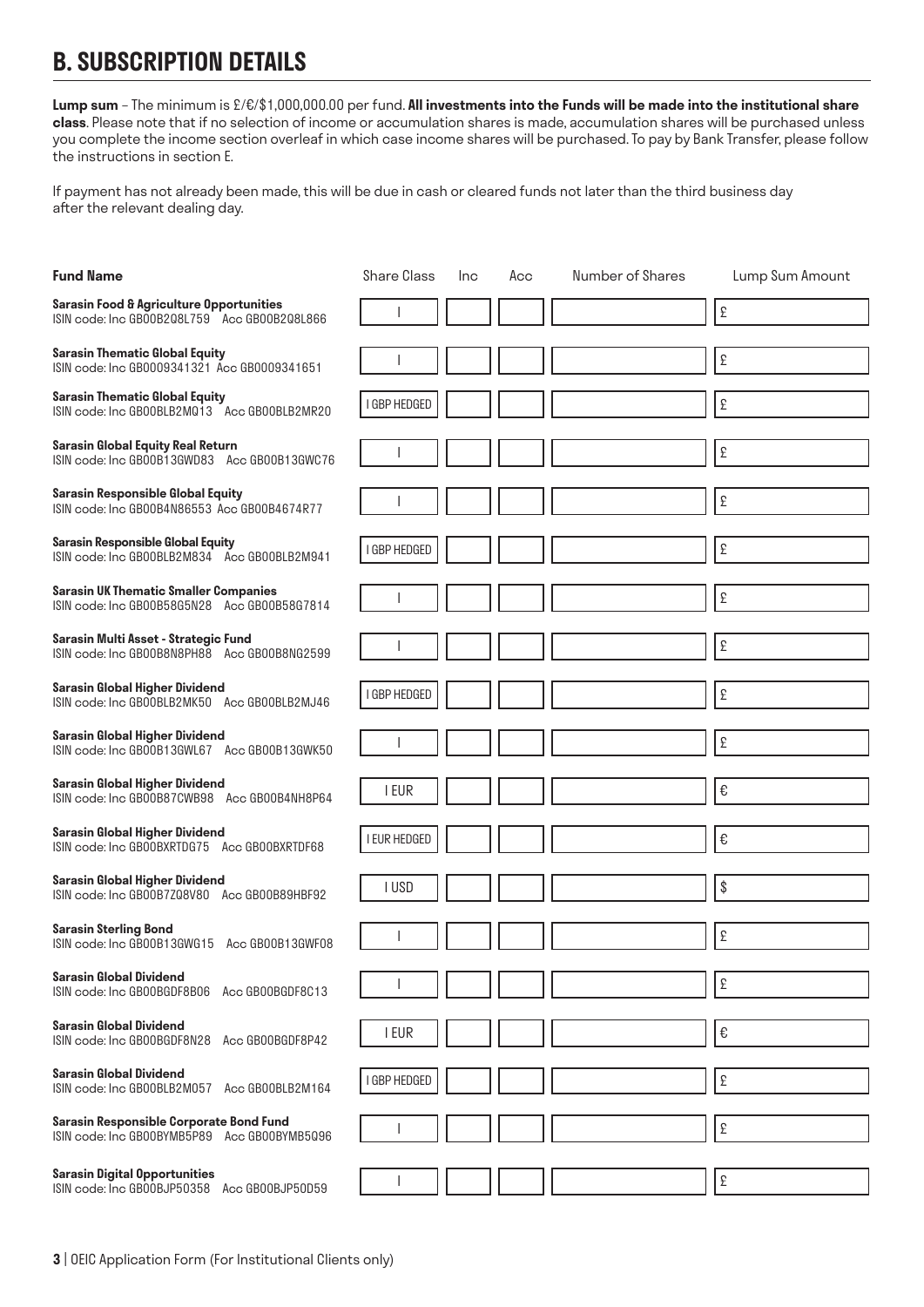# **C. INCOME PAYMENTS**

#### **If you wish to receive income from your investment, please complete this section.**

Please note that this facility is only available for **lump sum investments** into the Sarasin Investment Funds.

| Bank/Building Society:                |                                  |
|---------------------------------------|----------------------------------|
| Bank/Building Society Account number: |                                  |
| Address:                              |                                  |
|                                       | Postcode:                        |
| Account Name:                         | <b>Branch Sort Code</b>          |
| Swift Code:                           | <b>Building Society Roll No:</b> |

**If you are subscribing to income shares, please note that if no payment details are provided, income will be reinvested to buy additional shares.**

### **D. REDEMPTION PAYMENTS**

Please provide details of the bank account to which future redemptions should be paid. We wish to ensure that payments to you are made promptly and accurately. Failure to complete this section may lead to delays whilst nominated bank account details are verified. **Payments cannot be made to a third party**.

| If the bank account to which you wish to receive redemption payments is the same               |  |
|------------------------------------------------------------------------------------------------|--|
| as that to which you have requested to receive income payments, above, please tick here $\Box$ |  |

| Bank/Building Society:                |                                  |
|---------------------------------------|----------------------------------|
| Bank/Building Society Account number: |                                  |
| Address:                              |                                  |
|                                       | Postcode:                        |
| Account Name:                         | <b>Branch Sort Code</b>          |
| Swift Code:                           | <b>Building Society Roll No:</b> |

**Redemption payments cannot be made to banks outside of the Applicant's home jurisdiction. If you wish to change your bank account details at a later stage, you will be asked for proof of account holding.**

# **E. BANK TRANSFER**

Royal Bank of Scotland, London Corporate, PO Box 450, 5-10 Great Tower Street, London EC3P 3HX.

#### **For GBP**

| Sort Code: 16-04-00, Account No: 20018870                        | Sort        |
|------------------------------------------------------------------|-------------|
| <b>Account Name:</b> Sarasin Investment Funds Ltd Sterling       | <b>IBAN</b> |
| Client Money Account                                             | <b>SWII</b> |
| Please quote the order reference or plan number and client name  | Acc         |
| <b>For EUR</b>                                                   | Clie<br>Rou |
| <b>Sort Code: 16-04-00, Account No: SIFSECMA-EURA (10008408)</b> | Plea        |
| <b>IBAN: GB66RB0S16106510008408</b>                              |             |
| <b>SWIFT BIC: RBOSGB2L</b>                                       |             |
| Account Name: Sarasin Investment Funds Ltd Euro Client           |             |

Money Account

Please quote the order reference or plan number and client name

#### **For USD**

**Sort Code:** 16-04-00, **Account No:** SASCMA - USDC **IBAN:** GB30RBOS16630000406396 **SWIFT BIC:** RBOSGB2L **Account Name:** Sarasin Investment Funds Ltd US Dollar nt Money Account **ting Bank:** Standard Chartered, New York, Routing ise quote the order reference or plan number and client name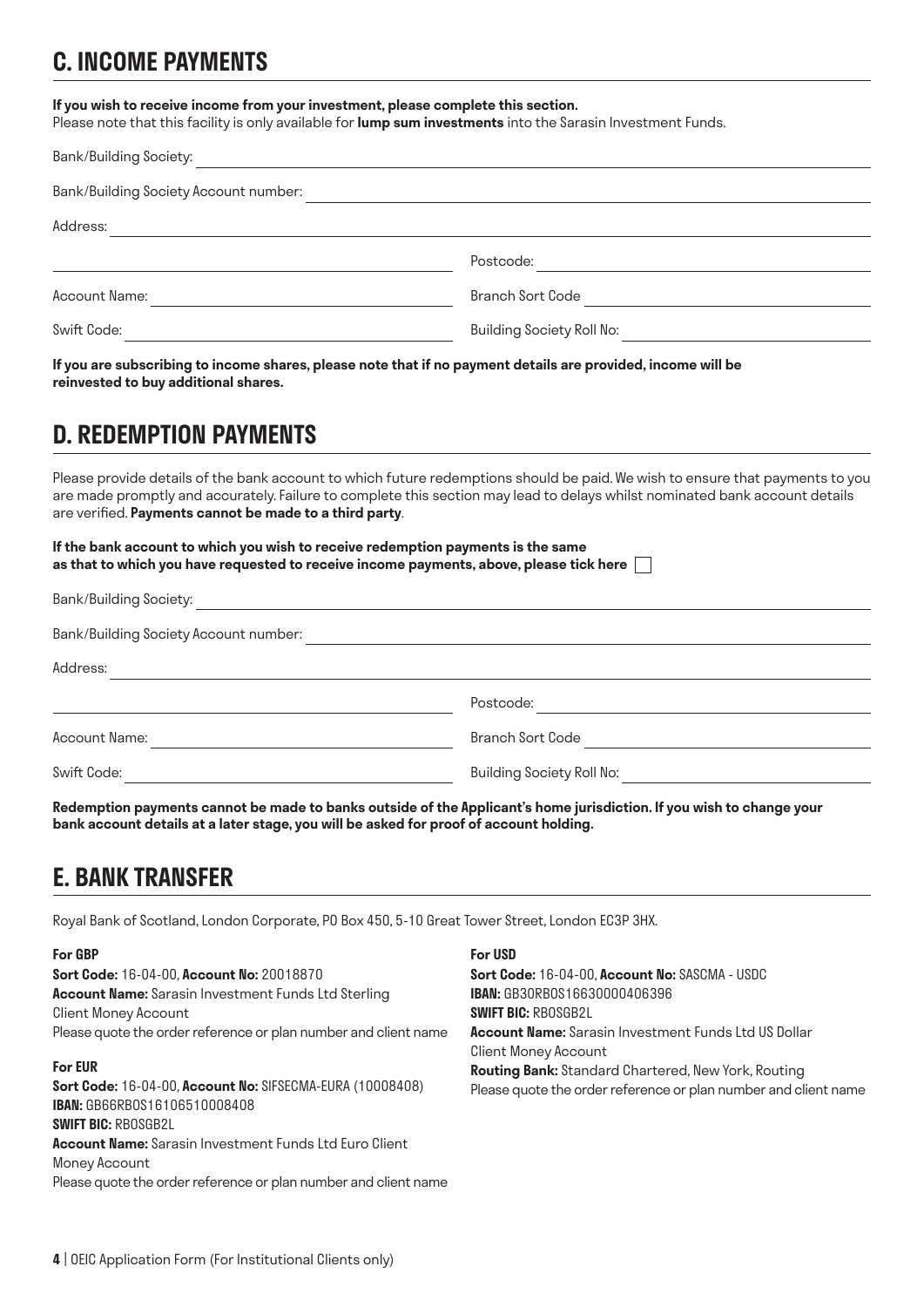# **F. ANTI-MONEY LAUNDERING**

As a result of legislation in force in the United Kingdom to prevent money laundering, firms conducting investment business are responsible for compliance with money laundering regulations. In certain circumstances investors may be asked to provide proof of identity when buying, converting or selling Shares. Please see the anti-money laundering document checklist in section K of this Application Form.

Normally this will not result in any delay in carrying out instructions, but should Sarasin Investment Funds Limited request additional information, this may mean that instructions will not be carried out until the information is received. In these circumstances Sarasin Investment Funds Limited may refuse to issue, convert or redeem Shares, release the proceeds of redemptions or carry out such instructions. Income distributions may be reinvested until such time that the requested information is received.

# **G. TERMS OF SUBSCRIPTION**

In connection with its subscription for Shares, the Applicant (or its agent on the Applicant's behalf) represents and warrants to and for the benefit of the Company, the relevant Funds, Administrator, Custodian, ACD and Investment Manager as set out below. If the Applicant is a nominee, the representations below apply as appropriate to both the nominee and each beneficial owner of the Shares provided that any representations made by a nominee with respect to a beneficial owner is limited to the knowledge of such nominee based on representations after due enquiry received from the beneficial owner.

- (1) If an individual/individuals, I am/we are over 18 years of age.
- I am/we are the beneficial owner(s) of the account OR I am/we are acting legally on behalf of the beneficial owner.
- I/we confirm that the information provided in this Application Form is true, accurate and correct in every respect.
- l/we, having received and considered a copy of the current Prospectus, the KIID and the most recent annual and/or semi-annual report of the Company (if any) confirm that this application is based solely on the information contained in such documentation and is made pursuant to the terms in the Prospectus and this Application Form.
- I/we accept that the legal relationship between the Applicant and the Company shall be governed solely by English law, with the jurisdiction being in the location of the Company's registered offices or, for claims under property law, the Applicant's domicile as well. I/we hereby authorise the Company to send me/us details of my/our Share holdings in the Funds in any format via my/our intermediary or the Investment Manager.
- I/we understand that all the data I/we have submitted will be kept on file with the ACD and will also be stored with the Investment Manager in the United Kingdom. I am/we are also aware that this data will be used for customer support purposes, and I/we explicitly consent to said uses.
- (7) I/we understand that the ACD and other members of its group of companies may use the information held about me/us to tell me/us about other services and products that Sarasin believe may be of interest to me (if you do not wish us to do this please tick the relevant box below).
- To comply with the European Unions Savings Tax Directive by virtue of the adoption of the terms by the United Kingdom, I/we understand that if I am/ we are an individual beneficial owner resident in an EU Member State all details of interest payments and other similar income maybe passed by the ACD to the tax authority of my/our place of residence.
- (9) I/we acknowledge that the Company has made available to me/us, during the course of this transaction and prior to the purchase of any Shares, the opportunity to ask questions of and receive answers from the Administrator concerning the terms and conditions of the offering described in the Prospectus, and to obtain any additional information necessary to verify the information contained in the Prospectus or otherwise relative to the financial data and business of the Company and the Funds, to the extent that such parties possess such information or can acquire it without unreasonable effort or expense, and all such questions, if asked, have been answered satisfactorily and all such documents, if examined, have been found to be fully satisfactory.
- (10) I/we acknowledge that I am/we are not investing in reliance on any representation or warranty, express or implied as to the performance of or the investment objective to be achieved by the Company and the Funds.
- (11) I/we confirm that I/we shall be deemed to make, on a continuing basis, each of the representations and warranties contained herein and I/we agree to notify the ACD or the Administrator immediately if I/we become aware that any of the representations are no longer accurate and complete in all respects and agree to immediately take such action as the ACD may direct, including where appropriate, redemption of my/our entire holding.
- (12) I/we confirm that the Shares are not being acquired and will not be held in violation of any applicable laws.
- (13) I/we confirm that I am/we are purchasing Shares for investment for my/ our own account (where the Applicant is an agent or a nominee, for the account of the beneficial owner) and not with any present view towards resale or other distribution of any Shares.
- (14) I/we acknowledge that the ACD reserves the right in its absolute discretion, and without providing any reason, to accept or reject in whole or in part the application for Shares by any person.
- (15) I/we have such knowledge and experience in business and financial matters or have obtained advice from a professional adviser such that we are capable of evaluating the merits, and the risks of investing in the Funds and are aware of the risks inherent in investing in the assets in which the Funds will invest and the method by which these assets will be held and/or traded and can bear the loss of our entire investment in the Funds.
- (16) I/we are able to bear the economic risk of an investment in the Shares, including, without limitation, the risk of loss of all or a part of my/our investment. I/we do not have an overall commitment to investments which are not readily marketable that is disproportionate to my/our net worth, and my/our investment in the Shares will not cause such overall commitment to be excessive.
- (17) I/we understand that the representations, warranties, agreements, undertakings and acknowledgments in this Application Form are with the intent that they may be relied upon by the ACD and/or Administrator in determining my/our suitability as a purchaser of Shares and shall survive my/our purchase of Shares.
- (18) I/we agree to indemnify the ACD and the Administrator and agree to keep the ACD and the Administrator indemnified against any loss, liability, cost or expense (including without limitation legal fees, taxes and penalties) of any nature whatsoever arising to any of them as a result of any breach of any of the representations, warranties, declarations, condition, covenant or agreement contained herein or in any other document delivered by us to the ACD, Investment Manager or the Administrator.
- (19) I/we understand that the tax disclosure set forth in the Prospectus is of a general nature and may not cover the jurisdiction in which I/we are subject to taxation and that the tax consequences of my/our purchase of Shares depends on our individual circumstances.
- (20) I/we acknowledge the right of the ACD at any time to require the mandatory redemption of Shares in the circumstances provided for in the Prospectus.
- (21) I/we declare that the entity or person hereby subscribing for Shares is not a U.S. Person as defined in the the U.S. Securities Act of 1933 and that I am/we are not applying as the proxy holder nor acting on behalf of or for the benefit of or with funds obtained from a U.S. Person; that we have not been solicited to purchase Shares while physically present within the USA; that at the time we subscribed for Shares we were outside of the USA; that we agree that the Shares or any interest therein will not be offered, sold, transferred or delivered, directly or indirectly in the USA to a U.S. Person at any time. I/we will notify the Administrator immediately if I/we or any other beneficial owner on whose behalf I am/we are acting, should become a U.S. Person.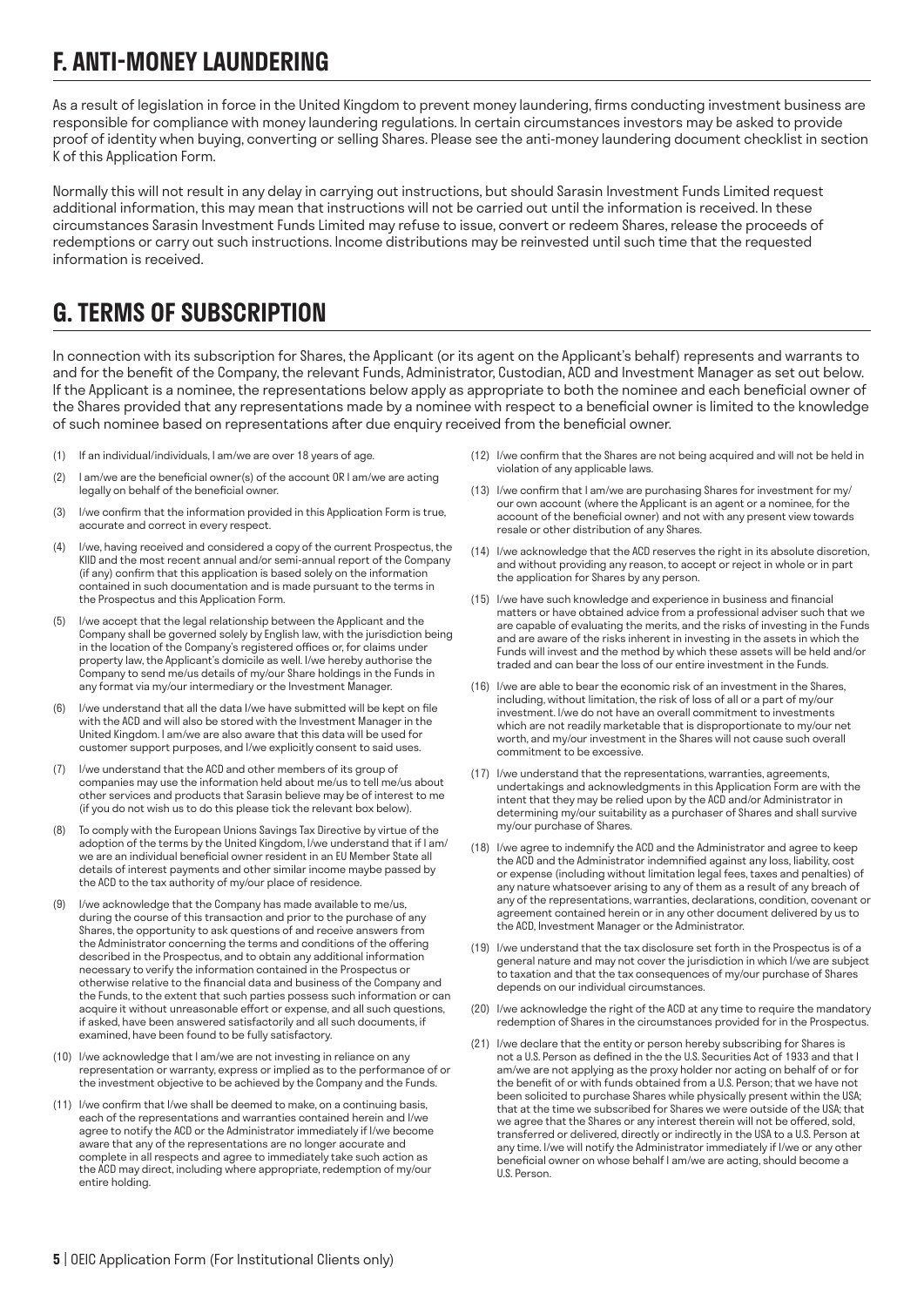- (22) If an institution, we are duly organised, validly existing and in good standing under the laws of the jurisdiction in which we are organised and we have the power and authority to enter into and perform our obligations under this Application Form and each other document required to be executed and delivered by us in connection with this subscription for Shares, and perform our obligations thereunder and consummate the transactions contemplated thereby and the person signing this Application Form on behalf of us has been duly authorised to execute and deliver this Application Form and each other document required to be executed and delivered by us in connection with this subscription for Shares. Such execution, delivery and compliance by us does not conflict with, or constitute a default under, any instruments governing us, any law, regulation or order, or any agreement to which we are a party or by which we are bound. This Application Form has been duly executed by us and constitutes a valid and legally binding agreement by us.
- (23) I/we acknowledge that the information in the Prospectus and the information regarding the composition of the portfolio and any information relating to trading activity within the portfolio provided to me/ us by the Investment Manager in relation to the Company and the Funds is confidential (the "Confidential Information"). I/we hereby agree to keep the information secret and confidential and not to use the Confidential Information other than in connection with my/our investment in the Fund(s). I/we also agree to take reasonable measures for the prevention of disclosure of or unauthorised access to the Confidential Information.
- (24) I/we acknowledge that if, at any time, I/we cease to be or, to hold on behalf of, an Applicant, we may be liable to the ACD for any actions, proceedings, claims, costs, demands, charges, losses, damages or expenses ("Loss") and tax arising as a result of a misrepresentation made to the ACD or its delegate or may be called upon to indemnify the ACD for Loss arising as a result of such misrepresentation.
- (25) I/we acknowledge that any person who holds Shares in contravention of restrictions imposed by the ACD or, by virtue of his holding, is in breach of the laws and regulations of any applicable jurisdiction or whose holding could, in the opinion of the ACD, cause the Company or the Funds to incur any liability to taxation or to suffer any pecuniary disadvantage which the Company or the Funds or the Applicants or any or all of them might not otherwise have incurred or sustained or otherwise in circumstances which the ACD believes might be prejudicial to the interests of the Applicants, shall indemnify the Company, the Funds, the ACD, the Investment Manager, the Custodian, the Administrator and Applicants for any Loss suffered by them as a result of such person or persons acquiring or holding Shares in the Funds.
- (26) I/we hereby indemnify and keep the ACD on behalf of the Company and the Funds indemnified against any Loss arising to the Company and the Funds by reason of the Company and the Funds becoming liable to account for tax on the happening of an event giving rise to a charge to taxation arising as a result of the holding or beneficial ownership of Shares by me/us including any interest or penalties.
- (27) The Administrator and the ACD are each hereby authorised and instructed to accept and execute any instructions in respect of the Shares to which this application relates given by me/us in written form or by facsimile. If instructions are given by me/us by facsimile, I/we undertake to forward the original documentation immediately by courier to the Administrator. Neither the Administrator nor the ACD shall be responsible for any misdelivery or non-receipt of any facsimile or original document. I/we hereby agree to indemnify the Administrator and the ACD (on its own behalf and as agent of the ACD) and agree to keep each of them indemnified against any loss of any nature whatsoever arising as a result of any of them acting upon facsimile instructions. The Administrator and the ACD may rely conclusively upon and shall incur no liability in respect of any action taken upon any notice, consent, request, instruction or other instrument believed in good faith to be genuine or to be signed by properly authorised persons.
- (28) I/we consent to the recording of telephone calls that we make to and receive from the Administrator, the ACD, the Custodian or the Investment Manager and their delegates or duly appointed agents and any of their respective related, associated or affiliated companies for record keeping, security and/or training purposes. I/we consent to the ACD or the Investment Manager sending information about other investment services to me/us by letter, telephone, e-mail or other reasonable means of communication. I/we understand that we have a right not to receive such information.
- (29) I/we acknowledge that due to UK anti-money laundering requirements, the Administrator or the ACD may require further identification and other documentation from the Applicant(s) before the application can be processed. Until such time as the Administrator has received and is satisfied with all the information and documentation requested to verify the Applicant's identity no request made by the Applicant to either redeem or exchange the Shares will be processed. The Administrator and the ACD shall be held harmless and indemnified against any loss arising as a result of a failure to process the application, or a delay in processing any redemption requests, if such information has been required by the Administrator and the ACD and has not been provided by the Applicant or has been provided in incomplete form.
- (30) I/we acknowledge that the Company and its Funds, the ACD, Investment Manager, Custodian and Administrator (the "Relevant Parties"), any regulator or court of law (as the case may be), may require further information and documentation from the Applicant(s) (including information concerning the direct or indirect owners of such Applicant) which maybe required to enable the Relevant Parties to comply with their obligations under applicable legislation and regulations. The Applicant hereby agrees and consents to provide the required information and documentation to the Relevant Parties. The Relevant Parties shall be held harmless and indemnified against any loss arising as a result of a failure to provide any information and documentation if such information and documentation has been requested from the Applicant but has not been provided by the Applicant or has been provided in incomplete form. The ACD may also exercise its right to completely redeem an Applicant (at any time or upon any or no notice) if the Applicant fails to provide the Relevant Parties with the information and documentation that the Relevant Parties require to satisfy their obligations under applicable legislation and regulations.
- (31) This Application Form shall be governed by and construed in accordance with the laws of England and Wales. The Applicant hereby irrevocably consents to the courts of England and Wales for the purposes of any proceedings relating to this Application Form.
- (32) This Application Form and the Prospectus contain the entire agreement between the parties with respect to the Applicant's investment in Shares. Provisions of this Application Form may not be modified or waived, except in writing.
- (33) I/we acknowledge that I/we may not assign any of the Applicant's rights or interests in and under this Application Form without the prior written consent of the ACD, and any attempt at assignment without such consent shall be void and without effect.
- (34) Any provision of this Application Form which is invalid or unenforceable in any jurisdiction, shall, as to such jurisdiction, be ineffective to the extent of such invalidity or unenforceability without rendering the remaining provisions invalid or unenforceable or affecting the validity or enforceability of this Application Form in any other jurisdiction.
- (35) For the avoidance of doubt, references herein to the ACD or the Company or the Funds undertaking any action or discharging any duty shall as appropriate, be construed as and deemed to be the ACD undertaking or discharging the same on behalf of and for the account of the Company or the Funds.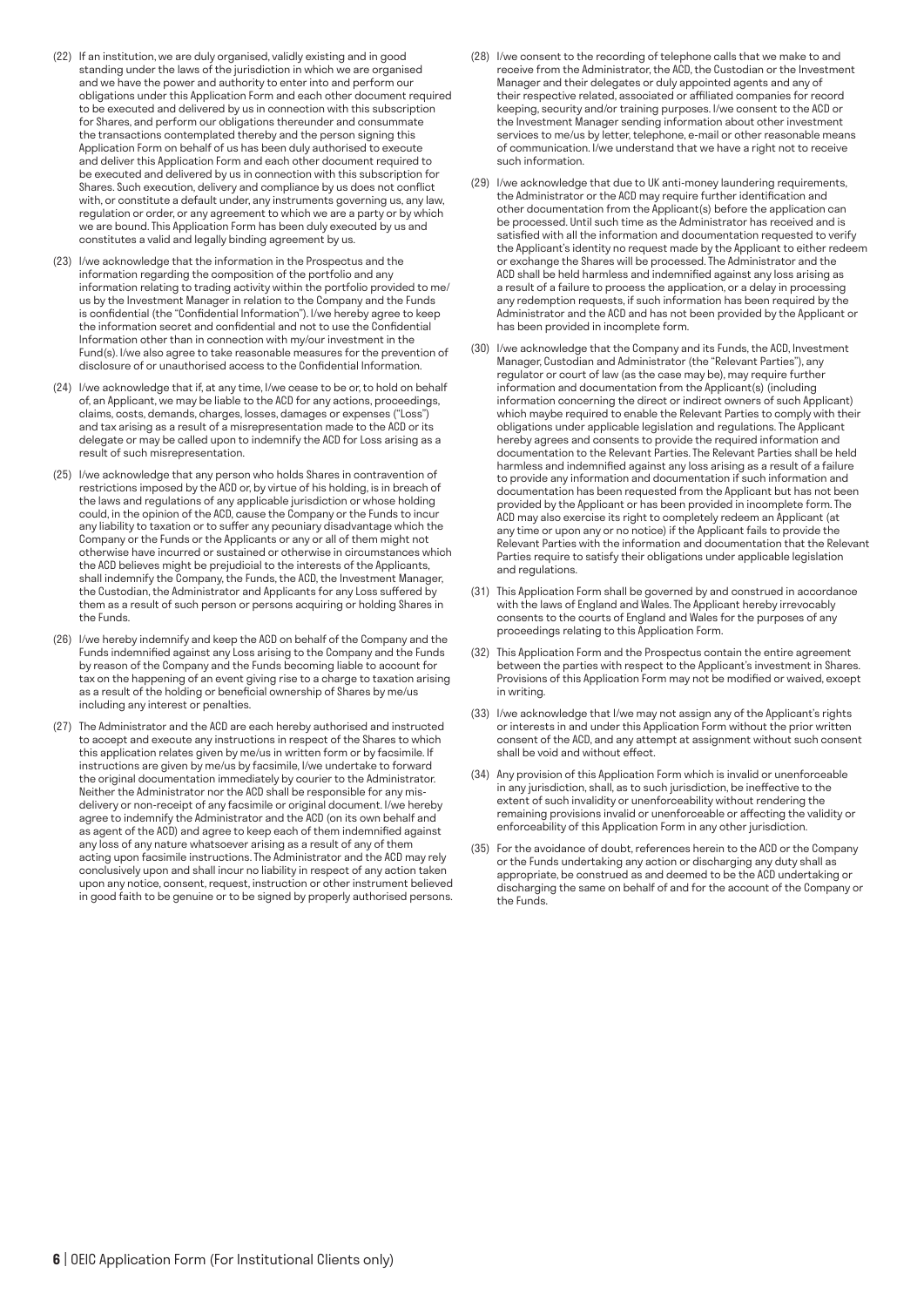### **Please read these instructions before completing the form.**

Regulations based on the OECD Common Reporting Standard ("CRS")"] require us to collect and report certain information about an account holder's tax residency. If your tax residence (or the account holder, if you are completing the form on their behalf) is located in a country that is signed up to the CRS, we may be legally obliged to pass on the information in this form and other financial information with respect to your financial accounts to our local tax authority.

You can find definitions of who is classified as an account holder, and other terms, in the Appendix.

This form will remain valid unless there is a change in circumstances relating to the account holder's tax status or other mandatory fields included on this form.

This form is intended to request information only where such request is not prohibited by local law.

### **Please fill in this form if you are an individual account holder, sole trader or sole proprietor.**

For joint or multiple account holders, use a separate form for each individual person.

Where you need to self-certify on behalf of an entity account holder, do not use this form. Instead, you will need an "Entity tax residency self-certification." Similarly, if you are a controlling person of an entity, please fill in a "Controlling person tax residency self-certification form" instead of this form.

If you are a US Person under US Internal Revenue Service ("IRS") regulations, you may also need to fill in an IRS W-9 form.

### **If you are filling in this form on behalf of someone else.**

Please tell us in what capacity you are signing in Part 3.

For example you may be the custodian or nominee of an account on behalf of the account holder, or you may be completing the form under a power of attorney.

A legal guardian should complete the form on behalf of an account holder who is a minor.

#### **As a financial institution, we are not allowed to give tax advice.**

If you have any questions about this form, these instructions, or defining your tax residency status, please speak to your tax adviser or local tax authority.

You can also find out more, including a list of jurisdictions that have signed agreements to automatically exchange information along with details about the information being requested on the OECD automatic exchange of information.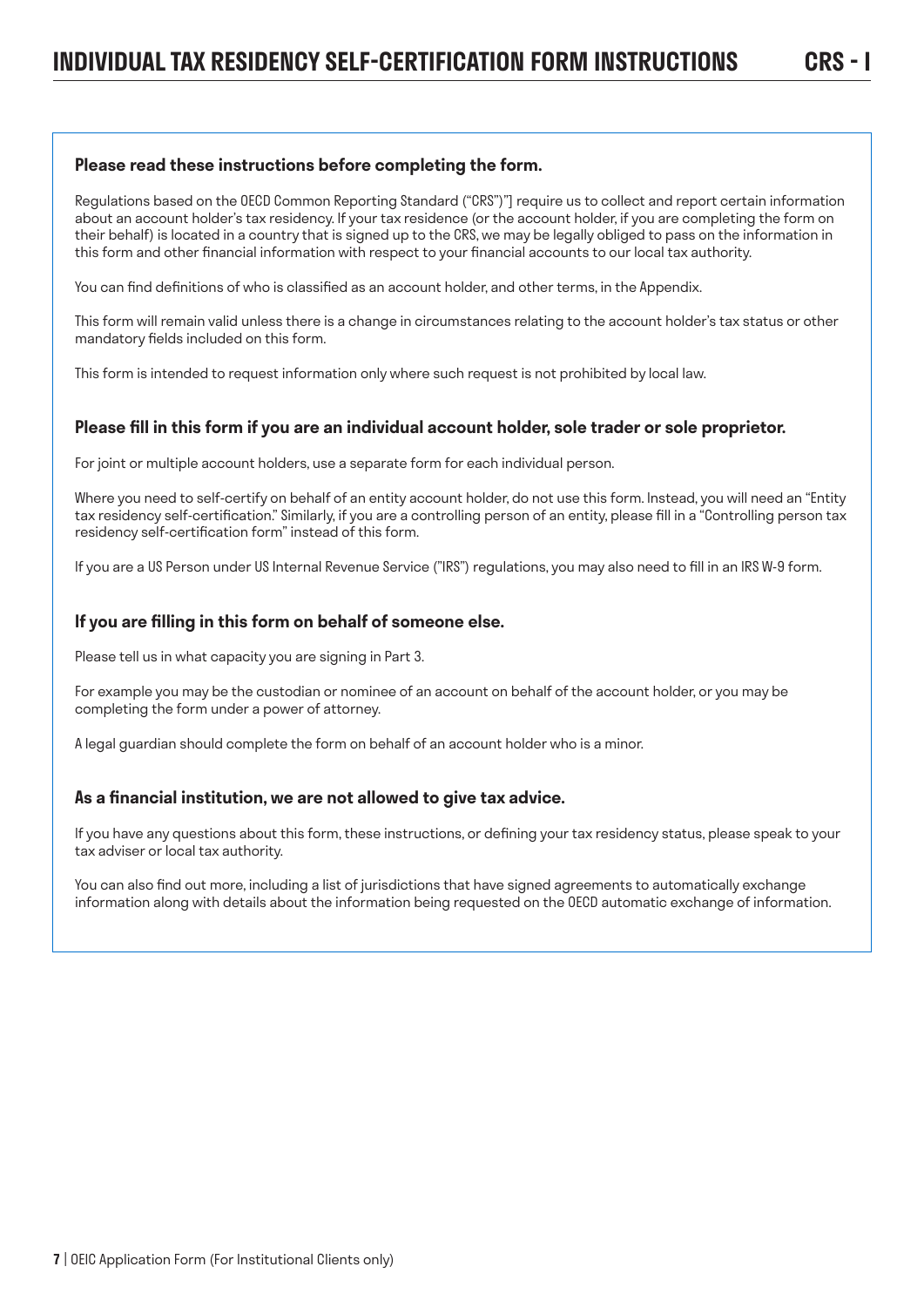# **INDIVIDUAL TAX RESIDENCY SELF-CERTIFICATION FORM**

### **(please complete parts 1-3 in BLOCK CAPITALS)**

### **Part 1 – Identification of Individual Account Holder**

| A. Name of Account Holder:                                                                                                                                                     |  |
|--------------------------------------------------------------------------------------------------------------------------------------------------------------------------------|--|
|                                                                                                                                                                                |  |
|                                                                                                                                                                                |  |
|                                                                                                                                                                                |  |
| <b>B. Current Residence Address:</b>                                                                                                                                           |  |
| Line 1 (e.g. House/Apt/Suite Name, Number, Street): _____________________________                                                                                              |  |
|                                                                                                                                                                                |  |
|                                                                                                                                                                                |  |
| C. Mailing Address: (please only complete if different to the address shown in Section B)<br>Line 1 (e.g. House/Apt/Suite Name, Number, Street): _____________________________ |  |
| Line 2 (e.g. Town/City/Province/County/State): __________________________________                                                                                              |  |
|                                                                                                                                                                                |  |
|                                                                                                                                                                                |  |
| E. Place of Birth                                                                                                                                                              |  |
|                                                                                                                                                                                |  |
|                                                                                                                                                                                |  |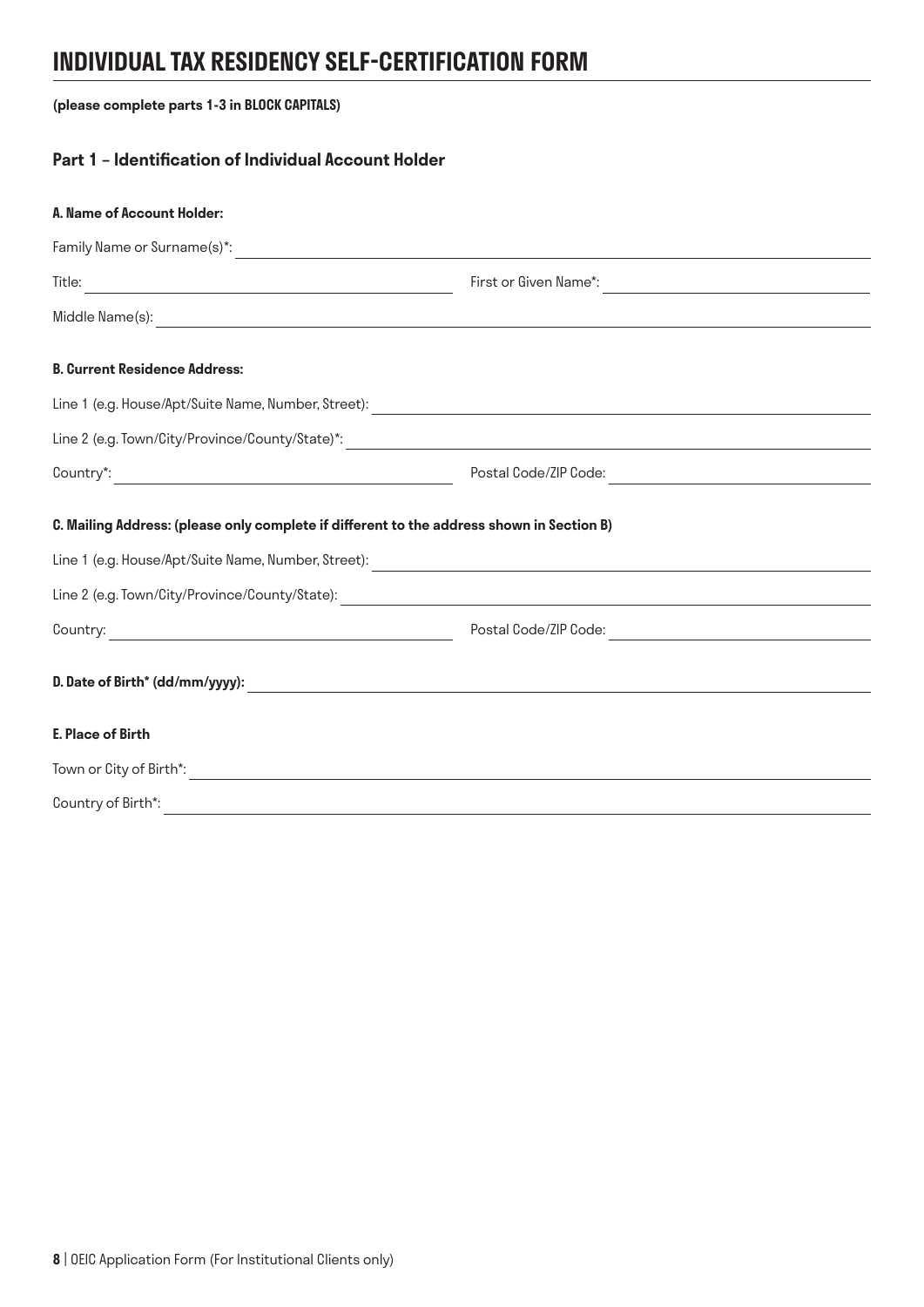### **Part 2 – Country of Residence for Tax Purposes and related Taxpayer Identification Number or equivalent number\* ("TIN") (See Appendix)**

Please complete the following table indicating (i) where the Account Holder is tax resident (I.e. where they are liable to pay tax) and (ii) the Account Holder's TIN for each country indicated.

If the Account Holder is tax resident in more than three countries please use a separate sheet.

If a TIN is unavailable please provide the appropriate reason **A, B** or **C where indicated below:**

**Reason A** - The country where the Account Holder is liable to pay tax does not issue TINs to its residents.

**Reason B** - The Account Holder is otherwise unable to obtain a TIN or equivalent number(Please explain why you are unable to obtain a TIN in the below table if you have selected this reason).

**Reason C** - No TIN is required. (Note. Only select this reason if the authorities of the country of tax residence entered below do not require the TIN to be disclosed).



Please explain in the following boxes why you are unable to obtain a TIN if you selected **Reason B** above.



### **Part 3 – Declarations and Signature\***

I acknowledge that the information contained in this form and information regarding the Account Holder may be reported to the tax authorities of the country in which this account(s) is/are maintained and exchanged with tax authorities of another country or countries in which the Account Holder may be tax resident where those countries (or tax authorities in those countries) have entered into Agreements to exchange financial account information.

I certify that I am the Account Holder (or am authorised to sign for the Account Holder) of all the account(s) to which this form relates.

#### **I declare that all statements made in this declaration are, to the best of my knowledge and belief, correct and complete.**

I undertake to advise within 90 days of any change in circumstances which affects the tax residency status of the individual identified in Part 1 of this form or causes the information contained herein to become incorrect, and to provide a suitably updated self-certification and Declaration within 90 days of such change in circumstances.

|                                                                                                                                      | Print name <sup>*</sup> : |
|--------------------------------------------------------------------------------------------------------------------------------------|---------------------------|
| Signature*:                                                                                                                          | Date <sup>*</sup> :       |
| <b>Note:</b> If you are not the Account Holder please indicate the<br>capacity in which you are signing the form. If signing under a |                           |
| power of attorney please also attach a certified copy of the                                                                         | Capacity*:                |

power of attorney.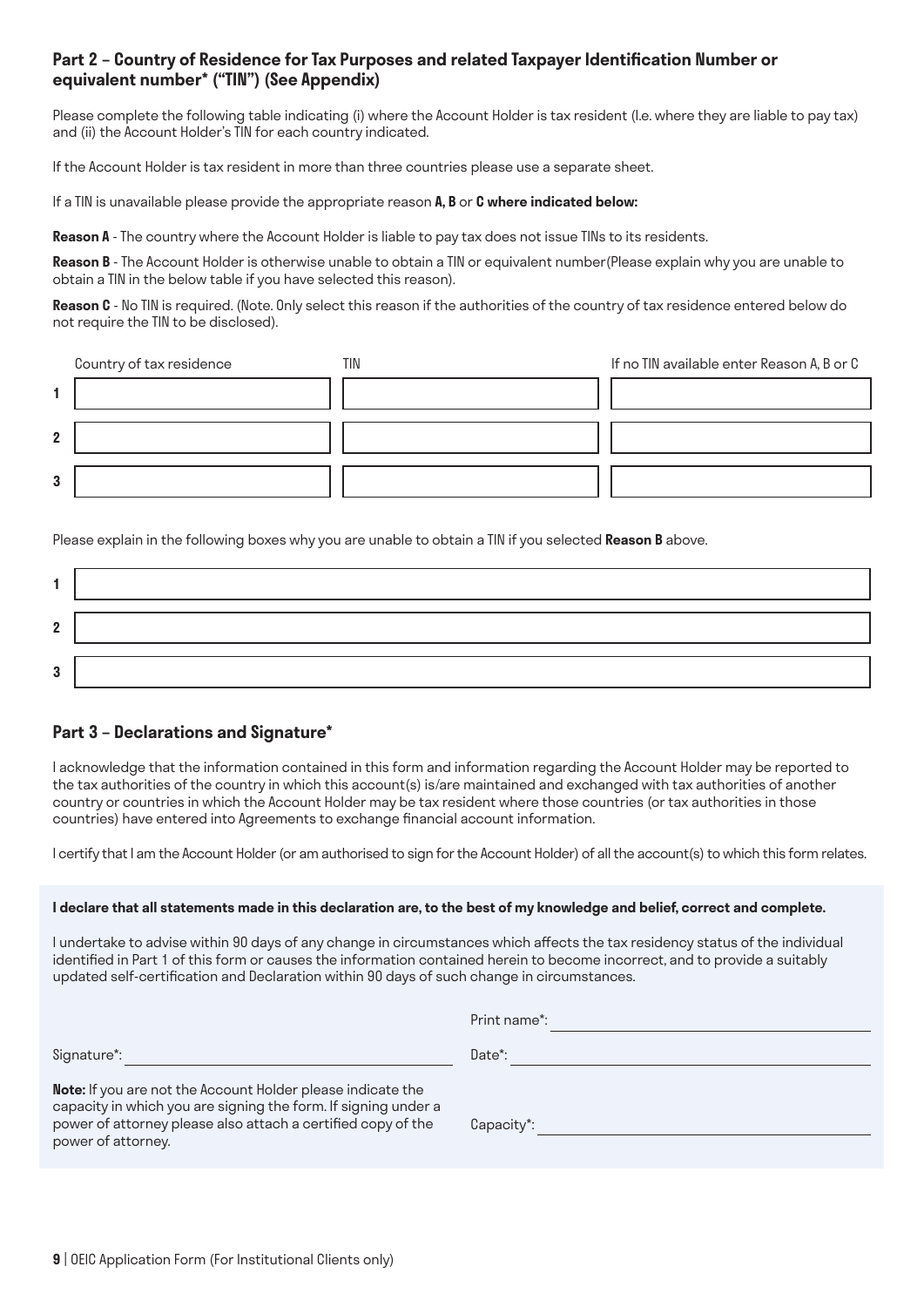# **APPENDIX – DEFINITIONS**

**Note:** These are selected definitions provided to assist you with the completion of this form. Further details can be found within the OECD "Common Reporting Standard for Automatic Exchange of Financial Account Information" (the "CRS") and the associated "Commentary" to the CRS.

If you have any questions about these definitions or require further detail then please contact your tax adviser or local tax authority.

**"Account Holder"** The term "Account Holder" means the person listed or identified as the holder of a Financial Account. A person holding a Financial Account for the benefit of another person as an agent, a custodian, a nominee, a signatory, an investment advisor, an intermediary, or as a legal guardian, is not treated as the Account Holder. In these circumstances that other person is the Account Holder. For example in the case of a parent/child relationship where the parent is acting as a legal guardian, the child is regarded as the Account Holder. With respect to a jointly held account, each joint holder is treated as an Account Holder.

**"Reportable Person"** The CRS defines the Account Holder as a "Reportable Person". A Reportable Person is further defined as an individual who is tax resident in a Reportable Jurisdiction under the laws of that jurisdiction.

**"Financial Account"** A Financial Account is an account maintained by a Financial Institution and includes: Depository Accounts; Custodial Accounts; Equity and debt interest in certain Investment Entities; Cash Value Insurance Contracts; and Annuity Contracts.

**"Reportable Jurisdiction"** A Reportable Jurisdiction is a Participating Jurisdiction with which an obligation to provide financial account information is in place.

**"Participating Jurisdiction"** A Participating Jurisdiction means a jurisdiction with which an intergovernmental agreement is in place pursuant to which it will provide the information required on the automatic exchange of financial account information set out in the Common Reporting Standard.

**"Controlling Person"** This is a natural person who exercise control over an entity. Where that entity is treated as a Passive Non-Financial Entity ("NFE") then such persons are regarded as the Account Holder(s). This definition corresponds to the term "beneficial owner" as described in Recommendation 10 of the Financial Action Task Force Recommendations (as adopted in February 2012). **If the account is maintained in relation to the Account Holder in their role as a Controlling Person then the "Controlling Person tax residency self-certification" form should be completed instead of this form**.

**"Entity"** The term "Entity" means a legal person or a legal arrangement, such as a corporation, organisation, partnership, trust or foundation.

**"TIN" (including "functional equivalent")** The term "TIN" means Taxpayer Identification Number or a functional equivalent in the absence of a TIN. A TIN is a unique combination of letters or numbers assigned by a jurisdiction to an individual or an Entity and used to identify the individual or Entity for the purposes of administering the tax laws of such jurisdiction.

Some jurisdictions do not issue a TIN. However, these jurisdictions often utilise some other high integrity number with an equivalent level of identification (a "functional equivalent"). Examples of that type of number include, for individuals, a social security/insurance number, citizen/ personal identification/service code/number, and resident registration number.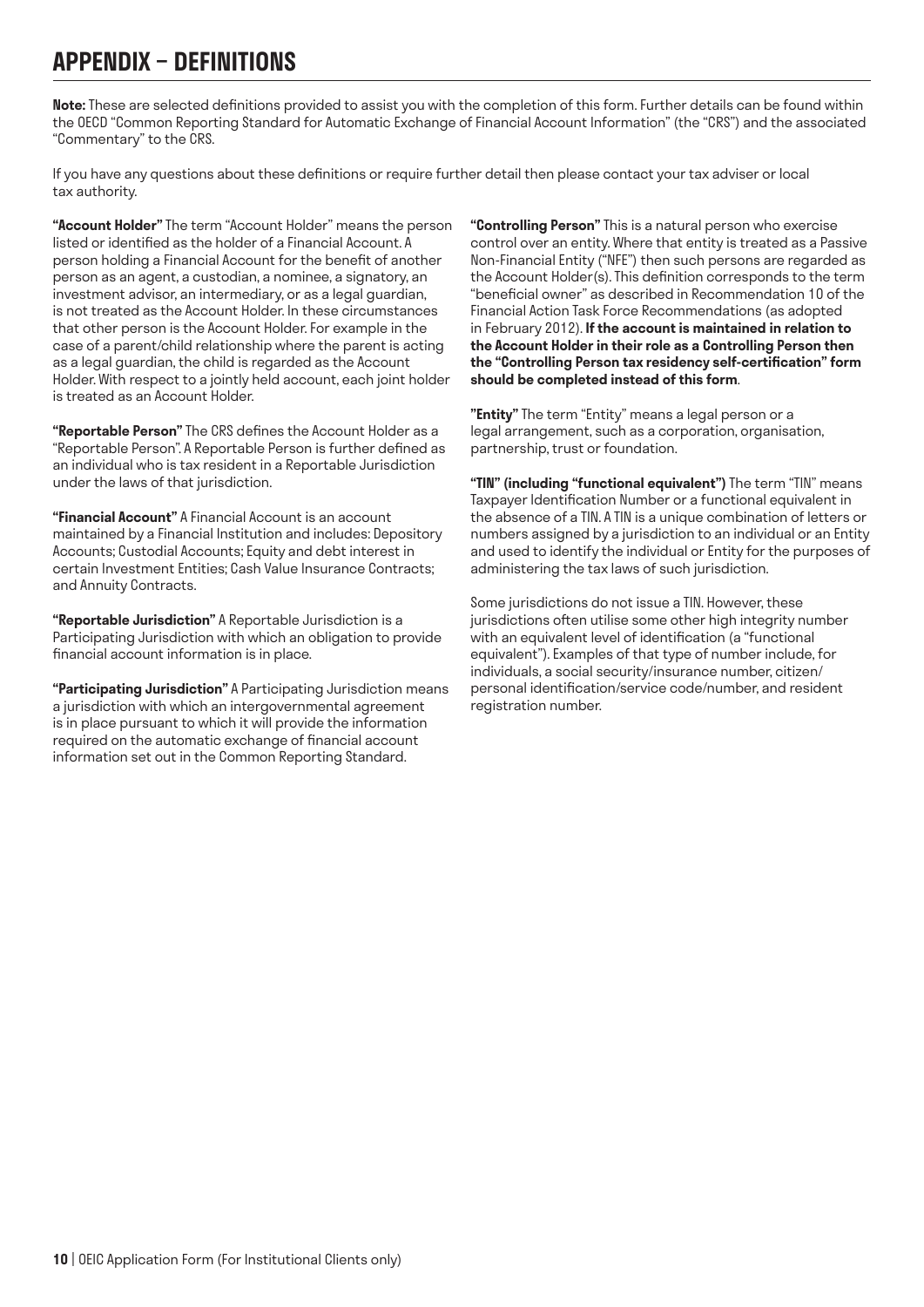### **Please read these instructions before completing the form.**

Regulations based on the OECD Common Reporting Standard ("CRS")"] require us to collect and report certain information about an account holder's tax residency. If your tax residence (or the account holder, if you are completing the form on their behalf) is located in a country that is signed up to the CRS, we may be legally obliged to pass on the information in this form and other financial information with respect to your financial accounts to our local tax authority.

You can find definitions of who is classified as an account holder, and other terms, in the Appendix.

This form will remain valid unless there is a change in circumstances relating to the account holder's tax status or other mandatory fields included on this form.

This form is intended to request information only where such request is not prohibited by local law.

### **Please fill in this form if you are an individual account holder, sole trader or sole proprietor.**

For joint or multiple account holders, use a separate form for each individual person.

Where you need to self-certify on behalf of an entity account holder, do not use this form. Instead, you will need an "Entity tax residency self-certification." Similarly, if you are a controlling person of an entity, please fill in a "Controlling person tax residency self-certification form" instead of this form.

If you are a US Person under US Internal Revenue Service ("IRS") regulations, you may also need to fill in an IRS W-9 form.

### **If you are filling in this form on behalf of someone else.**

Please tell us in what capacity you are signing in Part 3.

For example you may be the custodian or nominee of an account on behalf of the account holder, or you may be completing the form under a power of attorney.

A legal guardian should complete the form on behalf of an account holder who is a minor.

### **As a financial institution, we are not allowed to give tax advice.**

If you have any questions about this form, these instructions, or defining your tax residency status, please speak to your tax adviser or local tax authority.

You can also find out more, including a list of jurisdictions that have signed agreements to automatically exchange information along with details about the information being requested on the OECD automatic exchange of information.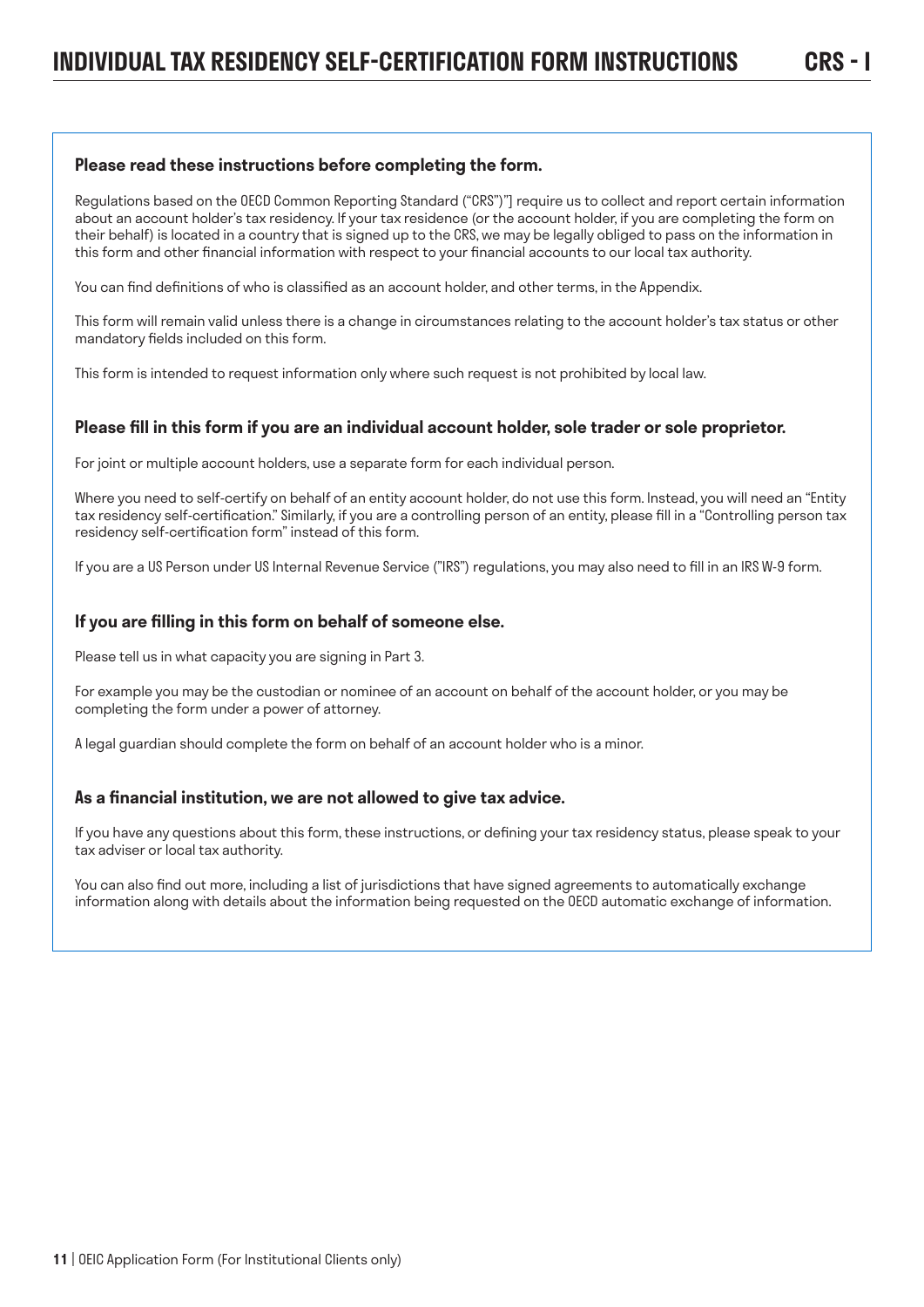# **INDIVIDUAL TAX RESIDENCY SELF-CERTIFICATION FORM**

### **(please complete parts 1-3 in BLOCK CAPITALS)**

### **Part 1 – Identification of Individual Account Holder**

| A. Name of Account Holder:                                                                                                                                                     |  |
|--------------------------------------------------------------------------------------------------------------------------------------------------------------------------------|--|
|                                                                                                                                                                                |  |
|                                                                                                                                                                                |  |
|                                                                                                                                                                                |  |
| <b>B. Current Residence Address:</b>                                                                                                                                           |  |
| Line 1 (e.g. House/Apt/Suite Name, Number, Street): _____________________________                                                                                              |  |
|                                                                                                                                                                                |  |
|                                                                                                                                                                                |  |
| C. Mailing Address: (please only complete if different to the address shown in Section B)<br>Line 1 (e.g. House/Apt/Suite Name, Number, Street): _____________________________ |  |
| Line 2 (e.g. Town/City/Province/County/State): __________________________________                                                                                              |  |
|                                                                                                                                                                                |  |
|                                                                                                                                                                                |  |
| E. Place of Birth                                                                                                                                                              |  |
|                                                                                                                                                                                |  |
|                                                                                                                                                                                |  |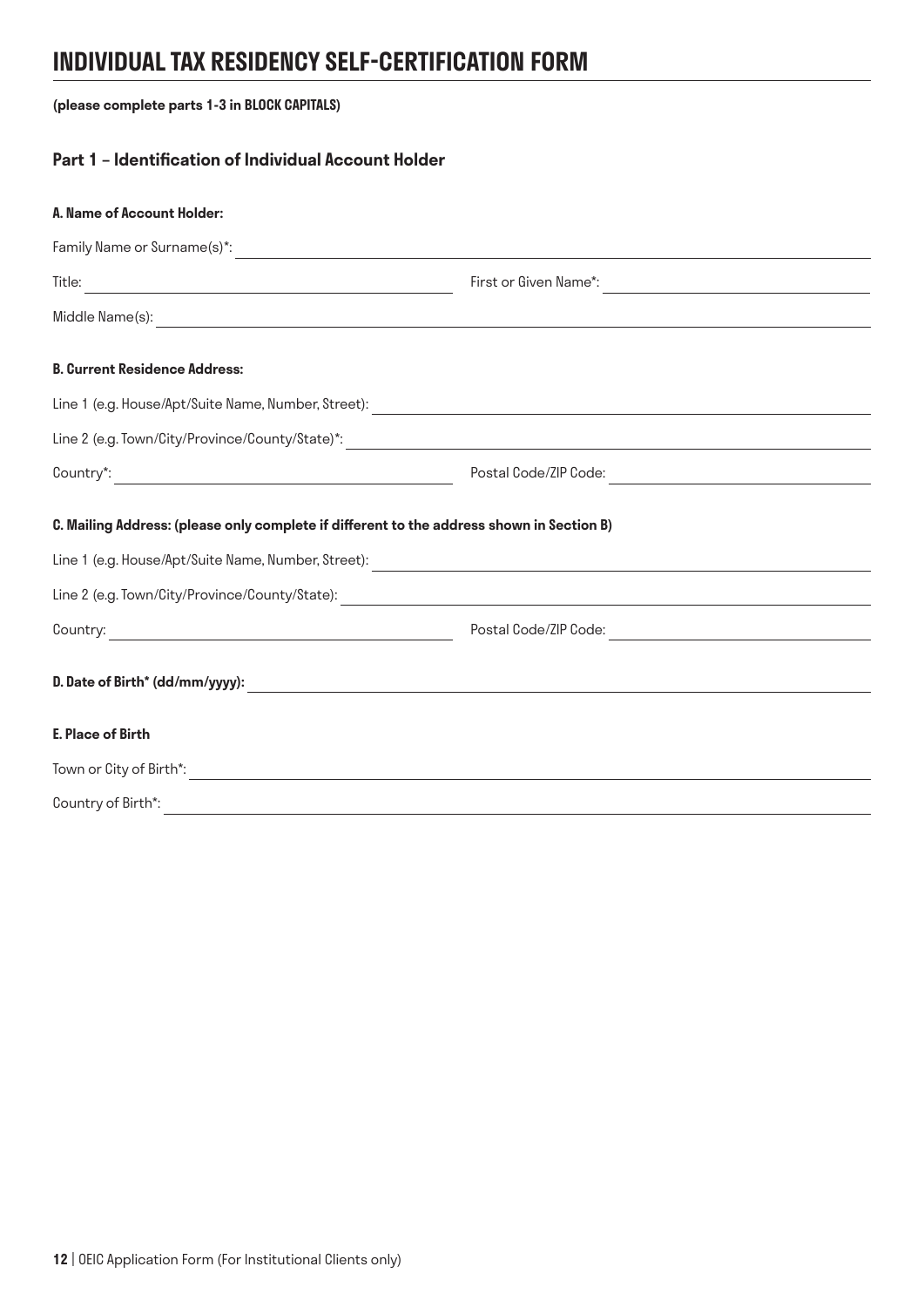### **Part 2 – Country of Residence for Tax Purposes and related Taxpayer Identification Number or equivalent number\* ("TIN") (See Appendix)**

Please complete the following table indicating (i) where the Account Holder is tax resident (I.e. where they are liable to pay tax) and (ii) the Account Holder's TIN for each country indicated.

If the Account Holder is tax resident in more than three countries please use a separate sheet.

If a TIN is unavailable please provide the appropriate reason **A, B** or **C where indicated below:**

**Reason A** - The country where the Account Holder is liable to pay tax does not issue TINs to its residents.

**Reason B** - The Account Holder is otherwise unable to obtain a TIN or equivalent number(Please explain why you are unable to obtain a TIN in the below table if you have selected this reason).

**Reason C** - No TIN is required. (Note. Only select this reason if the authorities of the country of tax residence entered below do not require the TIN to be disclosed).



Please explain in the following boxes why you are unable to obtain a TIN if you selected **Reason B** above.



### **Part 3 – Declarations and Signature\***

I acknowledge that the information contained in this form and information regarding the Account Holder may be reported to the tax authorities of the country in which this account(s) is/are maintained and exchanged with tax authorities of another country or countries in which the Account Holder may be tax resident where those countries (or tax authorities in those countries) have entered into Agreements to exchange financial account information.

I certify that I am the Account Holder (or am authorised to sign for the Account Holder) of all the account(s) to which this form relates.

#### **I declare that all statements made in this declaration are, to the best of my knowledge and belief, correct and complete.**

I undertake to advise within 90 days of any change in circumstances which affects the tax residency status of the individual identified in Part 1 of this form or causes the information contained herein to become incorrect, and to provide a suitably updated self-certification and Declaration within 90 days of such change in circumstances.

|                                                                                                                                      | Print name <sup>*</sup> : |
|--------------------------------------------------------------------------------------------------------------------------------------|---------------------------|
| Signature*:                                                                                                                          | Date <sup>*</sup> :       |
| <b>Note:</b> If you are not the Account Holder please indicate the<br>capacity in which you are signing the form. If signing under a |                           |
| power of attorney please also attach a certified copy of the                                                                         | Capacity*:                |

power of attorney.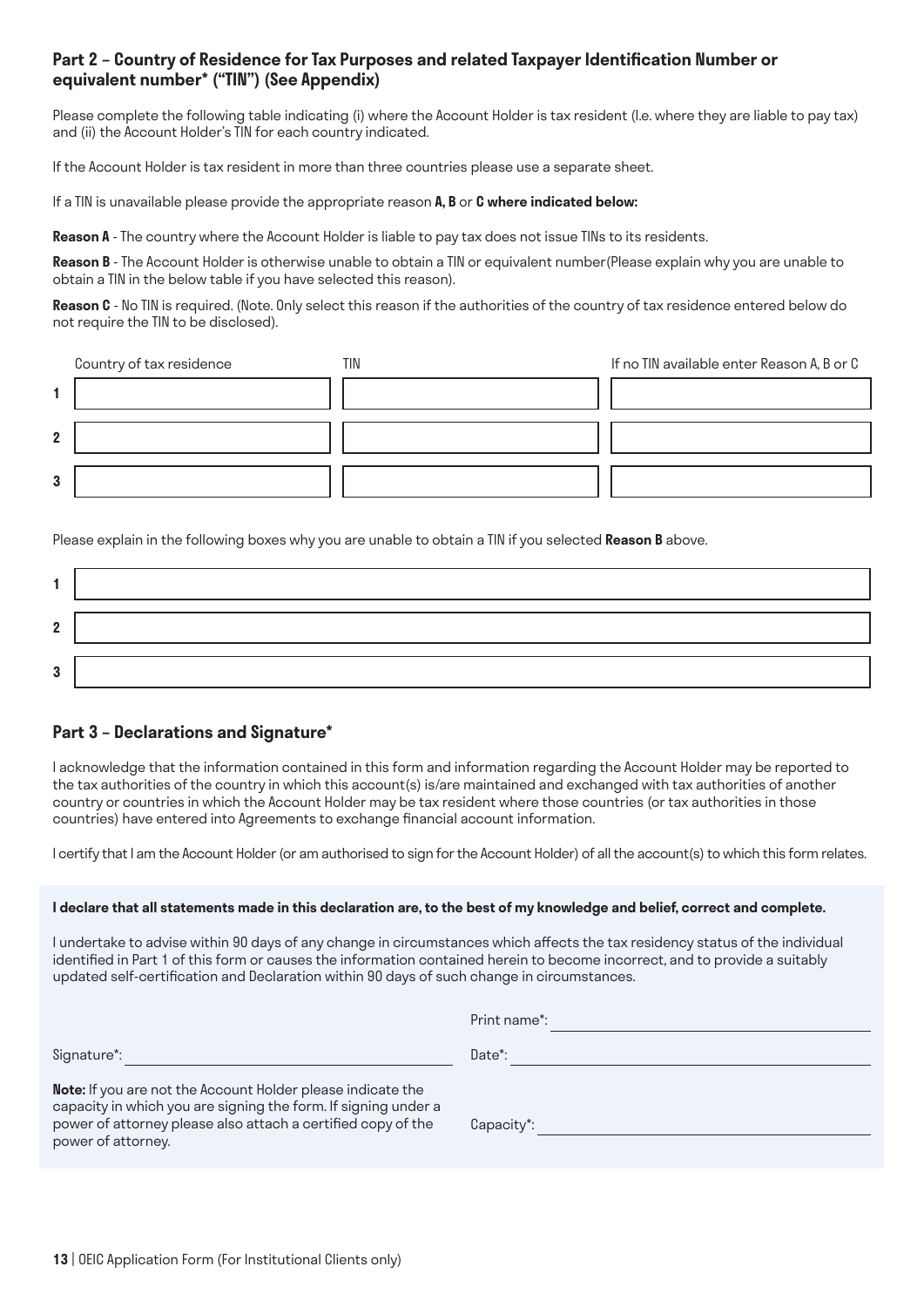# **APPENDIX – DEFINITIONS**

**Note:** These are selected definitions provided to assist you with the completion of this form. Further details can be found within the OECD "Common Reporting Standard for Automatic Exchange of Financial Account Information" (the "CRS") and the associated "Commentary" to the CRS. If you have any questions about these definitions or require further detail then please contact your tax adviser or local tax authority.

**"Account Holder"** The term "Account Holder" means the person listed or identified as the holder of a Financial Account. A person holding a Financial Account for the benefit of another person as an agent, a custodian, a nominee, a signatory, an investment advisor, an intermediary, or as a legal guardian, is not treated as the Account Holder. In these circumstances that other person is the Account Holder. For example in the case of a parent/child relationship where the parent is acting as a legal guardian, the child is regarded as the Account Holder. With respect to a jointly held account, each joint holder is treated as an Account Holder.

**"Reportable Person"** The CRS defines the Account Holder as a "Reportable Person". A Reportable Person is further defined as an individual who is tax resident in a Reportable Jurisdiction under the laws of that jurisdiction.

**"Financial Account"** A Financial Account is an account maintained by a Financial Institution and includes: Depository Accounts; Custodial Accounts; Equity and debt interest in certain Investment Entities; Cash Value Insurance Contracts; and Annuity Contracts.

**"Reportable Jurisdiction"** A Reportable Jurisdiction is a Participating Jurisdiction with which an obligation to provide financial account information is in place.

**"Participating Jurisdiction"** A Participating Jurisdiction means a jurisdiction with which an intergovernmental agreement is in place pursuant to which it will provide the information required on the automatic exchange of financial account information set out in the Common Reporting Standard.

**"Controlling Person"** This is a natural person who exercise control over an entity. Where that entity is treated as a Passive Non-Financial Entity ("NFE") then such persons are regarded as the Account Holder(s). This definition corresponds to the term "beneficial owner" as described in Recommendation 10 of the Financial Action Task Force Recommendations (as adopted in February 2012). **If the account is maintained in relation to the Account Holder in their role as a Controlling Person then the "Controlling Person tax residency self-certification" form should be completed instead of this form**.

**"Entity"** The term "Entity" means a legal person or a legal arrangement, such as a corporation, organisation, partnership, trust or foundation.

**"TIN" (including "functional equivalent")** The term "TIN" means Taxpayer Identification Number or a functional equivalent in the absence of a TIN. A TIN is a unique combination of letters or numbers assigned by a jurisdiction to an individual or an Entity and used to identify the individual or Entity for the purposes of administering the tax laws of such jurisdiction.

Some jurisdictions do not issue a TIN. However, these jurisdictions often utilise some other high integrity number with an equivalent level of identification (a "functional equivalent"). Examples of that type of number include, for individuals, a social security/insurance number, citizen/ personal identification/service code/number, and resident registration number.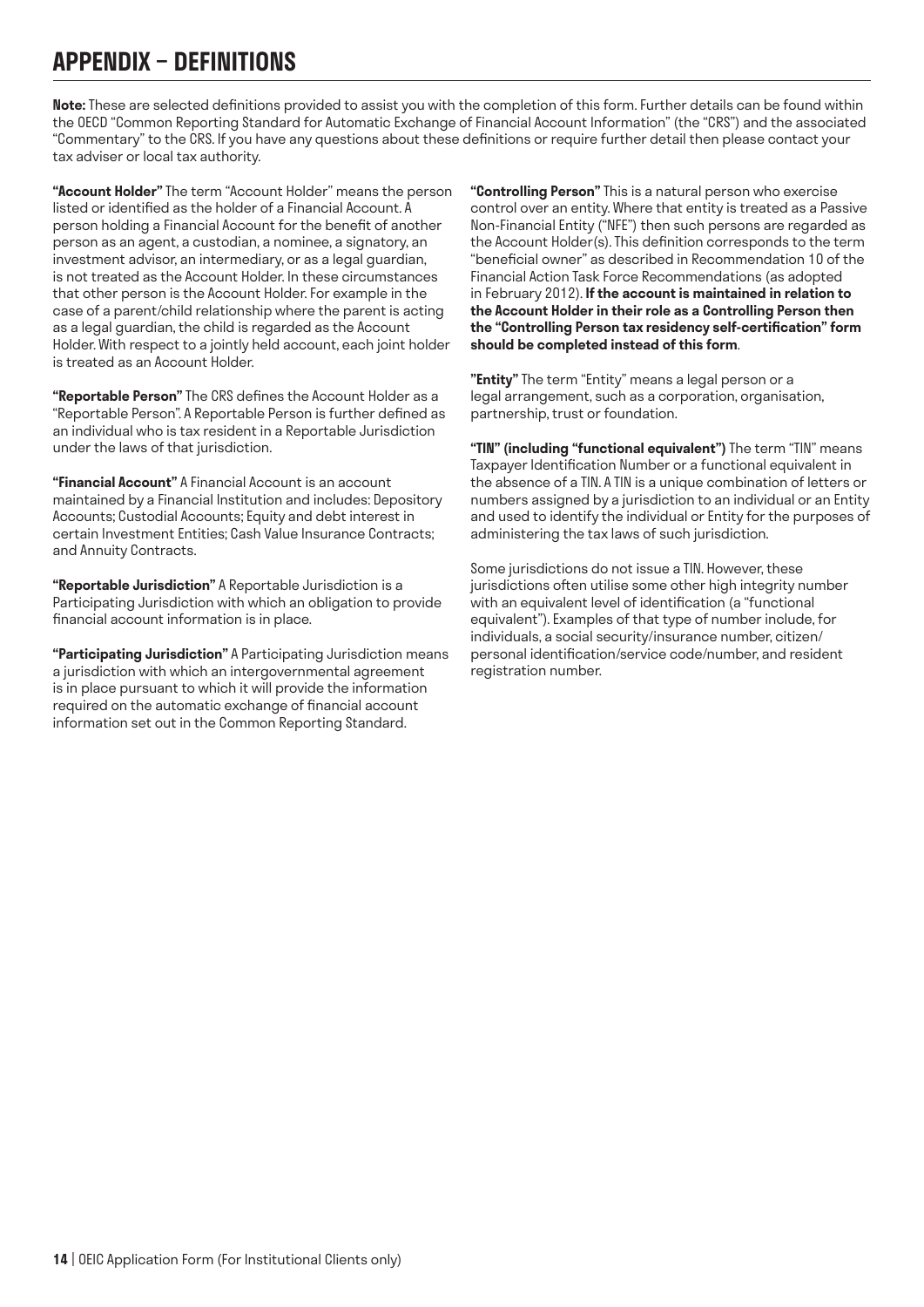### **ENTITY AND CONTROLLING PERSONS TAX RESIDENCY SELF-CERTIFICATION FORM INSTRUCTIONS CRS - ECP**

### **Please read these instructions before completing the form.**

Regulations based on the OECD Common Reporting Standard ("CRS") require us to collect and report certain information about an account holder's tax residency. If your tax residence (or the account holder, if you are completing the form on their behalf) is located in a country that is signed up to the CRS, we may be legally obliged to pass on the information in this form and other financial information with respect to your financial accounts to our local tax authority.

You can find definitions of who is classified as an account holder, and other terms, in the Appendix.

This form will remain valid unless there is a change in circumstances relating to the account holder's tax status or other mandatory fields included on this form.

This form is intended to request information only where such request is not prohibited by local law.

You can find definitions of who is classified as an account holder, and other terms, in the appendix.

This form will remain valid unless there is a change in circumstances related to the account holder's tax status or other mandatory fields included on this form.

### **Please complete this form where you need to self-certify on behalf of an entity account holder.**

If you are an individual account holder or sole trader or sole proprietor do not complete this form. Instead please complete an "Individual tax residency self-certification form."

For joint or multiple account holders please complete a separate form for each account holder.

If the Account Holder is a "US Person" under US Internal Revenue Service ("IRS") regulations, an IRS Form W-9 may also need to be completed.

### **Where the Account Holder is a Passive NFE, or an Investment Entity located in a Non-Participating Jurisdiction managed by another Financial Institution**

Please provide information on the natural person(s) who exercise control over the Account Holder (individuals referred to as "Controlling Person(s)") by completing a "Controlling Person tax residency self-certification form" for each Controlling Person. This information should be provided by all Investment Entities located in a Non-Participating Jurisdiction managed by another Financial Institution even if they also fall into a category of "Non-Reporting Financial Institution.

### **If you are completing the form on the Account Holder's or controlling persons behalf,**

Then you should indicate the capacity in which you have signed in Part 4. For example you may be the custodian or nominee of an account on behalf of the account holder, or you may be completing the form under a signatory authority or power of attorney. (please note the appendix pages do not need to be returned)

### **As a financial institution, we are not allowed to give tax advice.**

If you have any questions about this form, these instructions, or defining your tax residency status, please speak to your tax adviser or local tax authority. You can also find out more, including a list of jurisdictions that have signed agreements to automatically exchange information along with details about the information being requested from the OECD automatic exchange of information.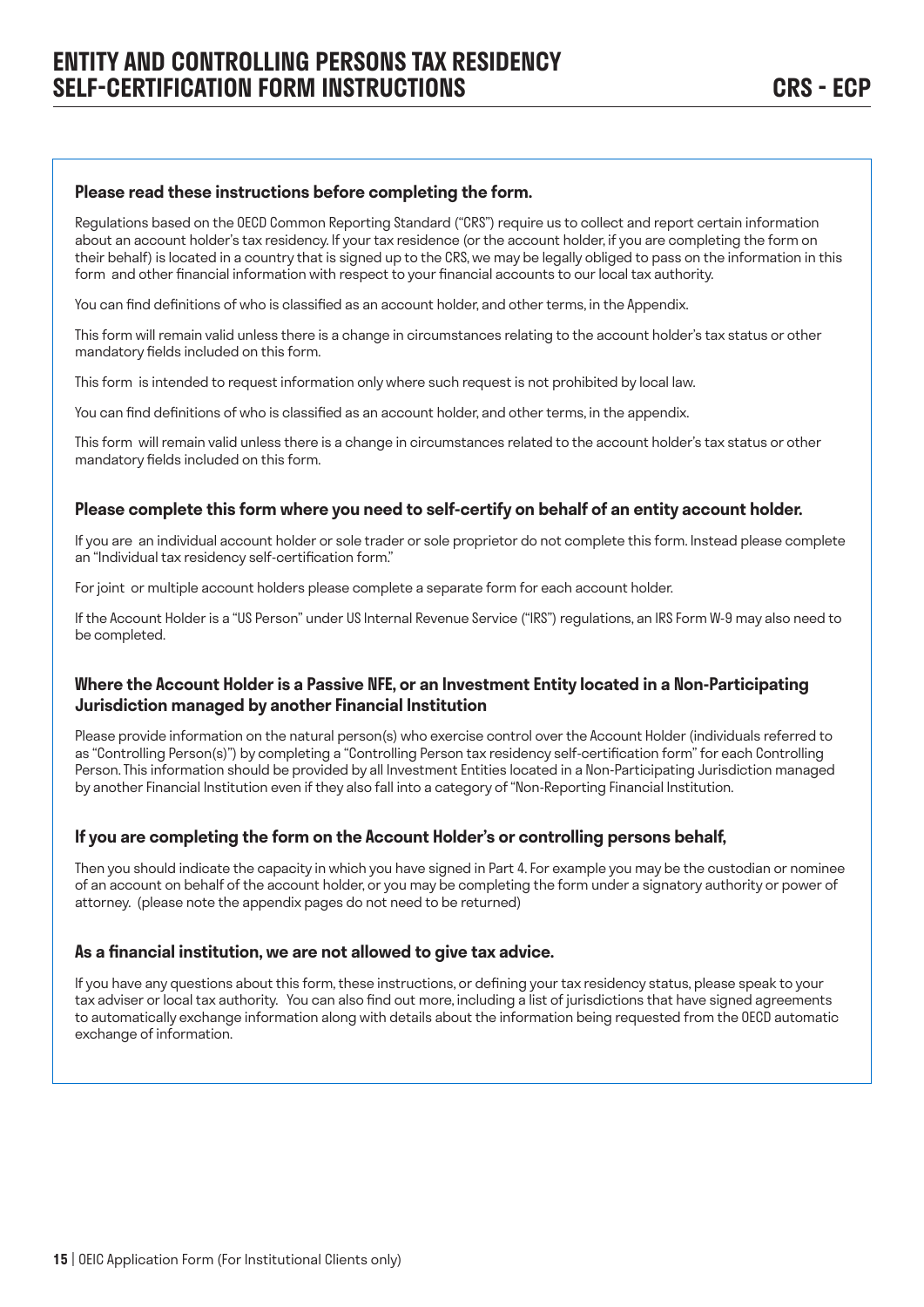### **ENTITY TAX RESIDENCY SELF-CERTIFICATION FORM**

| (please complete parts 1-4 in BLOCK CAPITALS)                                                   |                                                                                                                  |
|-------------------------------------------------------------------------------------------------|------------------------------------------------------------------------------------------------------------------|
| Part 1 - Identification of Account Holder                                                       |                                                                                                                  |
| A. Legal Name of Entity/Branch*:                                                                |                                                                                                                  |
| <b>B. Country of incorporation or organisation:</b>                                             |                                                                                                                  |
| <b>C. Current Residence Address:</b>                                                            |                                                                                                                  |
|                                                                                                 |                                                                                                                  |
|                                                                                                 |                                                                                                                  |
|                                                                                                 |                                                                                                                  |
| D. Mailing Address: (please only complete if different to the address shown in Section C above) |                                                                                                                  |
|                                                                                                 |                                                                                                                  |
|                                                                                                 |                                                                                                                  |
|                                                                                                 |                                                                                                                  |
|                                                                                                 | Part 2 - Entity Type (Please provide the Account Holder's Status by ticking one of the following boxes)          |
| 1. (a) Financial Institution - Investment Entity                                                |                                                                                                                  |
|                                                                                                 | i. An Investment Entity located in a Non-Participating Jurisdiction and managed by another Financial Institution |

 **i.** An Investment Entity located in a Non-Participating Jurisdiction and managed by another Financial Institution (Note: if ticking this box please also complete **Part 2(2)** below)

**ii.** Other Investment Entity

#### **(b) Financial Institution**

Depository Institution, Custodial Institution or Specified Insurance Company

If you have ticked **(a)** or **(b)** above, please provide, if held, the Account Holders Global Intermediary Identification Number ("GIIN") obtained for FATCA purposes.

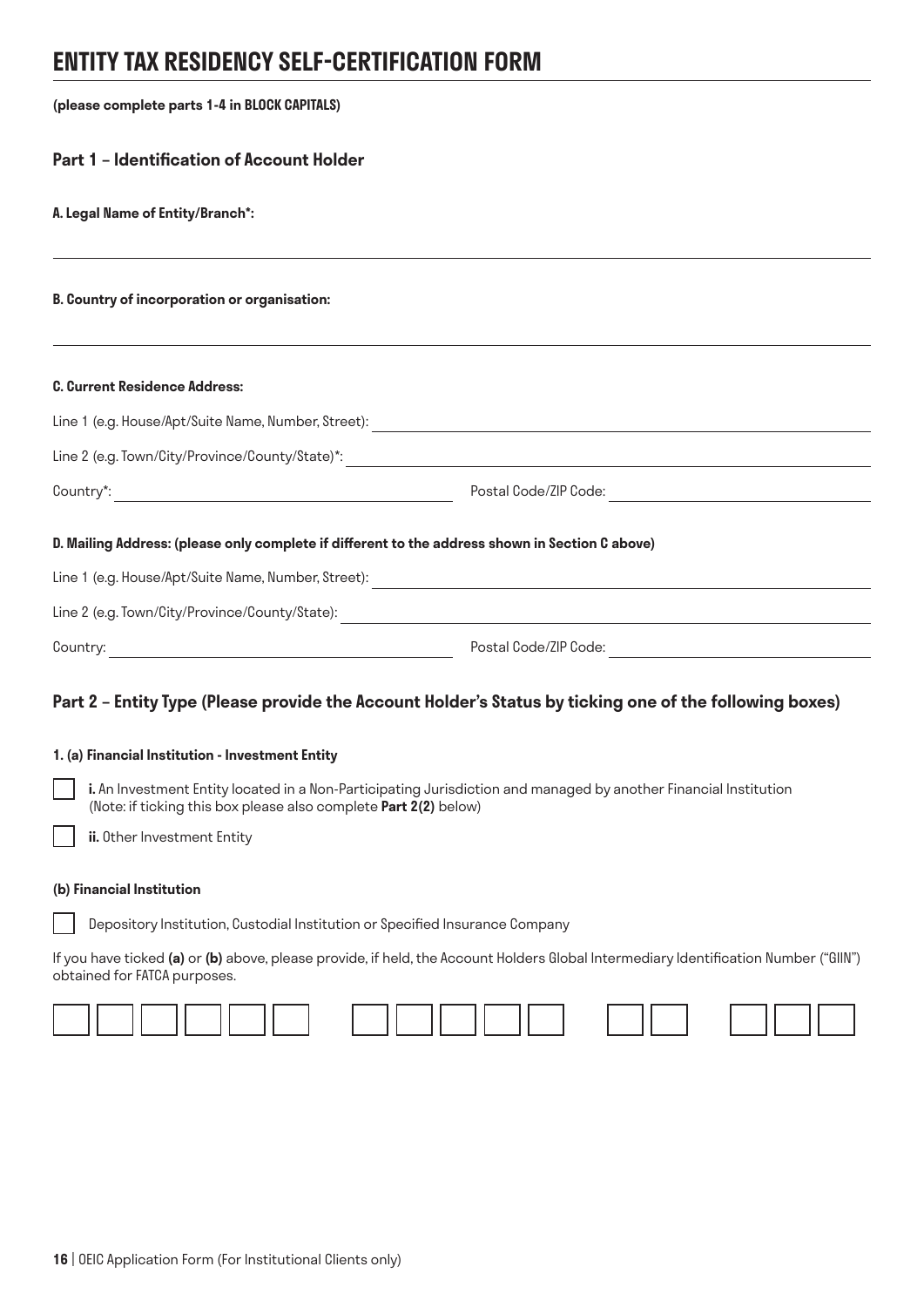#### **(c) Financial Institution**

Non-Reporting. Please specify the category of Non-Reporting Financial Institution

| i. Governmental Entity                                                                                                           |
|----------------------------------------------------------------------------------------------------------------------------------|
| ii. International organisation                                                                                                   |
| iii. Central Bank                                                                                                                |
| iv. Broad Participation Retirement Fund                                                                                          |
| v. Narrow Participation Retirement Fund                                                                                          |
| <b>vi.</b> Pension Fund of $(i)$ - $(iii)$ above                                                                                 |
| vii. Exempt Collective Investment Vehicle                                                                                        |
| viii. Trustee-Documented Trust                                                                                                   |
| ix. Qualified Credit Card Issuer                                                                                                 |
| x. Other (only tick if the entity type is contained within your local jurisdiction legislation where you are resident) Describe: |

#### **(d) Active NFE**

 A corporation the stock of which is regularly traded on an established securities market or a corporation which is a related entity of such a corporation

If you have ticked **(d)**, please provide the name of the established securities market on which the corporation is regularly traded:

If you are a Related Entity of a regularly traded corporation, please provide the name of the regularly traded corporation that the Entity in **(d)** is a Related Entity

**(e)** Active NFE – a Government Entity

**(f)** Active NFE – an International Organisation

**(g)** Active NFE – other than **(d)-(f)** (for example a start-up NFE n a non-profit NFE)

**(h)** Passive NFE (Note: if ticking this box please also complete **Part 2(2)** below)

#### **2. If you have ticked 1(a)(i) or 1(h) above, then please:**

**a. Indicate the name** of any Controlling Person(s) of the Account Holder:

**b. Complete** "Controlling Person tax residency self-certification form" for each Controlling Person.\*

Note: If there are no natural person(s) who exercise control of the Entity then the Controlling Person will be the natural person(s) who hold the position of senior managing official. (See definition of Controlling Person in Appendix)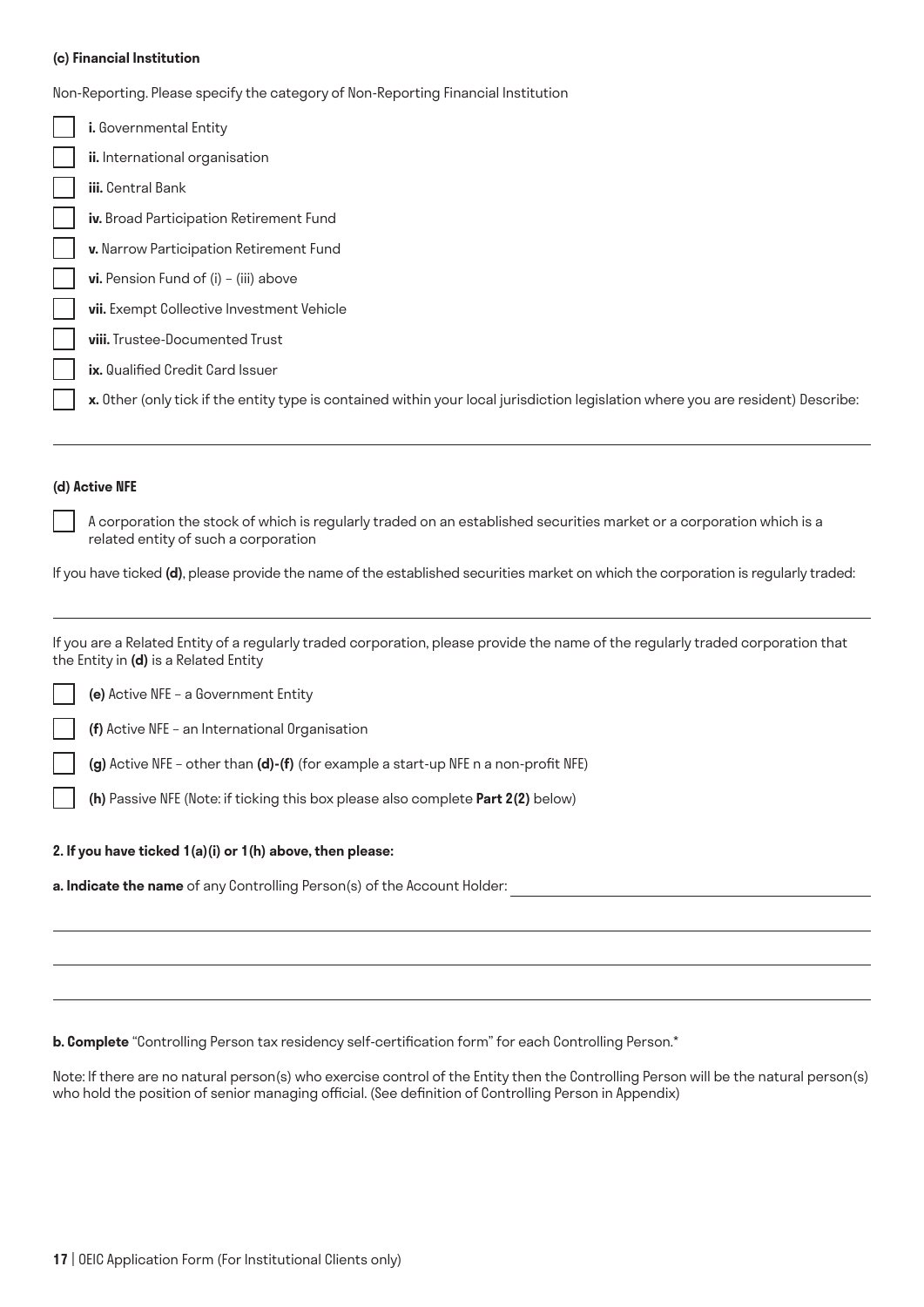### **Part 3 – Country of Residence for Tax Purposes and related Taxpayer Identification Number or functional equivalent\* ("TIN") (see Appendix)**

Please complete the following table indicating (i) where the Account Holder is tax resident (I.e. where they are liable to pay tax) and (ii) the Account Holder's TIN for each country indicated.

If the Account Holder is tax resident in more than three countries please use a separate sheet.

If a TIN is unavailable please provide the appropriate reason **A, B** or **C where indicated below:**

**Reason A** - The country where the Account Holder is liable to pay tax does not issue TINs to its residents.

**Reason B** - The Account Holder is otherwise unable to obtain a TIN or equivalent number(Please explain why you are unable to obtain a TIN in the below table if you have selected this reason).

**Reason C** - No TIN is required. (Note. Only select this reason if the authorities of the country of tax residence entered below do not require the TIN to be disclosed).



Please explain in the following boxes why you are unable to obtain a TIN if you selected **Reason B** above.



### **Part 4 – Declarations and Signature\***

I acknowledge that the information contained in this form and information regarding the Account Holder may be reported to the tax authorities of the country in which this account(s) is/are maintained and exchanged with tax authorities of another country or countries in which the Account Holder may be tax resident where those countries (or tax authorities in those countries) have entered into Agreements to exchange financial account information.

I certify that I am the Account Holder (or am authorised to sign for the Account Holder) of all the account(s) to which this form relates.

#### **I declare that all statements made in this declaration are, to the best of my knowledge and belief, correct and complete.**

I undertake to advise within 90 days of any change in circumstances which affects the tax residency status of the individual identified in Part 1 of this form or causes the information contained herein to become incorrect, and to provide a suitably updated self-certification and Declaration within 90 days of such change in circumstances.

|                                                                                                                                      | Print name <sup>*</sup> : |
|--------------------------------------------------------------------------------------------------------------------------------------|---------------------------|
| Signature*:                                                                                                                          | Date*:                    |
| <b>Note:</b> If you are not the Account Holder please indicate the<br>capacity in which you are signing the form. If signing under a |                           |
| power of attorney please also attach a certified copy of the                                                                         | Capacity*:                |

power of attorney.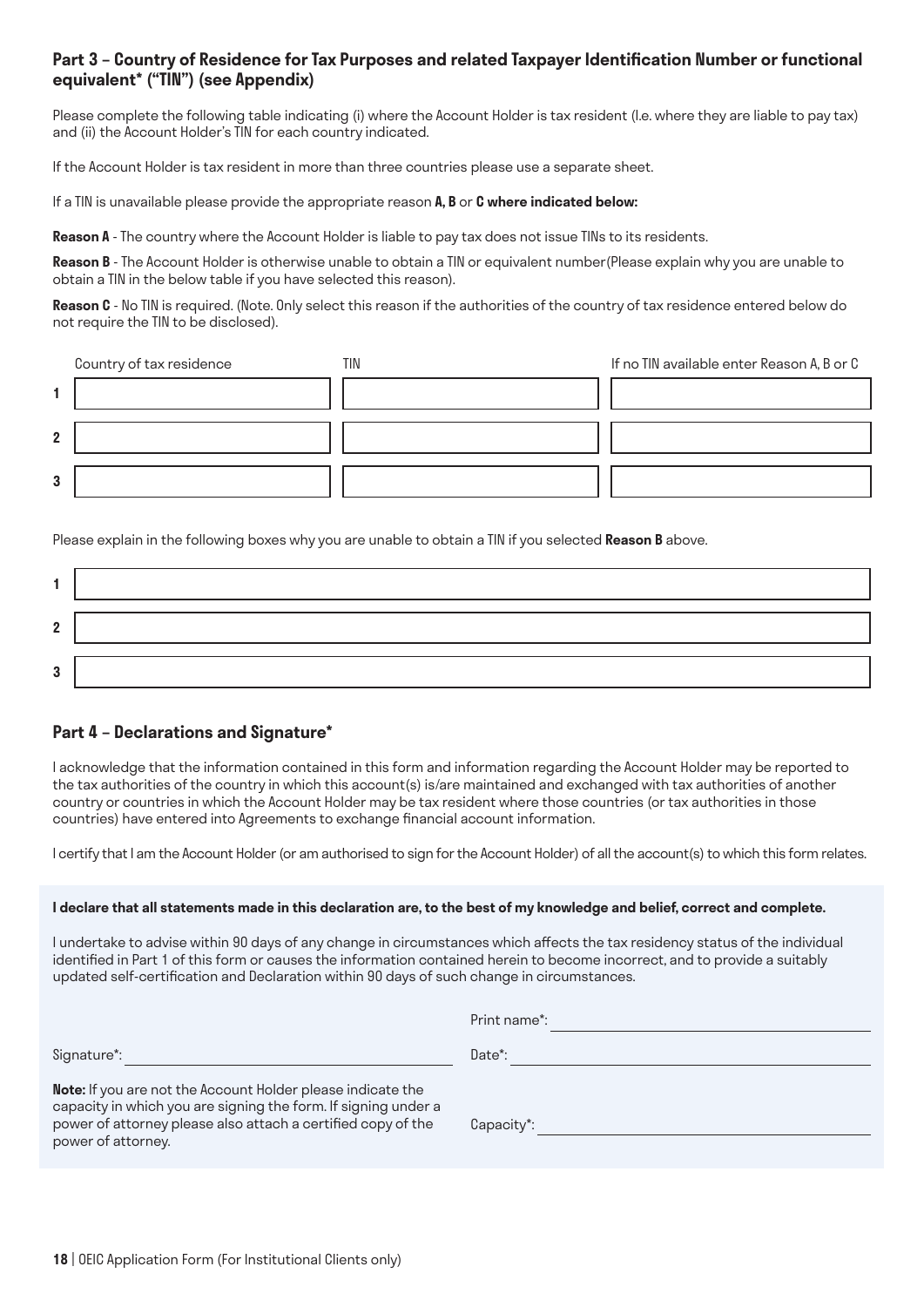# **CONTROLLING PERSON TAX RESIDENCY SELF-CERTIFICATION FORM**

### **(please complete parts 1-3 in BLOCK CAPITALS)**

### **Part 1 – Identification of a Controlling Person**

| A. Name of Account Holder:                                                                |                                                                                                |
|-------------------------------------------------------------------------------------------|------------------------------------------------------------------------------------------------|
|                                                                                           |                                                                                                |
|                                                                                           |                                                                                                |
|                                                                                           |                                                                                                |
| <b>B. Current Residence Address:</b>                                                      |                                                                                                |
|                                                                                           | Line 1 (e.g. House/Apt/Suite Name, Number, Street): ____________________________               |
|                                                                                           |                                                                                                |
|                                                                                           |                                                                                                |
| C. Mailing Address: (please only complete if different to the address shown in Section B) |                                                                                                |
|                                                                                           |                                                                                                |
|                                                                                           |                                                                                                |
|                                                                                           |                                                                                                |
|                                                                                           | D. Date of Birth* (dd/mm/yyyy):                                                                |
| E. Place of Birth                                                                         |                                                                                                |
|                                                                                           |                                                                                                |
|                                                                                           |                                                                                                |
|                                                                                           | F. Please enter the legal name of the entity or entities of which you are a Controlling Person |
|                                                                                           |                                                                                                |
| Legal name of Entity 3:                                                                   |                                                                                                |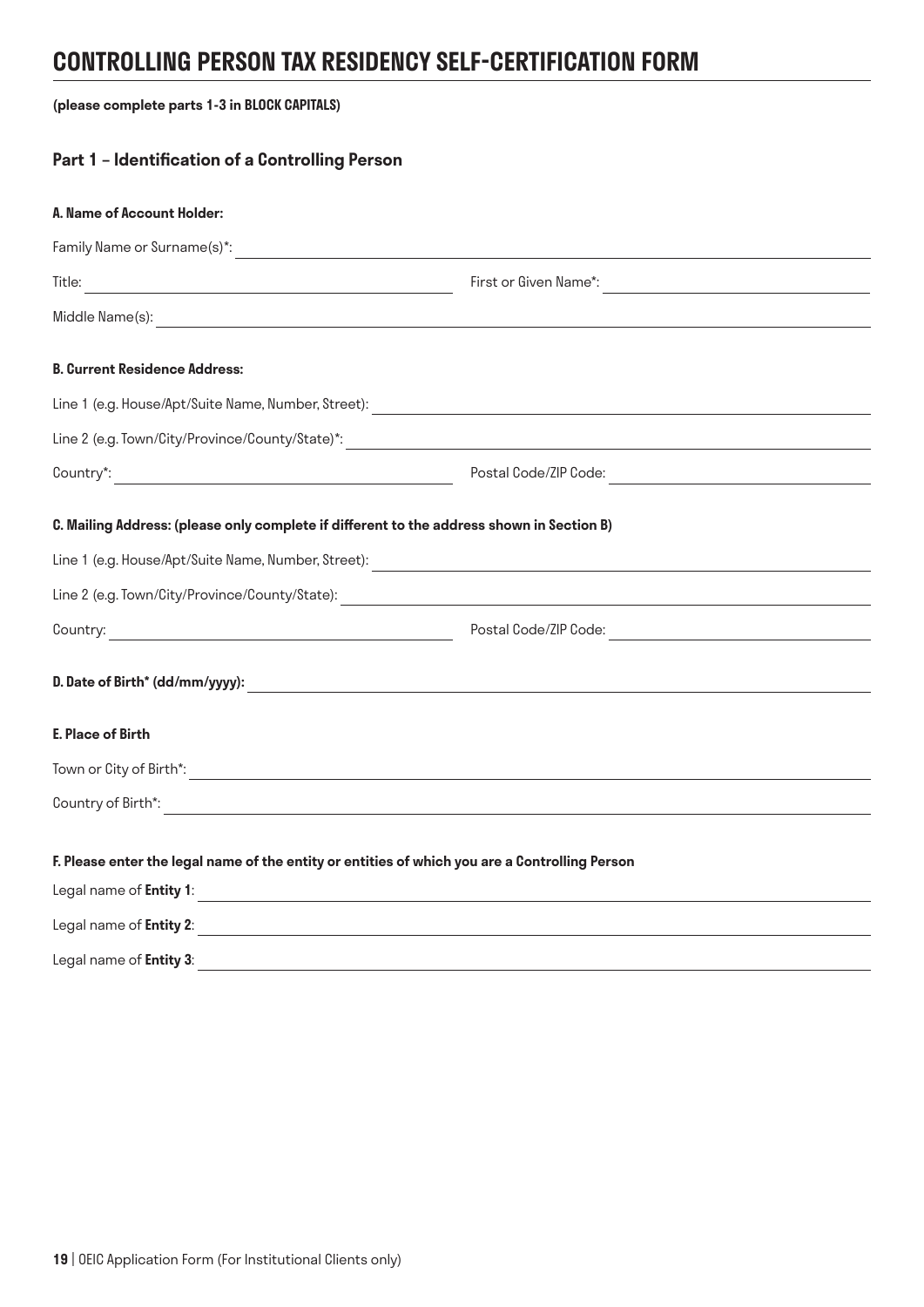### **Part 2 – Country of Residence for Tax Purposes and related Taxpayer Identification Number or functional equivalent\* ("TIN") (see Appendix)**

Please complete the following table indicating: (i) where the Controlling Person is tax resident (I.e. where they are liable to pay tax); (ii) the Controlling Person's TIN for each country indicated; and, (iii) where the Controlling Person is a tax resident in a country that is a Reportable Jurisdiction(s) then please also complete Part 3 "Type of Controlling Person".

(You can also find out more about whether a country is a Reportable Jurisdiction from the OECD automatic exchange of information.)

If the Controlling Person is tax resident in more than three countries please use a separate sheet.

If a TIN is unavailable please provide the appropriate reason **A, B** or **C where indicated below:**

**Reason A** - The country where the Account Holder is liable to pay tax does not issue TINs to its residents.

**Reason B** - The Account Holder is otherwise unable to obtain a TIN or equivalent number(Please explain why you are unable to obtain a TIN in the below table if you have selected this reason).

**Reason C** - No TIN is required. (Note. Only select this reason if the authorities of the country of tax residence entered below do not require the TIN to be disclosed).

|                | Country of tax residence | TIN | If no TIN available enter Reason A, B or C |
|----------------|--------------------------|-----|--------------------------------------------|
|                |                          |     |                                            |
| $\overline{2}$ |                          |     |                                            |
| 3              |                          |     |                                            |

Please explain in the following boxes why you are unable to obtain a TIN if you selected **Reason B** above.

| C.<br>← |  |
|---------|--|
| 3       |  |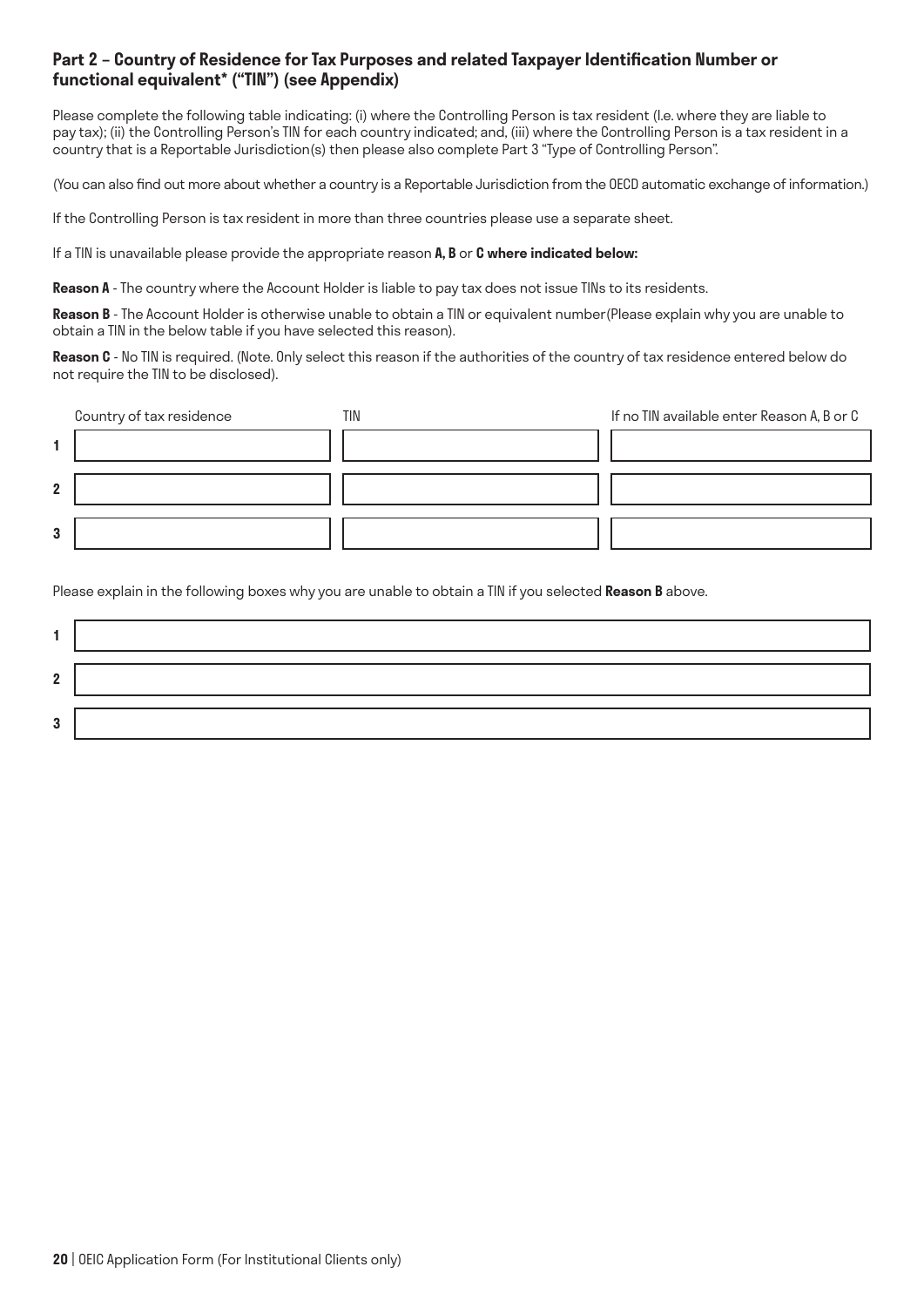### **Part 3 – Type of Controlling Person**

(Please only complete this section if you are tax resident in one or more Reportable Jurisdictions)

| Please provide the Controlling Person's Status by ticking the appropriate box.  | <b>Entity 1</b> | <b>Entity 2</b> | <b>Entity 3</b> |
|---------------------------------------------------------------------------------|-----------------|-----------------|-----------------|
| a. Controlling Person of a legal person - control by ownership                  |                 |                 |                 |
| b. Controlling Person of a legal person - control by other means                |                 |                 |                 |
| c. Controlling Person of a legal person - senior managing official              |                 |                 |                 |
| d. Controlling Person of a trust - settlor                                      |                 |                 |                 |
| e. Controlling Person of a trust - trustee                                      |                 |                 |                 |
| f. Controlling Person of a trust - protector                                    |                 |                 |                 |
| g. Controlling Person of a trust - beneficiary                                  |                 |                 |                 |
| h. Controlling Person of a trust - other                                        |                 |                 |                 |
| i. Controlling Person of a legal arrangement (non-trust) - settlor-equivalent   |                 |                 |                 |
| j. Controlling Person of a legal arrangement (non-trust) - trustee-equivalent   |                 |                 |                 |
| k. Controlling Person of a legal arrangement (non-trust) - protector-equivalent |                 |                 |                 |

- **l.** Controlling Person of a legal arrangement (non-trust) **beneficiary-equivalent**
- **m.** Controlling Person of a legal arrangement (non-trust) **other-equivalent**

### **Part 4 – Declarations and Signature\***

I acknowledge that the information contained in this form and information regarding the Controlling Person may be reported to the tax authorities of the country in which this account(s) is/are maintained and exchanged with tax authorities of another country or countries in which the Controlling Person may be tax resident where those countries (or tax authorities in those countries) have entered into Agreements to exchange financial account information.

certify that I am the Controlling Person, or am authorised to sign for the Controlling Person, of all the account(s) held by the entity Account Holder to which this form relates.

#### **I declare that all statements made in this declaration are, to the best of my knowledge and belief, correct and complete.**

I undertake to advise within 90 days of any change in circumstances which affects the tax residency status of the individual identified in Part 1 of this form or causes the information contained herein to become incorrect, and to provide a suitably updated self-certification and Declaration within 90 days of such change in circumstances.

|                                                                                                                                                                                                                     | Print name <sup>*</sup> |
|---------------------------------------------------------------------------------------------------------------------------------------------------------------------------------------------------------------------|-------------------------|
| Signature*:                                                                                                                                                                                                         | Date <sup>*</sup> :     |
| Note: If you are not the Account Holder please indicate the<br>capacity in which you are signing the form. If signing under a<br>power of attorney please also attach a certified copy of the<br>power of attorney. | $Capacity^*$ :          |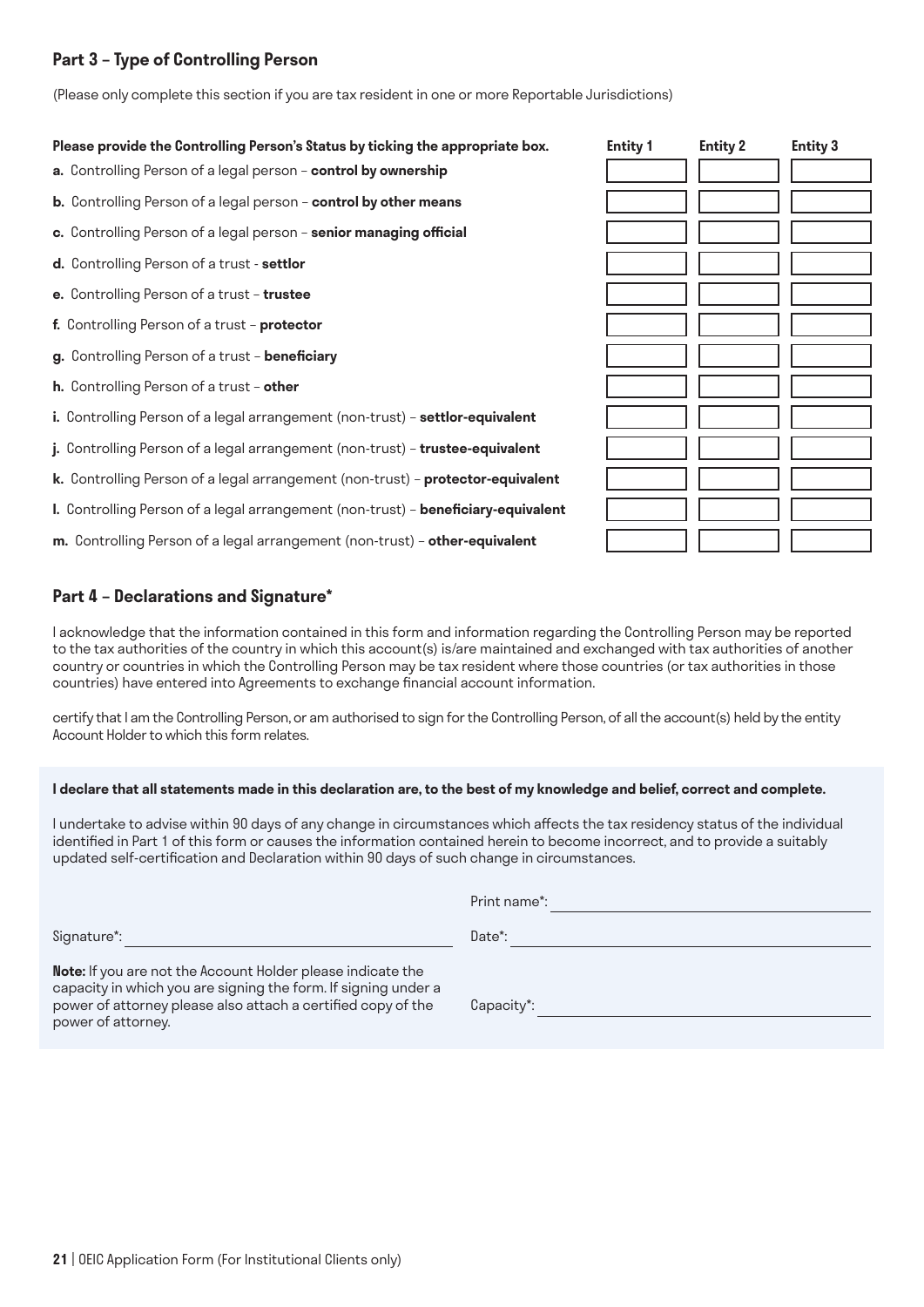# **APPENDIX – DEFINITIONS**

**Note:** These are selected definitions provided to assist you with the completion of this form. Further details can be found within the OECD "Common Reporting Standard for Automatic Exchange of Financial Account Information" (the "CRS") and the associated "Commentary" to the CRS. If you have any questions about these definitions or require further detail then please contact your tax adviser or local tax authority.

**"Financial Account"** A Financial Account is an account maintained by a Financial Institution and includes: Depository Accounts; Custodial Accounts; Equity and debt interest in certain Investment Entities; Cash Value Insurance Contracts; and Annuity Contracts.

**"Entity"** The term "Entity" means a legal person or a legal arrangement, such as a corporation, organisation, partnership, trust or foundation. This term covers any person other than an individual (i.e. a natural person).

**"Related Entity"** An Entity is a "Related Entity" of another Entity if either Entity controls the other Entity, or the two Entities are under common control. For this purpose control includes direct or indirect ownership of more than 50% of the vote and value in an Entity.

**"Account Holder"** The "Account Holder" is the person listed or identified as the holder of a Financial Account by the Financial Institution that maintains the account. This is regardless of whether such person is a flow-through Entity. Thus, for example, if a trust or an estate is listed as the holder or owner of a Financial Account, the trust or estate is the Account Holder, rather than its owners or beneficiaries. Similarly, if a partnership is listed as the holder or owner of a Financial Account, the partnership is the Account Holder, rather than the partners in the partnership.

A person holding a Financial Account for the benefit of another person as an agent, a custodian, a nominee, a signatory, an investment advisor, an intermediary, or as a legal guardian, is not treated as the Account Holder. In these circumstances that other person is the Account Holder. For example in the case of a parent/child relationship where the parent is acting as a legal guardian, the child is regarded as the Account Holder. With respect to a jointly held account, each joint holder is treated as an Account Holder.

**"Reportable Person"** A Reportable Person is an individual (or entity) that is tax resident in a Reportable Jurisdiction under the laws of that jurisdiction The Account Holder will normally be the "Reportable Person" however a Reportable Person also includes any Controlling Persons who are tax resident in a Reportable Jurisdiction.

A "Reportable Person" is defined as a "Reportable Jurisdiction Person", other than:

- a corporation the stock of which is regularly traded on one or more established securities markets;
- any corporation that is a Related Entity of a corporation described in clause (i);
- a Governmental Entity;
- an International Organisation;
- a Central Bank; or
- a Financial Institution (except for an Investment Entity described in Sub Paragraph A(6) b) of the CRS that are not Participating Jurisdiction Financial Institutions, which are treated as Passive NFE's.)

**"Reportable Jurisdiction"** A Reportable Jurisdiction is a Participating Jurisdiction with which an obligation to provide financial account information is in place.

**"Participating Jurisdiction"** A Participating Jurisdiction means a jurisdiction with which an Intergovernmental or Competent Authority Agreement is in place pursuant to which it will provide the information required on the automatic exchange of financial account information as set out in the CRS.

**"Reportable Jurisdiction Person"** A reportable jurisdiction Person is an Entity that is tax resident in a Reportable Jurisdiction(s) under the tax laws of such jurisdiction(s) -by reference to local laws in the country where the Entity is established, incorporated or managed. An Entity such as a partnership, limited liability partnership or similar legal arrangement that has no residence for tax purposes shall be treated as resident in the jurisdiction in which its place of effective management is situated. As such if an Entity certifies that it has no residence for tax purposes it should complete the form stating the address of its principal office.

Dual resident Entities may rely on the tiebreaker rules contained in tax conventions (if applicable) to determine their residence for tax purposes.

**"Financial Institution"** The term "Financial Institution" means a "Custodial Institution", a "Depository Institution", an "Investment Entity", or a "Specified Insurance Company". Please see the relevant Tax Regulations and the CRS for further classification definitions that apply to Financial Institutions.

**"Custodial Institution"** The term "Custodial Institution" means any Entity that holds, as a substantial portion of its business, Financial Assets for the account of others. This is where the Entity's gross income attributable to the holding of Financial Assets and related financial services equals or exceeds 20% of the Entity's gross income during the shorter of: (i) the three-year period that ends on 31 December (or the final day of a non-calendar year accounting period) prior to the year in which the determination is being made; or (ii) the period during which the Entity has been in existence.

"**Depository Institution"** The term "Depository Institution" means any Entity that accepts deposits in the ordinary course of a banking or similar business.

**"Investment Entity"** The term "Investment Entity" includes two types of Entities:

**(i)** an Entity that primarily conducts as a business one or more of the following activities or operations for or on behalf of a customer:

- Trading in money market instruments (cheques, bills, certificates of deposit, derivatives, etc.); foreign exchange; exchange, interest rate and index instruments; transferable securities; or commodity futures trading;
- Individual and collective portfolio management; or
- Otherwise investing, administering, or managing Financial Assets or money on behalf of other persons.
- Such activities or operations do not include rendering nonbinding investment advice to a customer.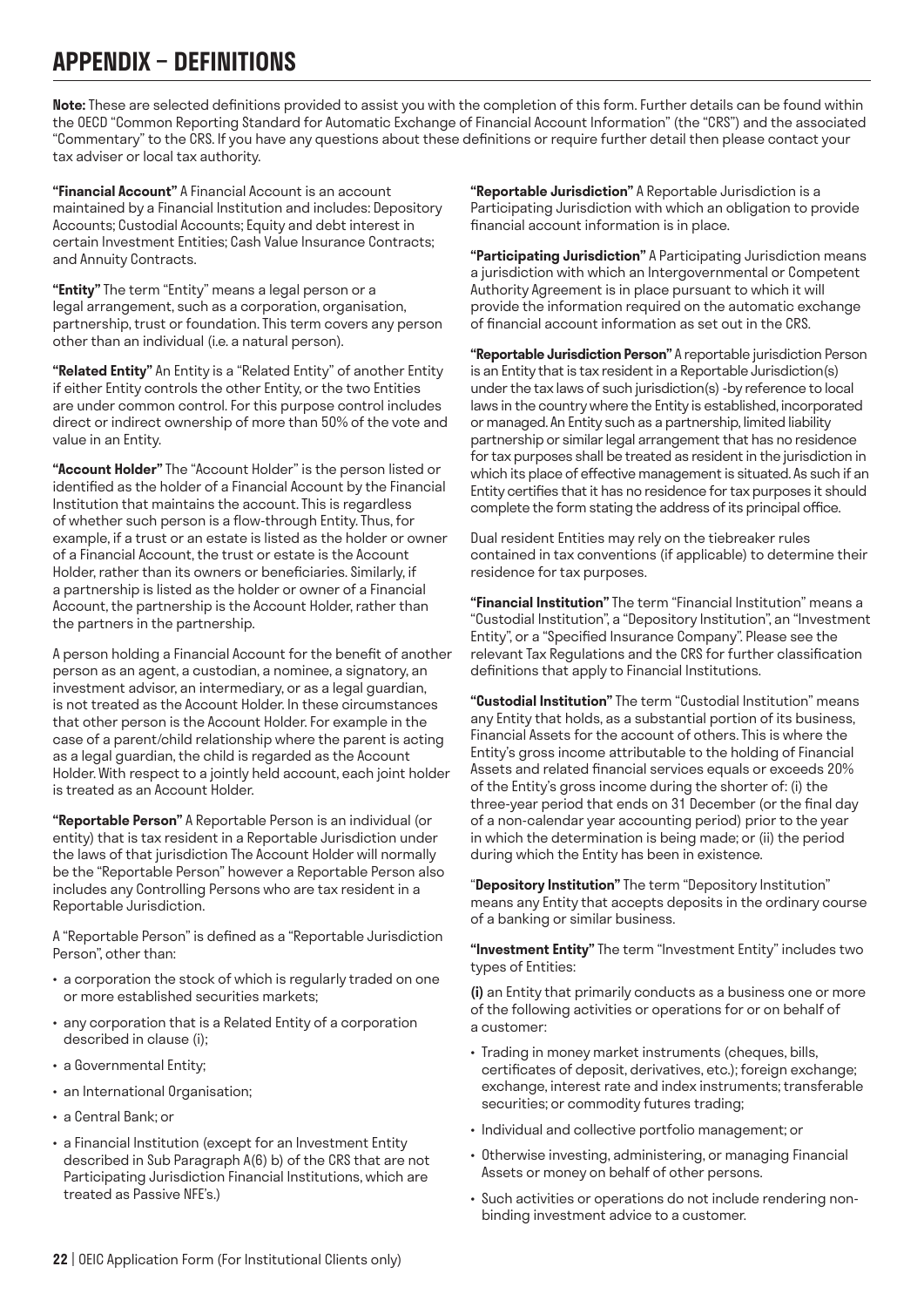**(ii)** "The second type of "Investment Entity" ("Investment Entity managed by another Financial Institution") is any Entity the gross income of which is primarily attributable to investing, reinvesting, or trading in Financial Assets where the Entity is managed by another Entity that is a Depository Institution, a Custodial Institution, a Specified Insurance Company, or the first type of Investment Entity.

#### **"Investment Entity managed by another Financial Institution"**

"An Entity is "managed by" another Entity if the managing Entity performs, either directly or through another service provider on behalf of the managed Entity, any of the activities or operations described in (a) – (c) above in the definition of 'Investment Entity'.

An Entity only manages another Entity if it has discretionary authority to manage the other Entity's assets (either in whole or part). Where an Entity is managed by a mix of Financial Institutions, NFEs or individuals, the Entity is considered to be managed by another Entity that is a Depository Institution, a Custodial Institution, a Specified Insurance Company, or the first type of Investment Entity, if any of the managing Entities is such another Entity.

Under the CRS where this type of Entity is located in a Non-Participating Jurisdiction and managed by another Financial Institution then it is treated as Passive NFE.

**"Specified Insurance Company"** The term "Specified Insurance Company" means any Entity that is an insurance company (or the holding company of an insurance company) that issues, or is obligated to make payments with respect to, a Cash Value Insurance Contract or an Annuity Contract.

**"Participating Jurisdiction Financial Institution"** The term "Participating Jurisdiction Financial Institution means (i) any Financial Institution that is tax resident in a Participating Jurisdiction, but excludes any branch of that Financial Institution that is located outside of that jurisdiction, and (ii) any branch of a Financial Institution that is not tax resident in a Participating Jurisdiction, if that branch is located in such Participating Jurisdiction.

**"Non-Reporting Financial Institution"** A Non-Reporting Financial Institution" means any Financial Institution that is:

- a Governmental Entity, International Organisation or Central Bank, other than with respect to a payment that is derived from an obligation held in connection with a commercial financial activity of a type engaged in by a Specified Insurance Company, Custodial Institution, or Depository Institution;
- a Broad Participation Retirement Fund; a Narrow Participation Retirement Fund; a Pension Fund of a Governmental Entity, International Organisation or Central Bank; or a Qualified Credit Card Issuer;
- an Exempt Collective Investment Vehicle; or
- a Trustee-Documented Trust: a trust where the trustee of the trust is a Reporting Financial Institution and reports all information required to be reported with respect to all Reportable Accounts of the trust;
- any other defined in a countries domestic law as a Non-Reporting Financial Institution.

**"Controlling Person(s)"** "Controlling Persons" are the natural person(s) who exercise control over an entity. Where that entity is treated as a Passive Non-Financial Entity ("Passive NFE") then a Financial Institution is required to determine whether or not these Controlling Persons are Reportable Persons. This definition corresponds to the term "beneficial owner" described in Recommendation 10 of the Financial Action Task Force Recommendations (as adopted in February 2012).

In the case of a trust, the Controlling Person may be the settlor(s), the trustee(s), the protector(s) (if any), the beneficiary(ies) or class(es) of beneficiaries, or any other natural person(s) exercising ultimate effective control over the trust (including through a chain of control or ownership). Under the CRS the settlor(s), the trustee(s), the protector(s) (if any), and the beneficiary(ies) or class(es) of beneficiaries, are always treated as Controlling Persons of a trust, regardless of whether or not any of them exercises control over the activities of the trust.

Where the settlor(s) of a trust is an Entity then the CRS requires Financial Institutions to also identify the Controlling Persons of the settlor(s) and when required report them as Controlling Persons of the trust. In the case of a legal arrangement other than a trust, such term means persons in equivalent or similar positions.

**"Control"** "Control" over an Entity is generally exercised by the natural person(s) who ultimately has a controlling ownership interest in the Entity. Where no natural person(s) exercises control through ownership interests, the Controlling Person(s) of the Entity will be the natural person(s) who exercises control of the Entity through other means.

Where no natural person(s) is/are identified as exercising control of the Entity (for example where no underlying person has control of greater than 25% of the entity) then under the CRS the Reportable Person is deemed to be the natural person who hold the position of senior managing official.

**"Related Entity"** An entity is a Related Entity of another entity if either entity controls the other entity, or two entities are under common control. For this purpose control includes direct or indirect ownership of more than 50 per cent of the vote and value in an entity.

**"NFE"** Means any Entity that is not a Financial Institution

**"Passive NFE"** Under the CRS a "Passive NFE" means any: (I) NFE that is not an Active NFE; and (ii) an Investment Entity described in subparagraph A(6)(b)Section VIII of the CRS.

**"Active NFE"** Any NFE can be an Active NFE, provided that it meets any of the criteria listed below. In summary, those criteria refer to:

- active NFEs by reason of income and assets;
- publicly traded NFEs;
- Governmental Entities, International Organisations, Central Banks, or their wholly owned Entities;
- holding NFEs that are members of a nonfinancial group;
- start-up NFEs;
- NFEs that are liquidating or emerging from bankruptcy;
- treasury centres that are members of a nonfinancial group; or
- non-profit NFEs.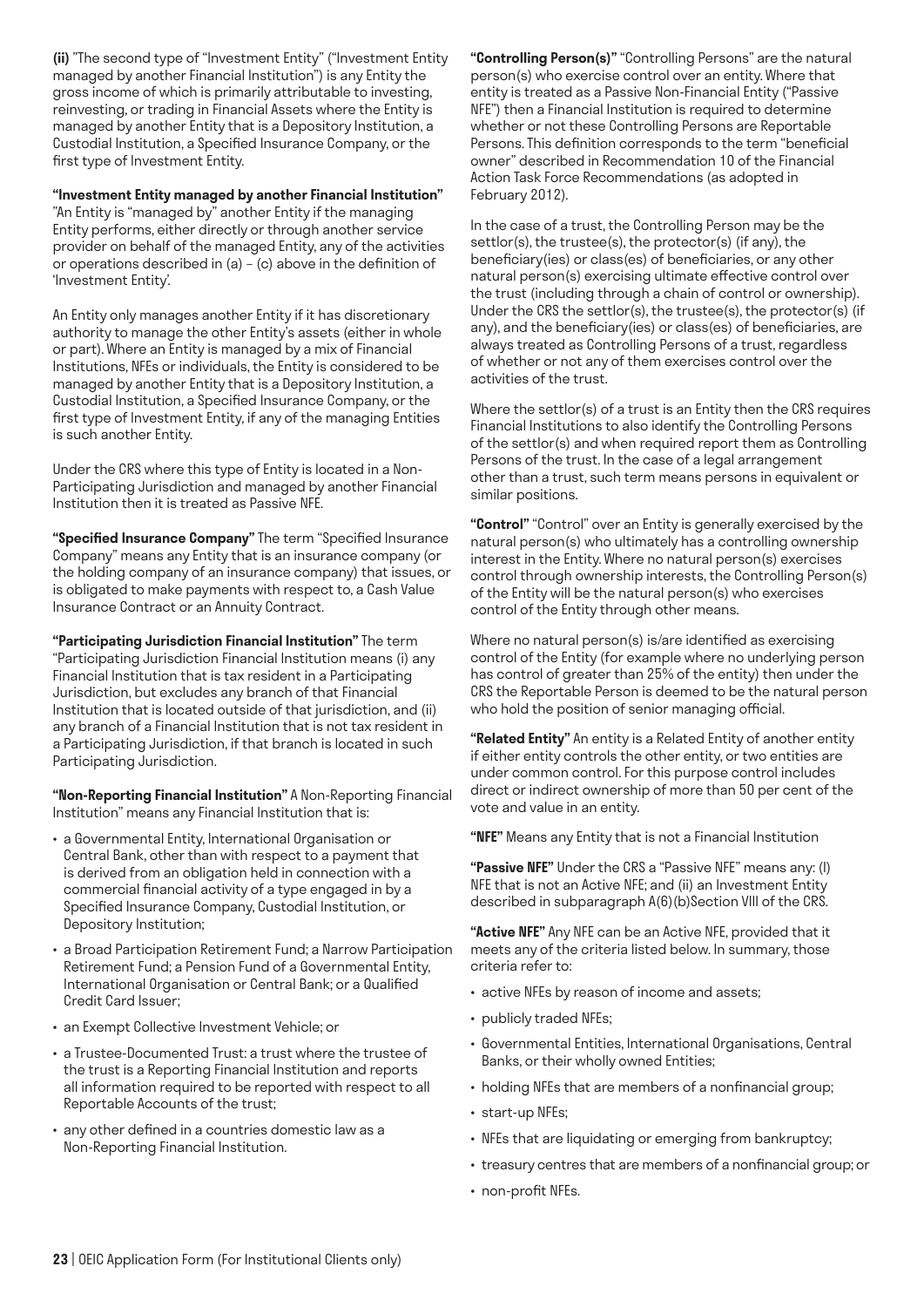An entity will be classified as Active NFE if it meets any of the following criteria:

a) less than 50% of the NFE's gross income for the preceding calendar year or other appropriate reporting period is passive income and less than 50% of the assets held by the NFE during the preceding calendar year or other appropriate reporting period are assets that produce or are held for the production of passive income;

b) the stock of the NFE is regularly traded on an established securities market or the NFE is a Related Entity of an Entity the stock of which is regularly traded on an established securities market;

c) the NFE is a Governmental Entity, an International Organisation, a Central Bank, or an Entity wholly owned by one or more of the foregoing;

d) substantially all of the activities of the NFE consist of holding (in whole or in part) the outstanding stock of, or providing financing and services to, one or more subsidiaries that engage in trades or businesses other than the business of a Financial Institution, except that an Entity does not qualify for this status if the Entity functions (or holds itself out) as an investment fund, such as a private equity fund, venture capital fund, leveraged buyout fund,

or any investment vehicle whose purpose is to acquire or fund companies and then hold interests in those companies as capital assets for investment purposes;

e) the NFE is not yet operating a business and has no prior operating history, (a " start-up NFE") but is investing capital into assets with the intent to operate a business other than that of a Financial Institution, provided that the NFE does not qualify for this exception after the date that is 24 months after the date of the initial organisation of the NFE;

f) the NFE was not a Financial Institution in the past five years, and is in the process of liquidating its assets or is reorganising with the intent to continue or recommence operations in a business other than that of a Financial Institution;

g) the NFE primarily engages in financing and hedging transactions with, or for, Related Entities that are not Financial Institutions, and does not provide financing or hedging services to any Entity that is not a Related Entity, provided that the group of any such Related Entities is primarily engaged in a business other than that of a Financial Institution; or

h) the NFE meets all of the following requirements (a "nonprofit NFE") :

i) it is established and operated in its jurisdiction of residence exclusively for religious, charitable, scientific, artistic, cultural, athletic, or educational purposes; or it is established and operated in its jurisdiction of residence and it is a professional organisation, business league, chamber of commerce, labour organisation, agricultural or horticultural organisation, civic league or an organisation operated exclusively for the promotion of social welfare;

ii)it is exempt from income tax in its jurisdiction of residence;

iii)it has no shareholders or members who have a proprietary or beneficial interest in its income or assets;

iv)the applicable laws of the NFE's jurisdiction of residence or the NFE's formation documents do not permit any income or assets of the NFE to be distributed to, or applied for the benefit of, a private person or non-charitable Entity other than pursuant to the conduct of the NFE's charitable activities, or as payment of reasonable compensation for services rendered, or as payment representing the fair market value of property which the NFE has purchased; and

v)the applicable laws of the NFE's jurisdiction of residence or the NFE's formation documents require that, upon the NFE's liquidation or dissolution, all of its assets be distributed to a Governmental Entity or other non-profit organisation, or escheat to the government of the NFE's jurisdiction of residence or any political subdivision

**"FATCA"** FATCA stands for The Foreign Account Tax Compliance Act which was enacted as part of the Hiring Incentives to Restore Employment (HIRE) Act on March 18, 2010. FATCA creates a new information reporting and withholding regime for payments made to certain foreign financial institutions and other foreign entities

**"TIN" (including "functional equivalent")** The term "TIN" means Taxpayer Identification Number or a functional equivalent in the absence of a TIN. A TIN is a unique combination of letters or numbers assigned by a jurisdiction to an individual or an Entity and used to identify the individual or Entity for the purposes of administering the tax laws of such jurisdiction.

Some jurisdictions do not issue a TIN. However, these jurisdictions often utilise some other high integrity number with an equivalent level of identification (a "functional equivalent"). Examples of that type of number include, for Entities, a Business/company registration code/number.

**"Resident for tax purposes"** Generally, an Entity will be resident for tax purposes in a jurisdiction if, under the laws of that jurisdiction (including tax conventions), it pays or should be paying tax therein by reason of his domicile, residence, place of management or incorporation, or any other criterion of a similar nature, and not only from sources in that jurisdiction. Dual resident Entities may rely on the tiebreaker rules contained in tax conventions (if applicable) to solve cases of double residence for determining their residence for tax purposes.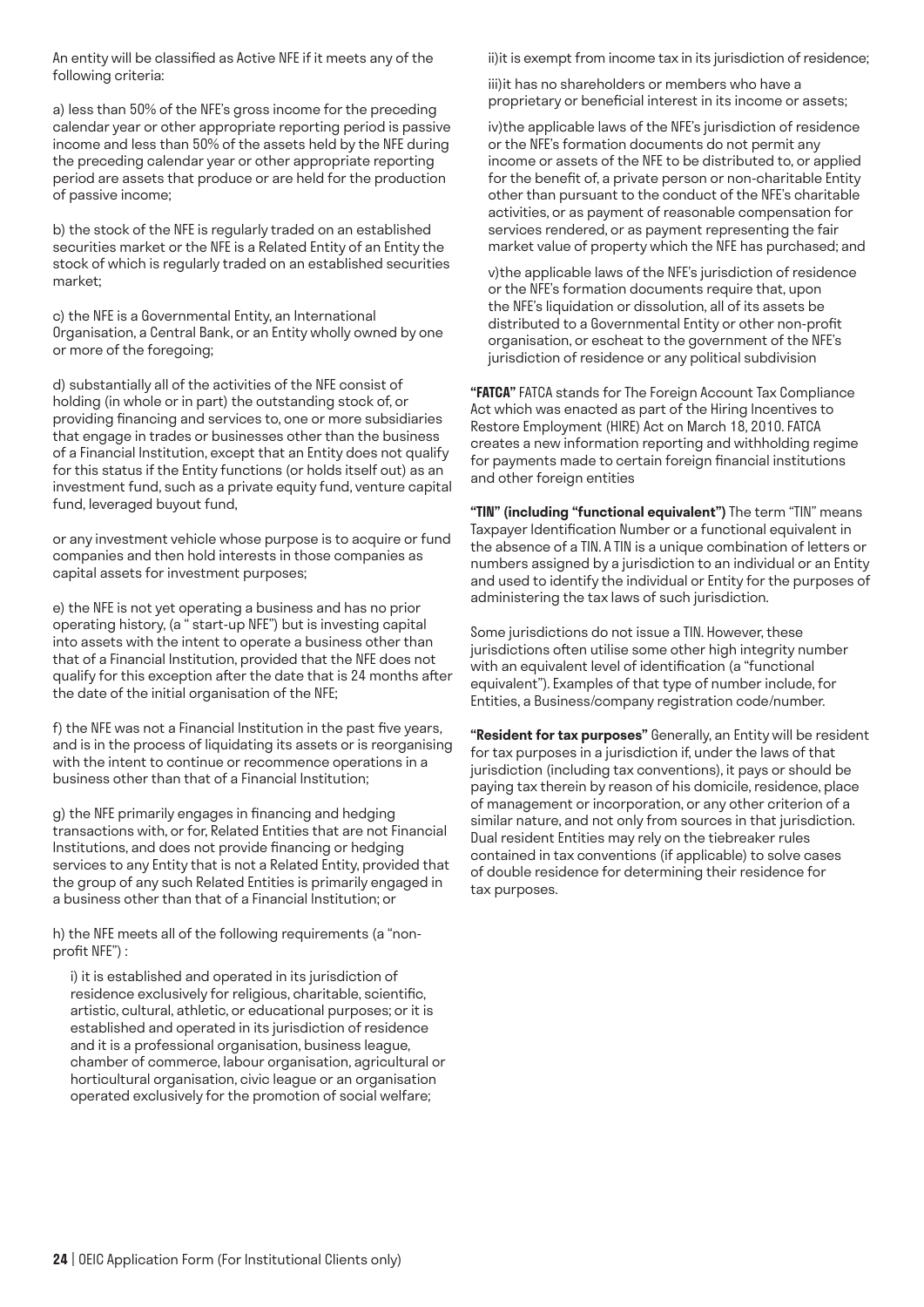# **DATA PROTECTION NOTICE**

### **Sarasin Investment Funds Limited**

This notice sets out how [the Fund] will process personal information (as a Data Controller)

Where your details are provided to the Fund as a consequence of your investment in Sarasin Investment Funds, then the Fund, acting as a data controller may itself (or through a third party such as Northern Trust Global Services Limited (the "Administrator") acting in its capacity as the Fund's administrator) process your personal information or that of your directors, officers, employees and/or beneficial owners. When processing your personal information, there may also be times where the Administrator, or other service providers, will act as a data controller. For further information regarding these activities, please consult the data privacy notice of the Administrator (which is available at this website: https://www.northerntrust.com/emea-privacy-notice).

Please ensure that you provide a copy of this Data Protection Notice to any third parties whose personal data you provide to the Fund. This Data Protection Notice may be updated at any time and the Fund will notify you in writing of any changes.

#### **Purposes of Processing and Legal basis for processing**

Your personal data may be processed by the Fund or the Administrator (or any of their affiliates, agents, employees, delegates or sub.contractors) for the following purposes:

- to facilitate the opening of your account with the Fund, the management and administration of your holdings in the Fund and any related account on an on-going basis (the "Services") which are necessary for the performance of your contract with the Fund, including without limitation the processing of redemption, conversion, transfer and additional subscription requests and the payment of distributions and redemptions; This use of your data is necessary for performance of your contract with us.
- in order to carry out anti-money laundering checks and related actions which the Fund considers appropriate to meet any legal obligations imposed on the Fund relating to, the prevention of fraud, money laundering, terrorist financing, bribery, corruption, tax evasion and to prevent the provision of financial and other services to persons who may be subject to economic or trade sanctions, on an on-going basis, in accordance with the Fund and the Administrator's anti-money laundering procedures;
- to retain AML and other records of individuals to assist with the subsequent screening of them by the Administrator including in relation to other funds or clients of the Administrator;
- to disclose information to other third parties such as service providers of the Fund, auditors, regulatory authorities and technology providers in order to comply with any legal obligation imposed on the Fund;
- to report tax related information to tax authorities in order to comply with a legal obligation; This use of your data is necessary in order for us to comply with any legal or regulatory obligations.
- to monitor and record calls and electronic communications for (i) processing and verification of instructions, (ii) investigation and fraud prevention purposes, (iii) for crime detection, prevention, investigation and prosecution, (iv) to enforce or defend the Fund and its affiliates', itself or through third parties to whom it delegates such responsibilities or rights, (v) to pursue the Fund's legitimate interests in relation to such matters or to (vi) to resolve complaints;
- to disclose information to other third parties such as service providers of the Fund, auditors, regulatory authorities and technology providers in order to pursue the legitimate interests of the Fund;
- to enforce or defend the Fund's rights, itself or through third parties to whom it delegates such responsibilities. This use of your data is in furtherance of our legitimate business interests.

**Please note:** You have the right to object to processing which is done in furtherance of our legitimate interests.

The legitimate interests referenced above include:

- Assertion of legal entitlements and defence in the event of a legal dispute;
- Prevention of criminal acts;
- Measures for business control and the further development of products;
- Risk management;

We do not consider such interests would prejudice your rights or fundamental freedoms as a data subject. For more information on our legitimate interests and the balancing exercise, please contact us using the details below.

### **Recipients of Data and International Transfer of Data**

The Fund may disclose your personal information as follows:

- to its service providers, including the Administrator, National Westminster Bank plc, as Depositary, their affiliates, custodians, data management and investor reporting solution providers, printers, publishers, distributors, platform providers and other third party service providers engaged by the Fund in connection with the requirements, oversight, safekeeping, distribution or operation of the Fund, in order to process the data for the above mentioned purposes; and
- to competent authorities (including tax authorities), law enforcement agencies, the Central Bank of Ireland, courts and bodies as required by law or requested or to affiliates for internal investigations and reporting.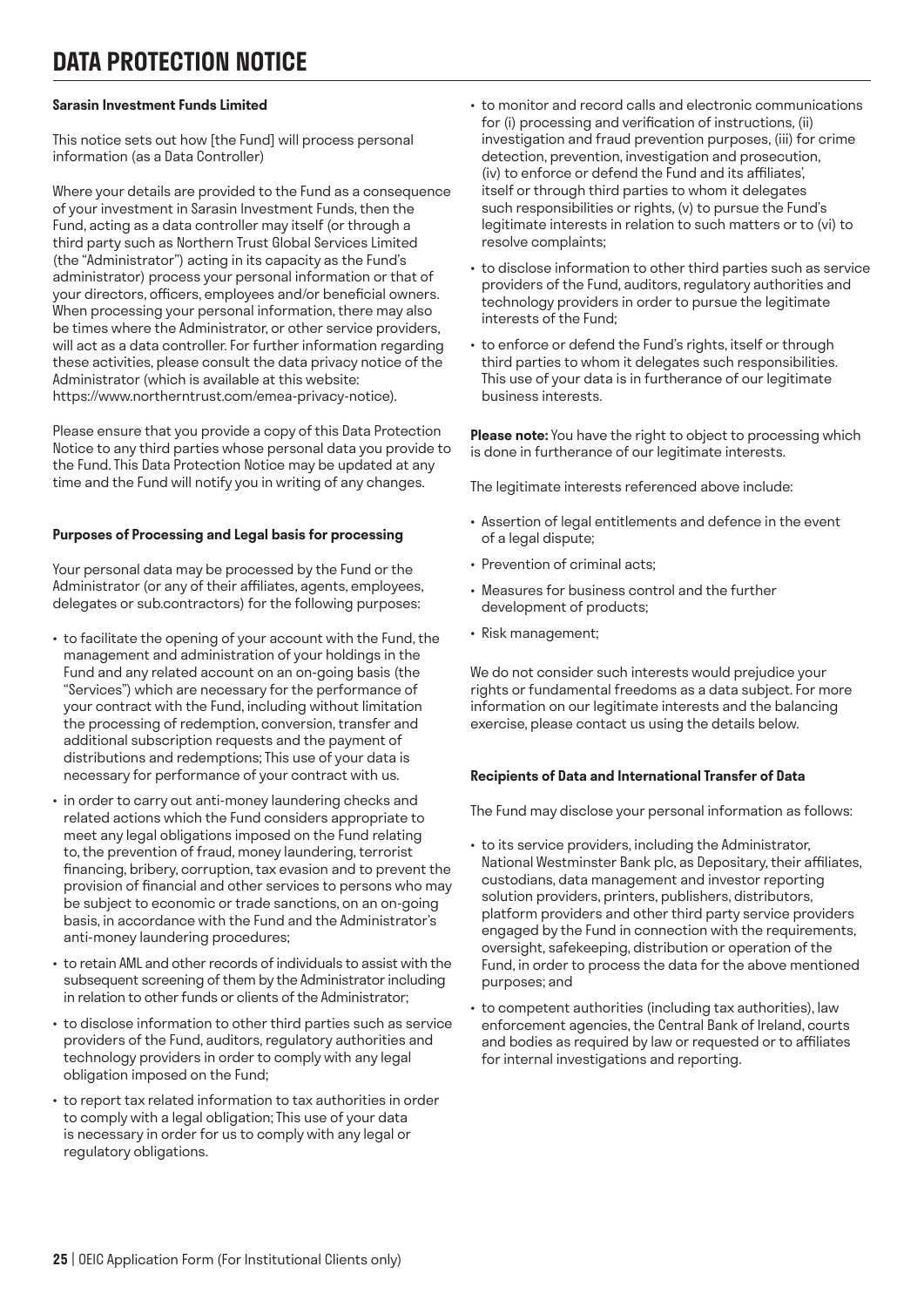The disclosure of personal information to the third parties set out above will, to the extent necessary to perform the Services, involve the transfer of data to the USA and other jurisdictions outside the European Economic Area. Such countries may not have the same data protection laws as your jurisdiction. The Fund has authorised the Administrator as its agent to put in place Standard Contractual Clauses in accordance with Article 46(2) of the General Data Protection Regulation (GDPR). Please contact the Administrator for copies of the Standard Contractual Clauses that have been entered into by the Fund and/or the Administrator and details of other safeguards that have been put in place.

#### **Retention period**

The Fund and the Administrator will retain your personal information for as long as required for the performance of the Services or for a longer period, depending on whether additional legal/regulatory obligations mandate that the Fund retains your personal information.

#### **Data Subject Rights**

In certain circumstances, you have the right to:

- **Request access** to your personal information (commonly known as a "data subject access request"). This enables you to receive a copy of the personal information we hold about you and to check that we are lawfully processing it;
- **Request correction** of the personal information that we hold about you. This enables you to have any incomplete or inaccurate information we hold about you corrected;
- **Request erasure** of your personal information. This enables you to ask us to delete or remove personal information where there is no good reason for us continuing to process it. You also have the right to ask us to delete or remove your personal information where you have exercised your right to object to processing (see below);
- **Object to processing** of your personal information where we are relying on a legitimate interest (or those of a third party) and there is something about your particular situation which makes you want to object to processing on this ground. You also have the right to object where we are processing your personal information for direct marketing purposes;
- **Request the restriction of processing** of your personal information. This enables you to ask us to suspend the processing of personal information about you, for example if you want us to establish its accuracy or the reason for processing it;
- **Request the transfer** of your personal information to another party.

We will respond to your request in writing, or orally if requested, as soon as practicable and in any event not more than within one month after of receipt of your request. In exceptional cases, we may extend this period by two months and we will tell you why. We may request proof of identification to verify your request. For more details in relation to your rights, including how to exercise them, please see our full privacy policy or contact us – refer to the "Contacting us" details below.

We may also seek your consent for the processing of your personal information for specific purposes. Where we do so, and where you give consent, you have the right to subsequently withdraw that consent at any time (by contacting us using the details below).

### **Consequences of not Providing Required Data**

Where the Fund or the Administrator requires your personal information to comply with AML or other legal requirements, failure to provide this information means the Fund may not be able to accept you as an investor in the Fund and/or may be unable to process, or release your investment in the Funds. This may result in the Fund terminating its relationship with you. We will tell you when we ask for your information whether it is a statutory or contractual requirement to give us the information and the consequences of not providing this information.

You have the right to lodge a complaint with a supervisory authority in the EU Member State of your habitual residence or place of work or in the place of the alleged infringement if you consider that the processing of personal data relating to you carried out by the Fund or its service providers infringes the GDPR.

#### **How to contact us**

The Fund's current Administrator is Northern Trust Global Services Limited.

If you have any questions about our use or the Administrator's use of your personal information, please contact us at dataprotection@sarasin.co.uk.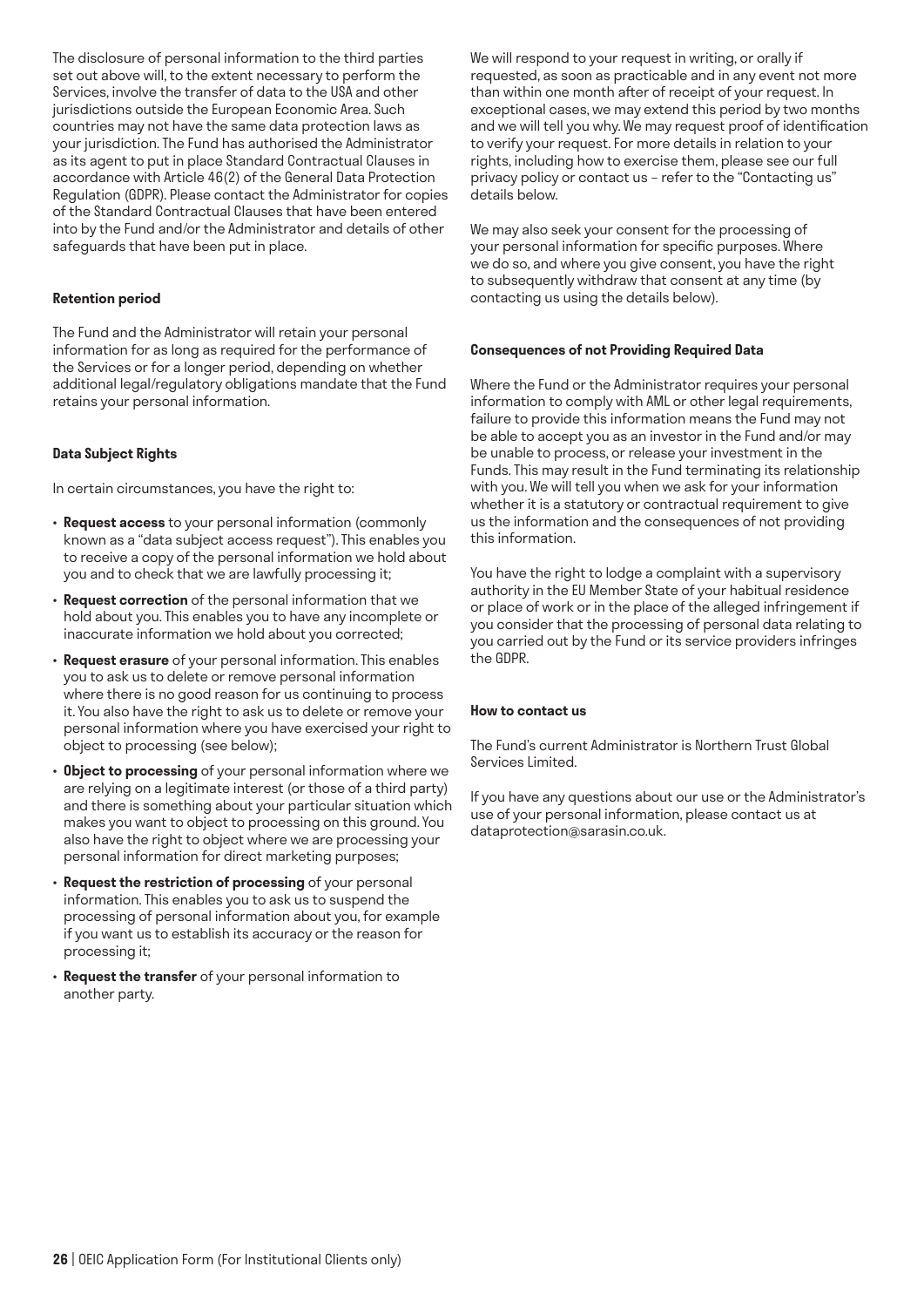# **H. SIGNATURE**

I/we agree to subscribe for the number of Shares in the relevant Fund(s) as may be purchased for the subscription amount set out above upon the terms of this Application Form and the Prospectus. .

| Signature: | Date: |
|------------|-------|
| Signature: | Date: |
|            |       |
| Signature: | Date: |
| Signature: | Date: |
|            |       |

# **I. CHECKLIST FOR RETURN OF COMPLETED APPLICATION FORM**

| Completed Application                                                                                                                                             |
|-------------------------------------------------------------------------------------------------------------------------------------------------------------------|
| If not paying by Bank Transfer, a cheque for total amount invested or<br>first monthly savings payment made payable to Sarasin Investment Funds Ltd.              |
| Return to: Sarasin Investment Funds, Sunderland, SR43 4AX                                                                                                         |
| Bank details provided if requesting income to be paid out.                                                                                                        |
| If your funds are not drawn from a UK bank account bearing the investor's name,<br>include 2 forms of identification as per the attached documentation checklist. |
| Completed self-certification form(s) and appendix                                                                                                                 |

**We regret we may be unable to process any application where the Anti-money Laundering documentation and apropriate self-certification form(s) have not been provided.**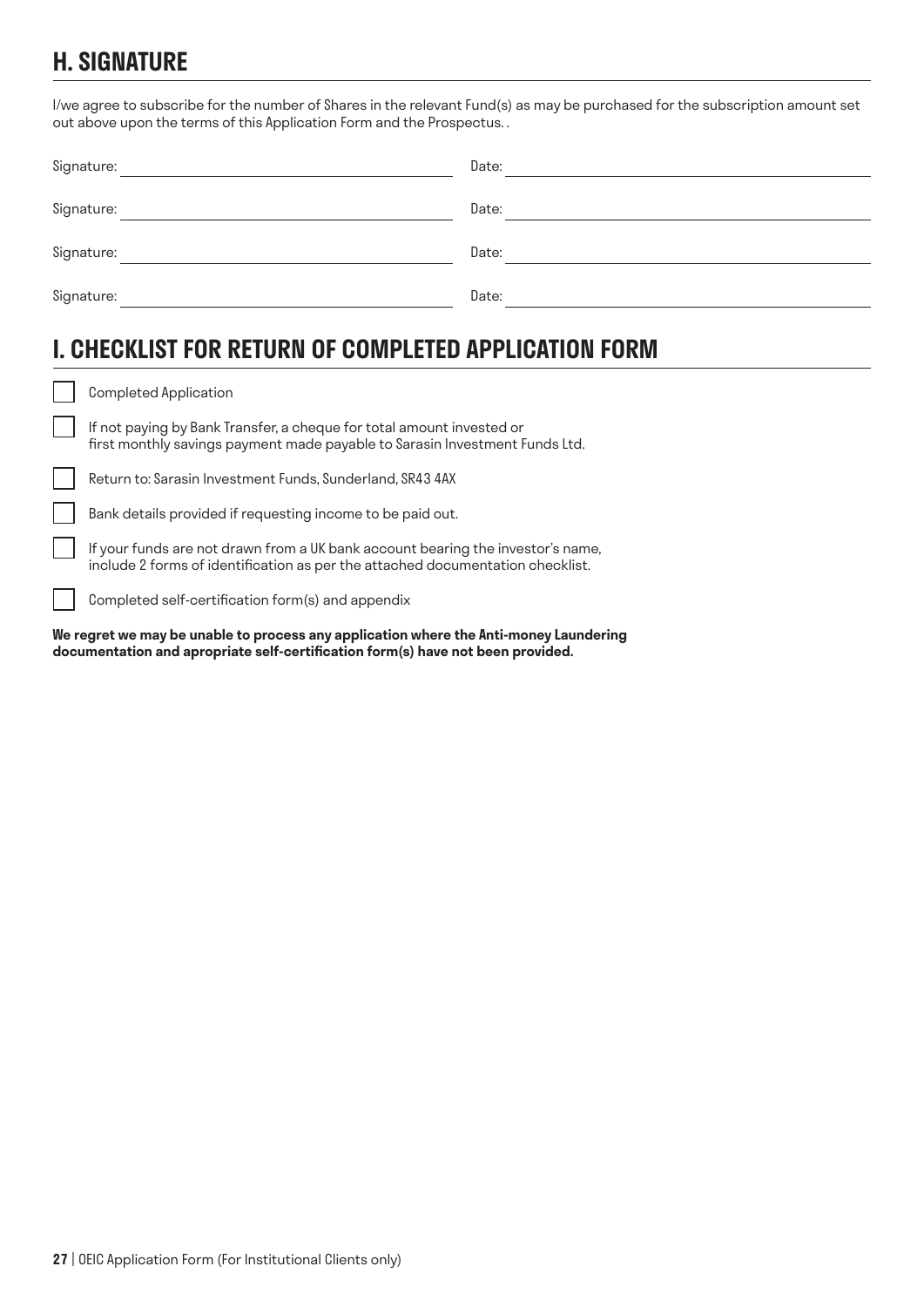# **J. ADDITIONAL INVESTOR DETAILS**

**Please ensure that where holdings are registered in more than one individual name, full details of each individual investor are provided in the sections below.**

| Joint/second investor:                                                                                                                        |                                                                                                                       |  |
|-----------------------------------------------------------------------------------------------------------------------------------------------|-----------------------------------------------------------------------------------------------------------------------|--|
|                                                                                                                                               |                                                                                                                       |  |
|                                                                                                                                               |                                                                                                                       |  |
|                                                                                                                                               |                                                                                                                       |  |
|                                                                                                                                               |                                                                                                                       |  |
|                                                                                                                                               | Existing Sarasin account no. (if applicable): __________________________________                                      |  |
|                                                                                                                                               |                                                                                                                       |  |
|                                                                                                                                               |                                                                                                                       |  |
| Joint/third investor:                                                                                                                         |                                                                                                                       |  |
|                                                                                                                                               |                                                                                                                       |  |
|                                                                                                                                               |                                                                                                                       |  |
| <u> 1989 - Johann Barn, fransk politik (d. 1989)</u>                                                                                          | Postcode:                                                                                                             |  |
|                                                                                                                                               |                                                                                                                       |  |
|                                                                                                                                               | Existing Sarasin account no. (if applicable): __________________________________                                      |  |
|                                                                                                                                               |                                                                                                                       |  |
|                                                                                                                                               |                                                                                                                       |  |
| Joint/fourth investor:                                                                                                                        |                                                                                                                       |  |
|                                                                                                                                               |                                                                                                                       |  |
| Permanent residential address:                                                                                                                | <u> 1989 - Johann Stoff, deutscher Stoff, der Stoff, der Stoff, der Stoff, der Stoff, der Stoff, der Stoff, der S</u> |  |
|                                                                                                                                               | Postcode:                                                                                                             |  |
| Country of residence:<br><u> 1980 - Jan Stein Stein Stein Stein Stein Stein Stein Stein Stein Stein Stein Stein Stein Stein Stein Stein S</u> | Daytime telephone number:                                                                                             |  |
| Existing Sarasin account no. (if applicable):                                                                                                 | <u> 1980 - Johann Stein, marwolaethau a bh</u>                                                                        |  |
| Tax identification number (if known)                                                                                                          | <u> 1989 - Johann Stein, mars an deus Amerikaansk kommunister (</u>                                                   |  |
| Date of birth:                                                                                                                                |                                                                                                                       |  |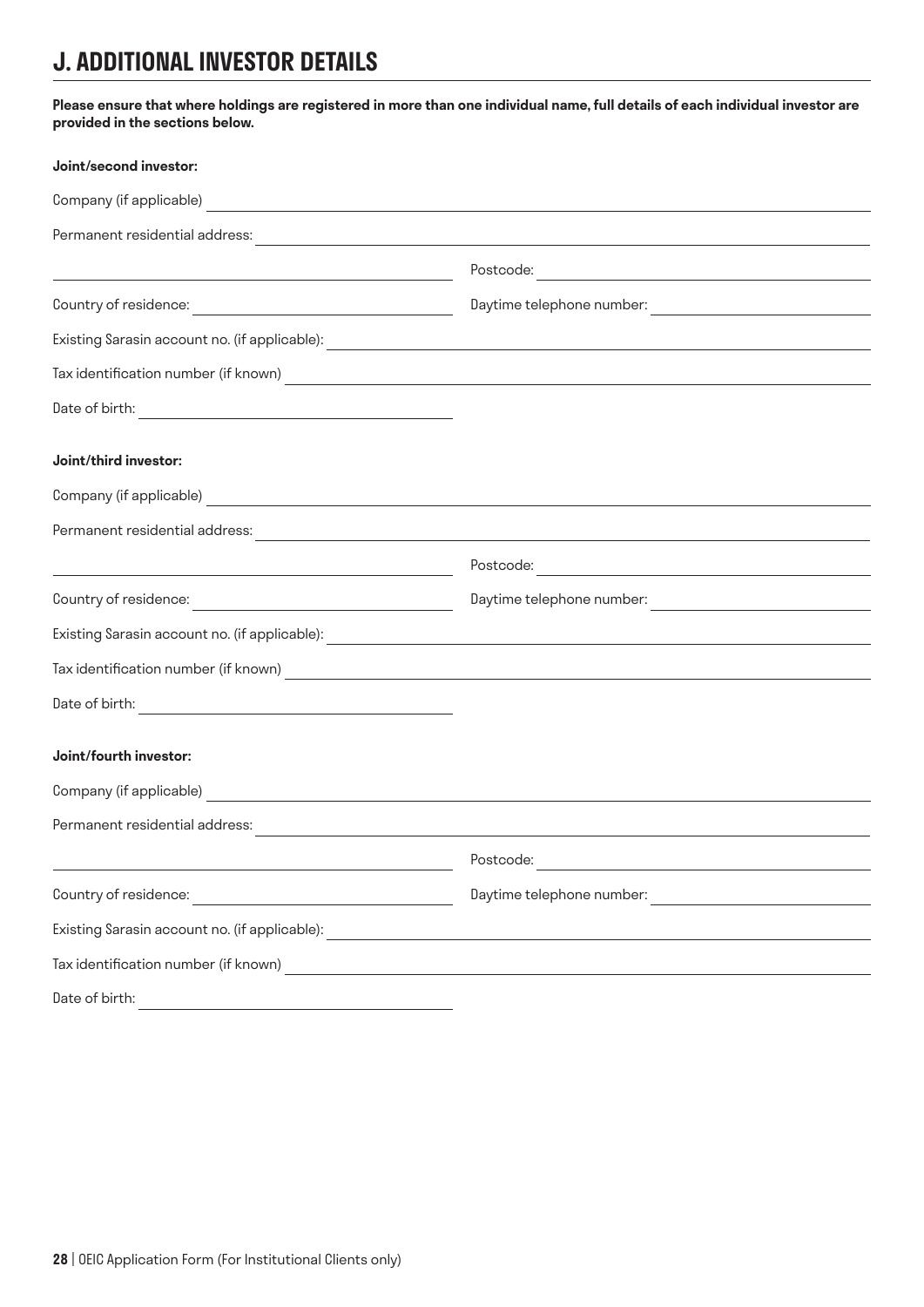# **K. ANTI-MONEY LAUNDERING CHECKLIST**

Where you are not investing through a UK Authorised Financial Adviser, please read through the relevant section below and ensure that you have sent us the appropriate documentation.

#### **New applicant's must provide us with the required documentation on this checklist. Any outstanding information may delay acceptance of the business and we cannot be held liable for any direct or indirect losses for delays resulting from any incomplete application.**

**ALL DOCUMENTS** provided must be certified as true copies of the original or enclose the original copies. Copies should be in black and white. No colour copies please.

If you are based within the UK, documents must be certified by one of the following: banker, authorised financial intermediary, justice of the peace, a notary public, a practicing solicitor or Barrister, or a person authorised to sign on behalf of an embassy or consul.

If you are based outside the UK documents must be certified by one of the following: Embassy/Consulate, lawyer or attorney, or by a senior Sarasin employee. If an individual is certifying in a professional capacity, i.e. lawyer, attorney, ensure the individual's full name, signature, professional capacity, employer and date are clearly stated. All certifiers must provide contact details including address, telephone number and email address.

# **PRIVATE INDIVIDUALS**

**Evidence of identity (You need to provide one of the following):**

Current, signed, passport, **or**

 National Identity Card with photo or social/renevue card or any identity document with photographic identity that has been issued by a government department, **or**

Current UK Photo Driving Licence together with paper counterpart where applicable if not used for evidence of address **and**

#### **Evidence of residential address verification (you need to provide one of the following):**

 Original recent utility bill (not over three months old and not a mobile bill), or a National Identity Card with address written on it (you cannot use this as an address verification documentation if you have used it as evidence of identity), **or**

Current year Local Authority Tax Bill, **or**

Current UK photo driving license together with paper counterpart where applicable – If not used for evidence of identity, **or**

Bank, building society or credit union statement (not over three months old), **or**

Solicitor's letter confirming recent house purchase or land registry confirmation, **or**

Local council rent card or tenancy agreement, **or**

Land registry confirmation, **or**

Household/motor insurance certificate, **or**

Payslip or salary advice dated within three months,

Any correspondence from a local authority, revenue commissioner or any government body

#### **EU passport holders and/or EU residents (You need to provide in addition to the above):**

Proof of tax identification number (if available), **or**

Tax residence certificate if you are not resident in the EU.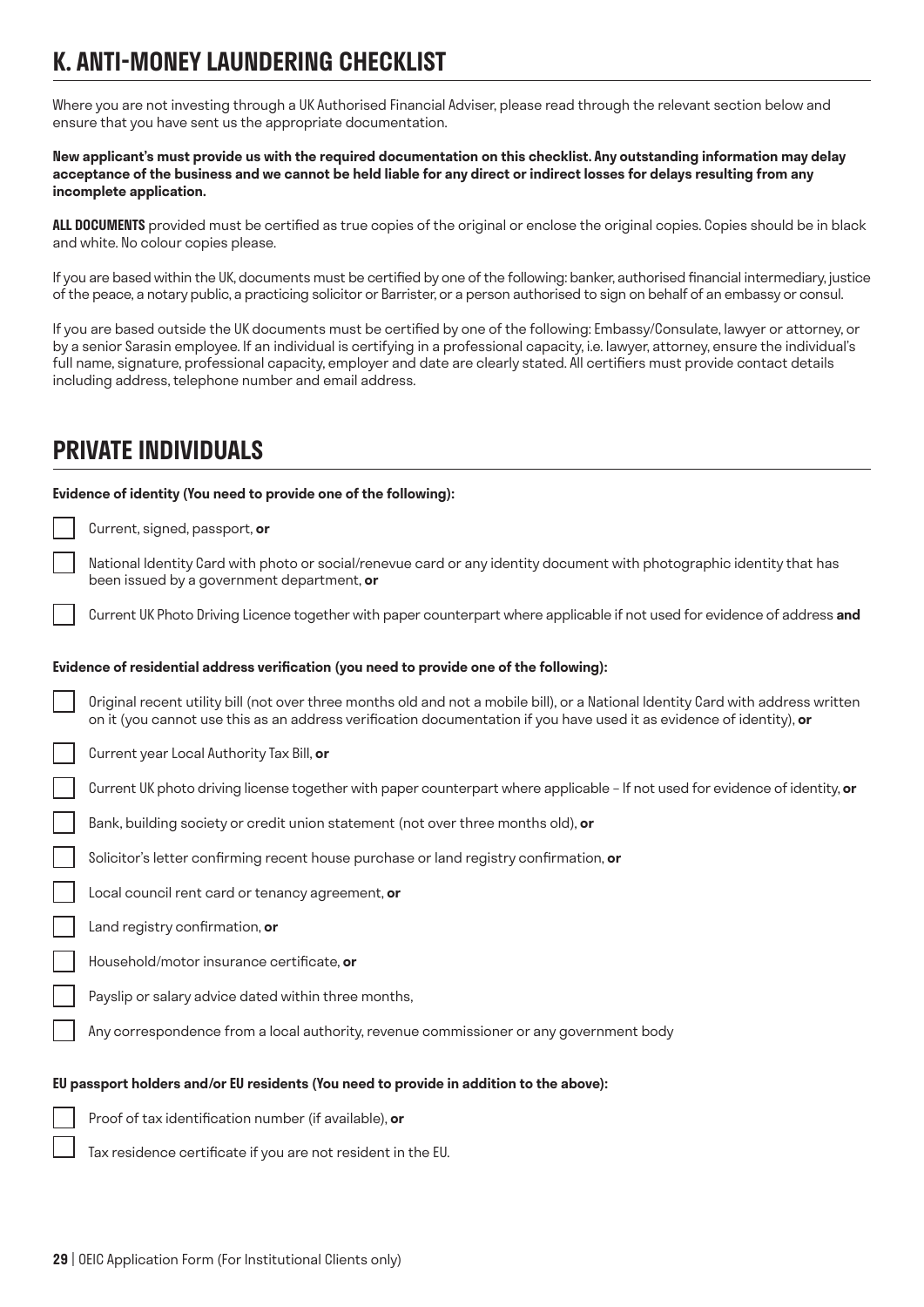# **CORPORATIONS**

| You need to provide all of the following unless if an entity is regulated by an appropriate supervisory body in a FATF jurisdiction,<br>then obtain:                                                                                                                                                                                                                                                                                                                                                     |
|----------------------------------------------------------------------------------------------------------------------------------------------------------------------------------------------------------------------------------------------------------------------------------------------------------------------------------------------------------------------------------------------------------------------------------------------------------------------------------------------------------|
| Confirmation of the regulator and the entity's regulated indentification number: and                                                                                                                                                                                                                                                                                                                                                                                                                     |
| A copy of the entity's authorised signatory list                                                                                                                                                                                                                                                                                                                                                                                                                                                         |
| <b>UK Corporations</b>                                                                                                                                                                                                                                                                                                                                                                                                                                                                                   |
| If an entity is not regulated, obtain:                                                                                                                                                                                                                                                                                                                                                                                                                                                                   |
| Companies House search (this is the equivalent of a Certificate of Incorporation): or                                                                                                                                                                                                                                                                                                                                                                                                                    |
| A copy of the Certificate of Incorporation, or                                                                                                                                                                                                                                                                                                                                                                                                                                                           |
| Memorandum/articles of association, and                                                                                                                                                                                                                                                                                                                                                                                                                                                                  |
| Evidence of beneficial ownership i.e. extract of share register, or                                                                                                                                                                                                                                                                                                                                                                                                                                      |
| Written confirmation of all shareholders and directors with 25% or greater interest, and                                                                                                                                                                                                                                                                                                                                                                                                                 |
| Evidence of identify of the principal beneficial owner(s) and controller(s); (i.e. those individuals having a significant<br>influence over, and financial control of the company, such as shareholders with interests more than 25% by certified<br>extract of shareholders register; also those mandated to manage funds, accounts or investments without requiring<br>authorisation and who would be in a position to override internal procedures and control mechanisms), and                       |
| Provide a certified list of shareholders and directors; including name, address and date of birth for all directors of<br>the company                                                                                                                                                                                                                                                                                                                                                                    |
| <b>Non-UK Corporations</b>                                                                                                                                                                                                                                                                                                                                                                                                                                                                               |
| If an entity is not regulated, obtain:                                                                                                                                                                                                                                                                                                                                                                                                                                                                   |
| Certificate of Incorporation or certificate of registration/trade or equivalent; and                                                                                                                                                                                                                                                                                                                                                                                                                     |
| Memorandum and Articles of Association or equivalent; and                                                                                                                                                                                                                                                                                                                                                                                                                                                |
| Confirmation of the company's registered address (& trading address if different), and                                                                                                                                                                                                                                                                                                                                                                                                                   |
| Identification and verification on all directors listed on Companies House (or equivalent), and                                                                                                                                                                                                                                                                                                                                                                                                          |
| A copy of the company's authorised signatory list: and                                                                                                                                                                                                                                                                                                                                                                                                                                                   |
| Evidence of identify of the principal beneficial owner(s) and controller(s); (i.e. those individuals having a significant influence<br>over, and financial control of the company, such as shareholders with interests more than 25% by certified extract of<br>shareholders register or share certificates; also those mandated to manage funds, accounts or investments without<br>requiring authorisation and who would be in a position to override internal procedures and control mechanisms); and |
| Provide a certified list of shareholders and directors which includes full names, addresses and dates of birth, and                                                                                                                                                                                                                                                                                                                                                                                      |
| Identification and verification documents for at least two of the directors, or where applicable, one director and one<br>authorised signatory                                                                                                                                                                                                                                                                                                                                                           |
| Notes: Where the principal owner is another corporate entity, we are required to look behind that company or vehicle. Hence,<br>please ensure you provide the appropriate identification documentation for the ultimate beneficial owners (more than 25% of<br>shareholding) of any domiciliary companies.                                                                                                                                                                                               |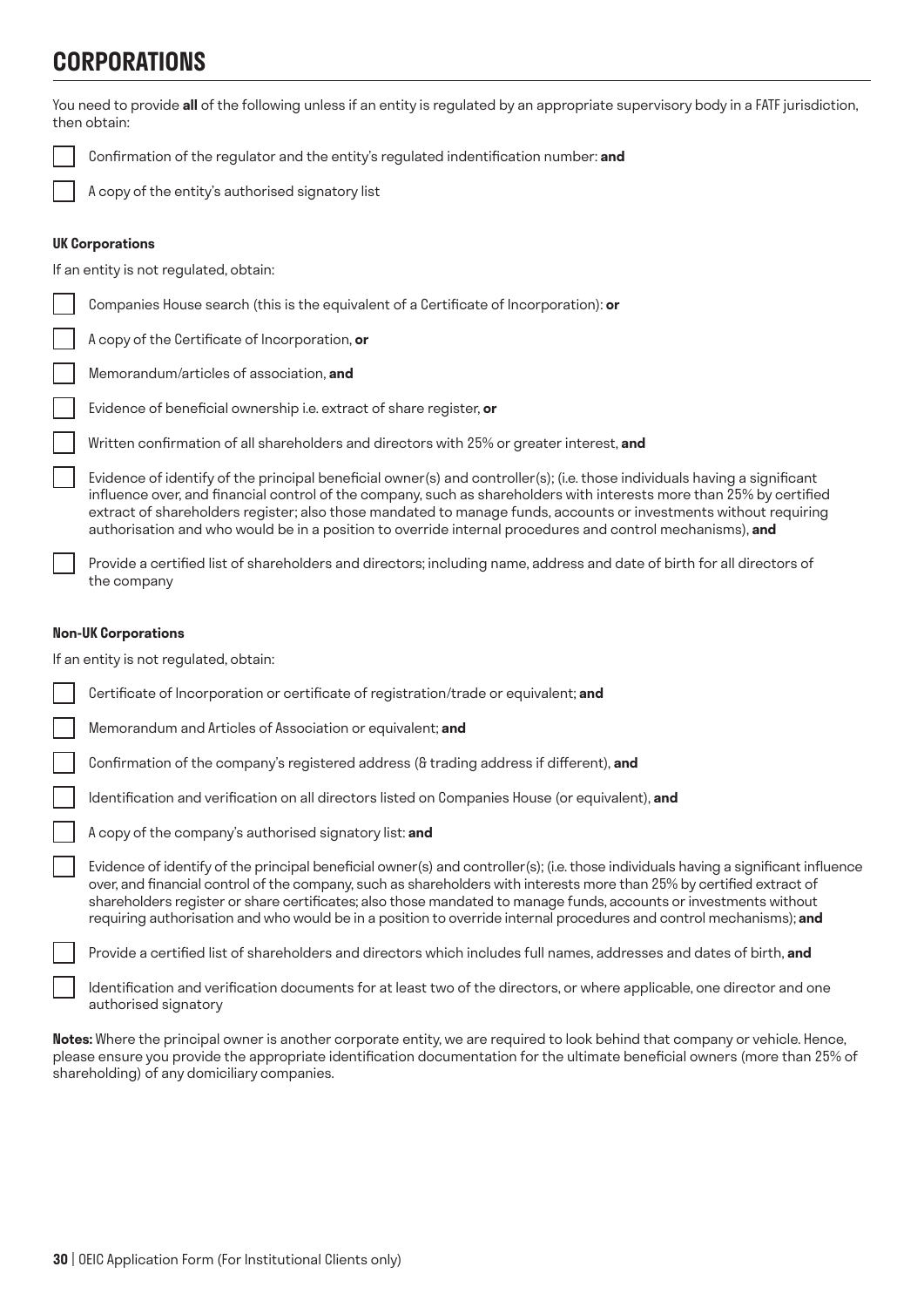# **PARTNERSHIPS AND UNINCORPORATED PARTNERSHIPS**

You need to provide all of the following (**note: If you are a Limited Liability Partnership you will be treated as a Corporate customer therefore please ensure that you provide the necessary documentation as per the Corporation checklist**).

For Partnerships provide a certified copy of the formal partnership agreement; **and**

 Provide identification and address verification evidence for the principal owners/controllers/partners. **Please apply the identification verification process as per Private Individual checklist for this purpose**.

# **TRUSTS**

### **UK and Overseas Trusts**

 Provide documentary evidence of the appointment of the current trustees, and confirmation of the settlor i.e. certified copies of the original trust deed or any supplementary trust deeds which provides:

- Name of trust
- Current trustees
- Name of settlor
- Names of appointer/protector
- Names of beneficiaries

 Identify principal trustees (all trustees named on the registered account) and others who have control over the funds as per private individual checklist and any appointer or protect or who can remove the trustees; **and**

 Identify the providers of the funds, i.e. the settlor, donor (except where they are deceased), grantor and protector. Where the settlor is deceased provide either a sealed or certified copy of the Grant of Probate or a certified copy of the death certificate. If not available, a solicitor/attorney written confirmation of the source of funds would suffice; **and**

 Identify and verify as per the individual checklist for beneficiaries (where known) to the trusts (where the beneficiaries have yet to be identified - verification will be undertaken prior to when any payments are made to them); **and**

Provide a certified copy of the signatory list; **and**

Provide documentary evidence of the beneficiaries to the trusts (where known), **as per the individual checklist**.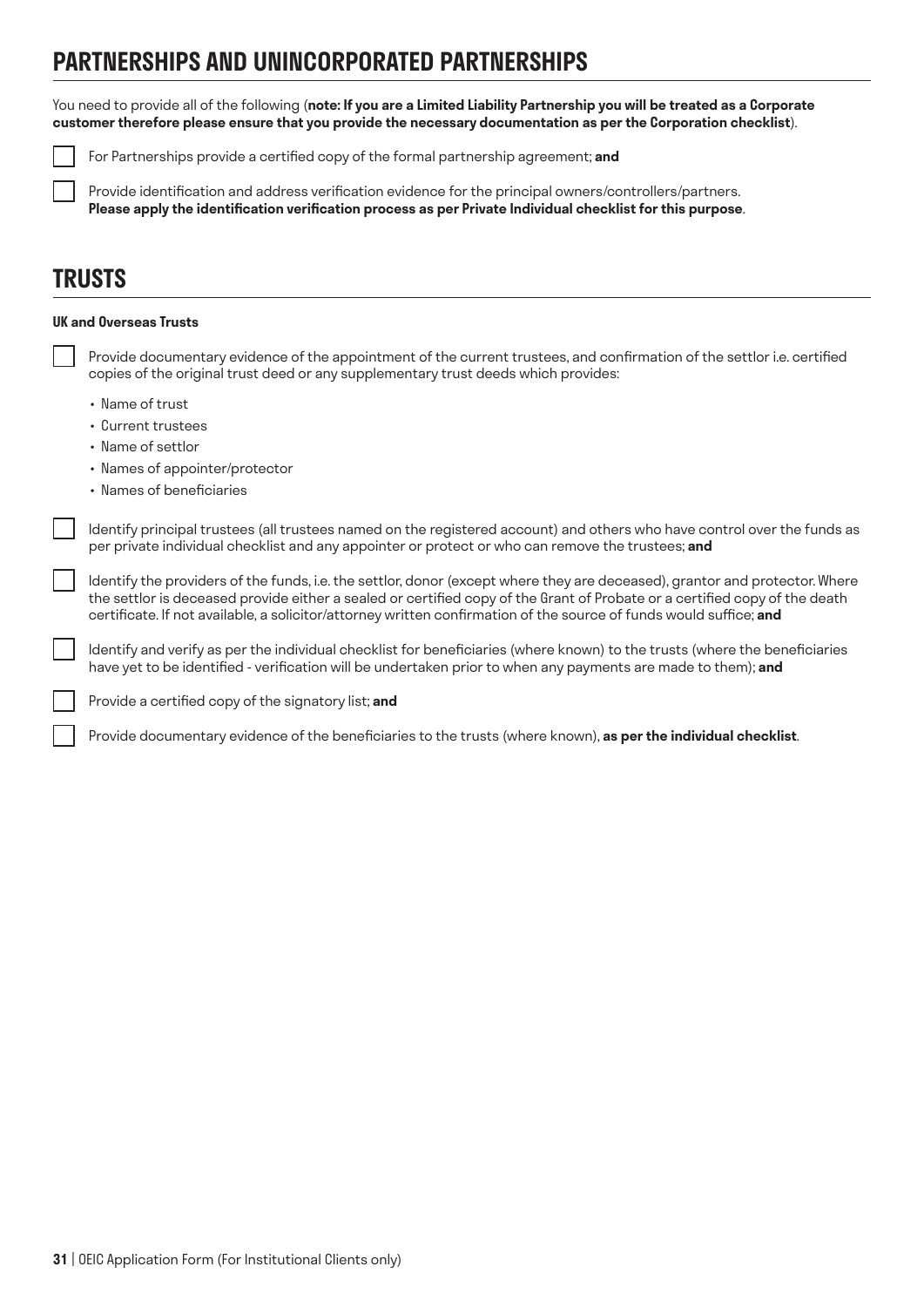### **CHARITIES**

| <b>Charities (Please complete this section)</b>                                                                                                                               |
|-------------------------------------------------------------------------------------------------------------------------------------------------------------------------------|
| Please provide a copy of the Charity's constitution document, if a trust deed, supply all supplementary trusts deeds; and                                                     |
| Provide the Charity Commission register details of:                                                                                                                           |
| The Charity's registration number                                                                                                                                             |
| Charity's objectives                                                                                                                                                          |
| Name, address and date of birth of the trustees which must be signed by one of the instructing trustees                                                                       |
| An authorised signature list                                                                                                                                                  |
| Personal documentation (see Private Individuals) for the company secretary<br>(if the charity is incorporated) or the instructing trustees (if the charity is unincorporated) |
| Identification and verification completed on controlling persons<br>(checked against charities commission/constitutional document)                                            |
| For other types of entities, i.e. Foundations/LLC's/Pension Funds/Societies/Associations or Government Departments please<br>refer to Sarasin Investment Funds Limited.       |

**Please note:** Further information may be requested should it be deemed necessary once the documentation has been reviewed.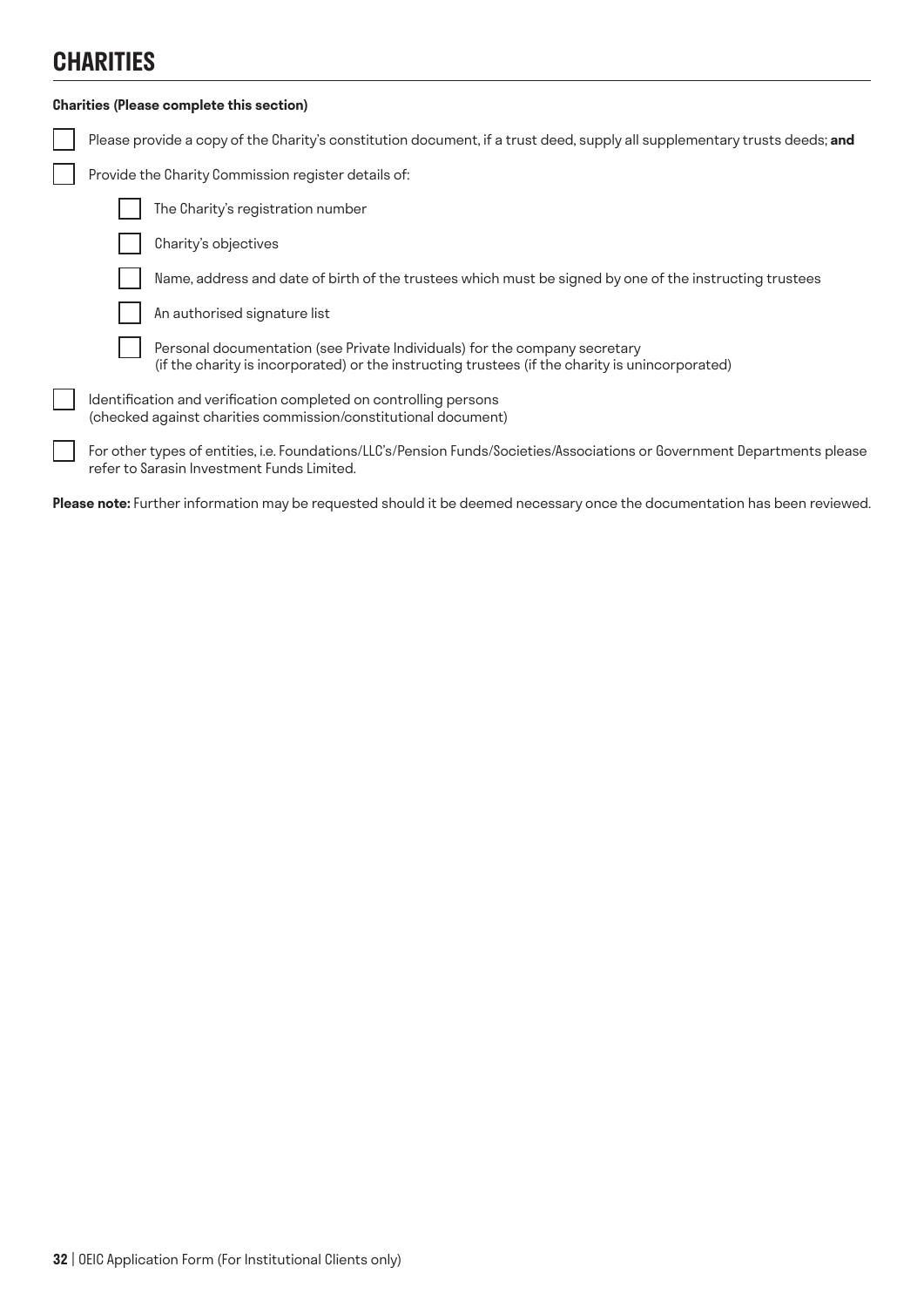# **APPENDIX 1: TRUSTEE CONFIRMATION**

| To be completed by Trustees who are regulated and located within the EU/FATF. This Declaration must be returned with the<br>application form.                                                                                                   |                                                                                                                                                                                                                                                                                                                                                                                                                                                                                                                          |  |  |  |  |
|-------------------------------------------------------------------------------------------------------------------------------------------------------------------------------------------------------------------------------------------------|--------------------------------------------------------------------------------------------------------------------------------------------------------------------------------------------------------------------------------------------------------------------------------------------------------------------------------------------------------------------------------------------------------------------------------------------------------------------------------------------------------------------------|--|--|--|--|
| In making this application for investment, we are acting as Trustee(s) of a trust                                                                                                                                                               |                                                                                                                                                                                                                                                                                                                                                                                                                                                                                                                          |  |  |  |  |
| NAME OF TRUST:<br><u> 1980 - Johann Barbara, martxa alemaniar argumento este alemaniar alemaniar alemaniar alemaniar alemaniar al</u>                                                                                                           |                                                                                                                                                                                                                                                                                                                                                                                                                                                                                                                          |  |  |  |  |
|                                                                                                                                                                                                                                                 | State briefly the capacity in which the trust/trustee(s) are operating or making the application to open the account:                                                                                                                                                                                                                                                                                                                                                                                                    |  |  |  |  |
|                                                                                                                                                                                                                                                 |                                                                                                                                                                                                                                                                                                                                                                                                                                                                                                                          |  |  |  |  |
|                                                                                                                                                                                                                                                 |                                                                                                                                                                                                                                                                                                                                                                                                                                                                                                                          |  |  |  |  |
| with full power and capacity under the relevant trust deed to authorise and undertake all relevant transactions                                                                                                                                 |                                                                                                                                                                                                                                                                                                                                                                                                                                                                                                                          |  |  |  |  |
| Tick the appropriate box(es):                                                                                                                                                                                                                   |                                                                                                                                                                                                                                                                                                                                                                                                                                                                                                                          |  |  |  |  |
| Provide We are regulated under the Rules of the FCA in our dealings with you.                                                                                                                                                                   |                                                                                                                                                                                                                                                                                                                                                                                                                                                                                                                          |  |  |  |  |
| Provide We are not regulated by the FCA in our dealing with you.                                                                                                                                                                                |                                                                                                                                                                                                                                                                                                                                                                                                                                                                                                                          |  |  |  |  |
| Please state your regulatory authority, country of regulation and any regulatory reference no.                                                                                                                                                  |                                                                                                                                                                                                                                                                                                                                                                                                                                                                                                                          |  |  |  |  |
| The Trustees in respect of this trust hereby certify that we have sufficient information to confirm:<br>1. The true identity of the underlying principals, that is, the settlor(s); named beneficiaries, and controllers                        |                                                                                                                                                                                                                                                                                                                                                                                                                                                                                                                          |  |  |  |  |
| AND                                                                                                                                                                                                                                             |                                                                                                                                                                                                                                                                                                                                                                                                                                                                                                                          |  |  |  |  |
| 2. That there are no anonymous principals;                                                                                                                                                                                                      |                                                                                                                                                                                                                                                                                                                                                                                                                                                                                                                          |  |  |  |  |
| AND<br>3. Where underlying evidence is not maintained in the UK, that there are no bank secrecy or confidentiality constraints that will<br>restrict access to the documentary evidence of identity should it be needed for a UK investigation. |                                                                                                                                                                                                                                                                                                                                                                                                                                                                                                                          |  |  |  |  |
|                                                                                                                                                                                                                                                 |                                                                                                                                                                                                                                                                                                                                                                                                                                                                                                                          |  |  |  |  |
|                                                                                                                                                                                                                                                 | ${\small \textsf{\textup{Date}}}:\underline{\hspace{2.5cm}}% \begin{minipage}{.4cm} \begin{tabular}{l cccccc} \hline \multicolumn{3}{c}{\textbf{Date}} & \multicolumn{3}{c}{\textbf{Date}} & \multicolumn{3}{c}{\textbf{Date}} & \multicolumn{3}{c}{\textbf{Date}} & \multicolumn{3}{c}{\textbf{Date}} & \multicolumn{3}{c}{\textbf{Date}} & \multicolumn{3}{c}{\textbf{Date}} & \multicolumn{3}{c}{\textbf{Date}} & \multicolumn{3}{c}{\textbf{Date}} & \multicolumn{3}{c}{\textbf{Date}} & \multicolumn{3}{c}{\textbf$ |  |  |  |  |
|                                                                                                                                                                                                                                                 | ${\small \textsf{\textup{Date}}}:\underline{\hspace{2.5cm}}% \begin{minipage}{.4cm} \begin{tabular}{l cccccc} \hline \multicolumn{3}{c }{\textbf{Date}} & \multicolumn{3}{c }{\textbf{Date}} & \multicolumn{3}{c }{\textbf{Date}} & \multicolumn{3}{c }{\textbf{Date}} & \multicolumn{3}{c }{\textbf{Date}} & \multicolumn{3}{c }{\textbf{Date}} & \multicolumn{3}{c }{\textbf{Date}} & \multicolumn{3}{c }{\textbf{Date}} & \multicolumn{3}{c }{\textbf{Date}} & \multicolumn{3}{c }{\textbf{Date}} & \mult$            |  |  |  |  |
|                                                                                                                                                                                                                                                 | Date:                                                                                                                                                                                                                                                                                                                                                                                                                                                                                                                    |  |  |  |  |
|                                                                                                                                                                                                                                                 |                                                                                                                                                                                                                                                                                                                                                                                                                                                                                                                          |  |  |  |  |
|                                                                                                                                                                                                                                                 |                                                                                                                                                                                                                                                                                                                                                                                                                                                                                                                          |  |  |  |  |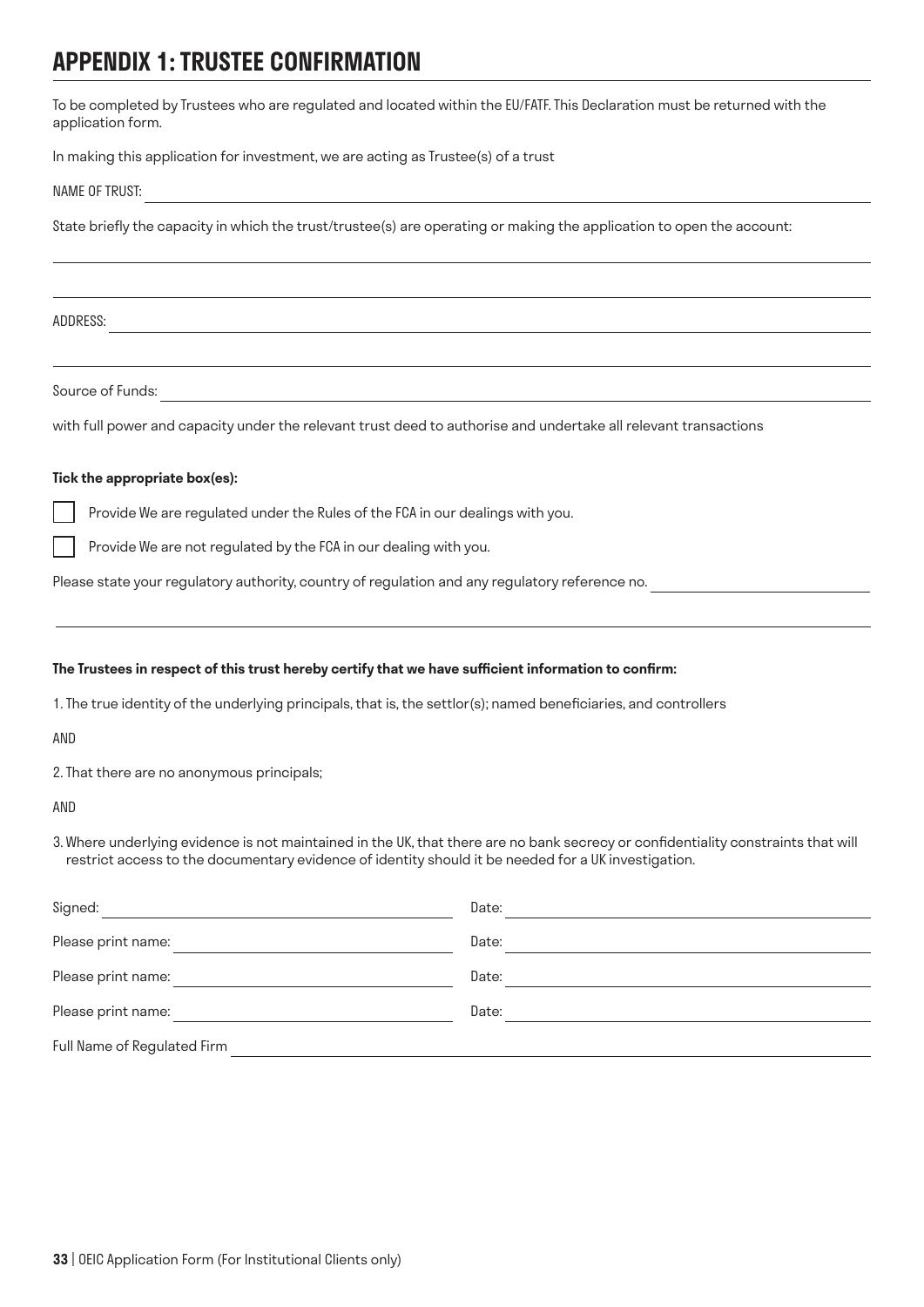# **M. ADDITIONAL SUBSCRIPTION FORM**

In relation to an additional subscription of Shares, you should post or fax your completed Additional Subscription Form to the ACD to ensure that it is received prior to the relevant Dealing Deadline which is midday (GMT) on the relevant Dealing Day. Additional subscription requests received after the relevant Dealing Deadline shall be deemed to have been received for the next Dealing Day. Original documents in respect of additional subscription requests should be forwarded to the ACD at the following address:

#### **Sarasin Investment Funds, Sunderland, SR43 4AX**

Tel: 0333 300 0373 (Dealing line) or +44 (0)20 7098 8164 from outside the UK, Fax: +44 (0)20 7643 3910

### **REGISTRATION DETAILS**

| Shareholder details                                                                                                                     |                                                                                                                                           |
|-----------------------------------------------------------------------------------------------------------------------------------------|-------------------------------------------------------------------------------------------------------------------------------------------|
|                                                                                                                                         | To be completed by the<br><b>Financial Adviser</b>                                                                                        |
| Account Number:<br><u> 1989 - Johann Stein, mars an deutscher Stein und der Stein und der Stein und der Stein und der Stein und der</u> | Agent Stamp:                                                                                                                              |
| Permanent residential address:<br><u> 1989 - Johann John Stein, fransk politik (</u>                                                    |                                                                                                                                           |
| and the control of the control of the control of the control of the control of the control of the control of the                        |                                                                                                                                           |
|                                                                                                                                         |                                                                                                                                           |
|                                                                                                                                         |                                                                                                                                           |
|                                                                                                                                         | and the state of the state of the state of the state of                                                                                   |
|                                                                                                                                         | Registration number:                                                                                                                      |
| E-mail address:<br><u> 1980 - Johann Barn, amerikan bestemannten bestemannten bestemannten bestemannten bestemannten bestemannten b</u> |                                                                                                                                           |
| Registered Account Name (joint holder, if applicable):                                                                                  | Financial Adviser terms:<br>Standard commission terms will<br>apply if this section is not completed.<br>(Adjustments in 0.5% increments) |
|                                                                                                                                         | Commission is only available when no<br>advice has been given to UK resident,<br>retail investors.                                        |
|                                                                                                                                         | <b>Financial Adviser</b><br>$\%$<br>commission                                                                                            |
|                                                                                                                                         | For office use only:<br>ACD charge:<br>$\%$                                                                                               |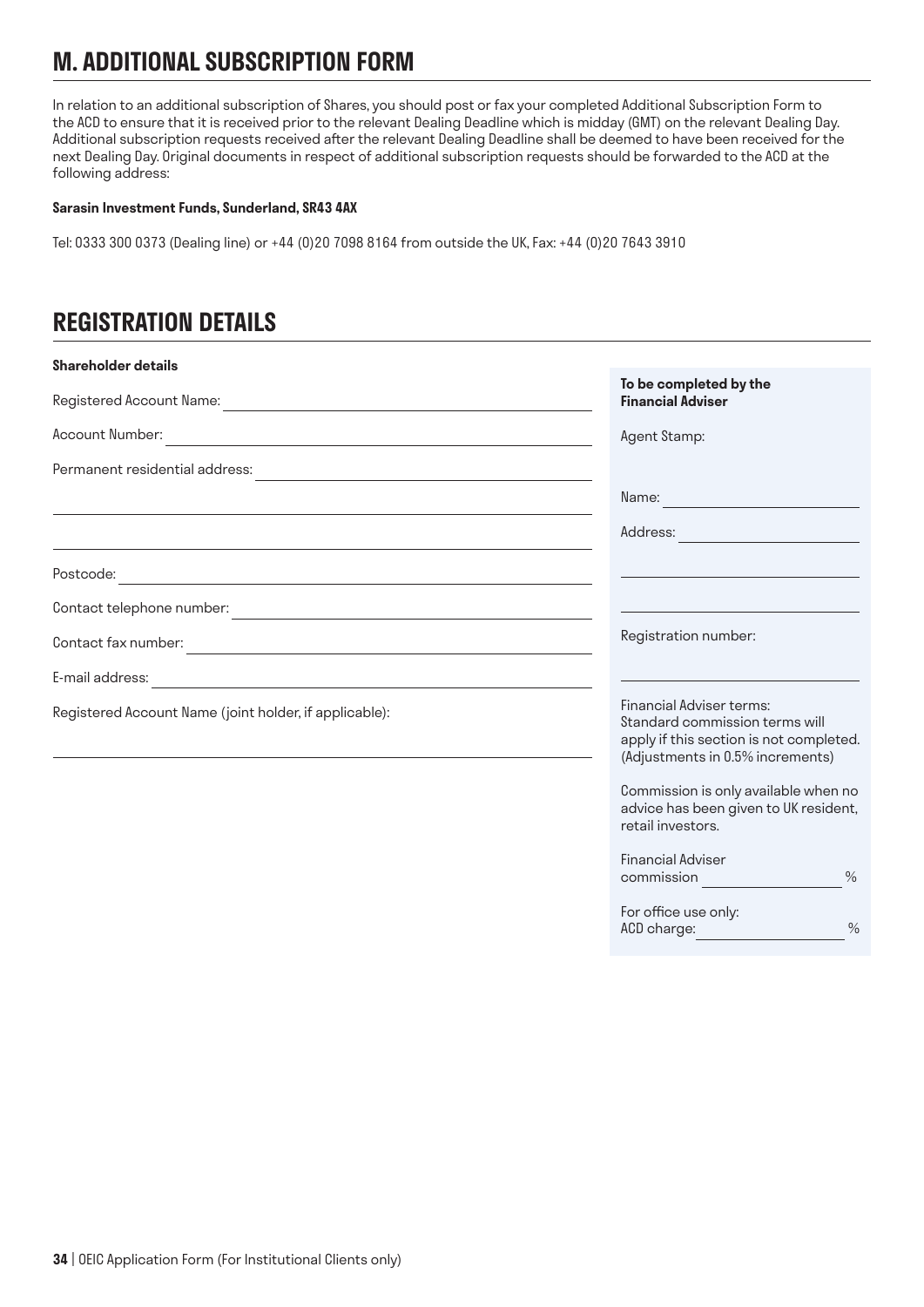# **SUBSCRIPTION DETAILS**

**Lump sum** – The minimum is £250 **per Fund**. **All investments into the Funds will be made into the retail share class noted below**. Please note that if no selection of income or accumulation shares is made, accumulation shares will be purchased unless you complete the income section below in which case income shares will be purchased. To pay by Bank Transfer, please follow the instructions in Bank Transfer section overleaf.

If payment has not already been made, this will be due in cash or cleared funds not later than the third business day after the relevant dealing day.

| <b>Fund Name</b>                                                                                    | <b>Share Class</b> | <b>Inc</b> | Acc | Number of Shares | Lump Sum Amount<br>(minimum £250) |
|-----------------------------------------------------------------------------------------------------|--------------------|------------|-----|------------------|-----------------------------------|
| Sarasin Food & Agriculture Opportunities<br>ISIN code: Inc GB00B208L75 Acc GB00B208L866             |                    |            |     |                  | £                                 |
| <b>Sarasin Thematic Global Equity</b><br>ISIN code: Inc GB0009341321 Acc GB0009341651               |                    |            |     |                  | £                                 |
| Sarasin Thematic Global Equity (Sterling Hedged)<br>ISIN code: Inc GB00B65PGN61 Acc GB00B65Y9Y52    |                    |            |     |                  | £                                 |
| Sarasin Global Equity Real Return<br>ISIN code: Inc GB00B13GWD83 Acc GB00B13GWC76                   |                    |            |     |                  | £                                 |
| Sarasin Responsible Global Equity<br>ISIN code: Inc GB00B4N86553 Acc GB00B4674R77                   |                    |            |     |                  | £                                 |
| Sarasin Responsible Global Equity (Sterling Hedged)<br>ISIN code: Inc GB00B4PZBM64 Acc GB00B4P6NS91 |                    |            |     |                  | £                                 |
| <b>Sarasin UK Equity</b><br>ISIN code: Inc GB00B58G5N28 Acc GB00B58G7814                            |                    |            |     |                  | £                                 |
| Sarasin Multi Asset - Strategic Fund<br>ISIN code: Inc GB00B8N8PH88 Acc GB00B8NG2599                |                    |            |     |                  | £                                 |
| Sarasin Responsible Corporate Bond Fund<br>ISIN code: Inc GB00BYMB5P89 Acc GB00BYMB5096             |                    |            |     |                  | £                                 |
| Sarasin Global Higher Dividend (Sterling Hedged)<br>ISIN code: Inc GB00B65PGD63 Acc GB00B65PGF87    |                    |            |     |                  | £                                 |
| Sarasin Global Higher Dividend<br>ISIN code: Inc GB00B13GWL67 Acc GB00B13GWK50                      |                    |            |     |                  | £                                 |
| Sarasin Global Higher Dividend<br>ISIN code: Inc GB00B4NH8P64 Acc GB00B87CWB98                      | <b>I EUR</b>       |            |     |                  | €                                 |
| Sarasin Global Higher Dividend<br>ISIN code: Inc GB00BXRTDG75 Acc GB00BXRTDF68                      | I EUR HEDGED       |            |     |                  | €                                 |
| Sarasin Global Higher Dividend<br>ISIN code: Inc GB00B89HBF92 Acc GB00B7ZQ8V80                      | I USD              |            |     |                  | \$                                |
| <b>Sarasin Sterling Bond</b><br>ISIN code: Inc GB00B13GWG15 Acc GB00B13GWF08                        |                    |            |     |                  | £                                 |
| <b>Sarasin Global Dividend</b><br>ISIN code: Inc GB00BGDF8C13 Acc GB00BGDF8B06                      |                    |            |     |                  | £                                 |
| <b>Sarasin Global Dividend</b><br>ISIN code: Inc GB00BGDF8P42 Acc GB00BGDF8N28                      | <b>I EUR</b>       |            |     |                  | €                                 |
| Sarasin Global Dividend (Sterling Hedged)<br>ISIN code: Inc GB00BGDF8215 Acc GB00BGDF8108           |                    |            |     |                  | £                                 |
| <b>Sarasin Digital Opportunities</b><br>ISIN code: Inc GB00BJP50358 Acc GB00BJP50D59                |                    |            |     |                  | £                                 |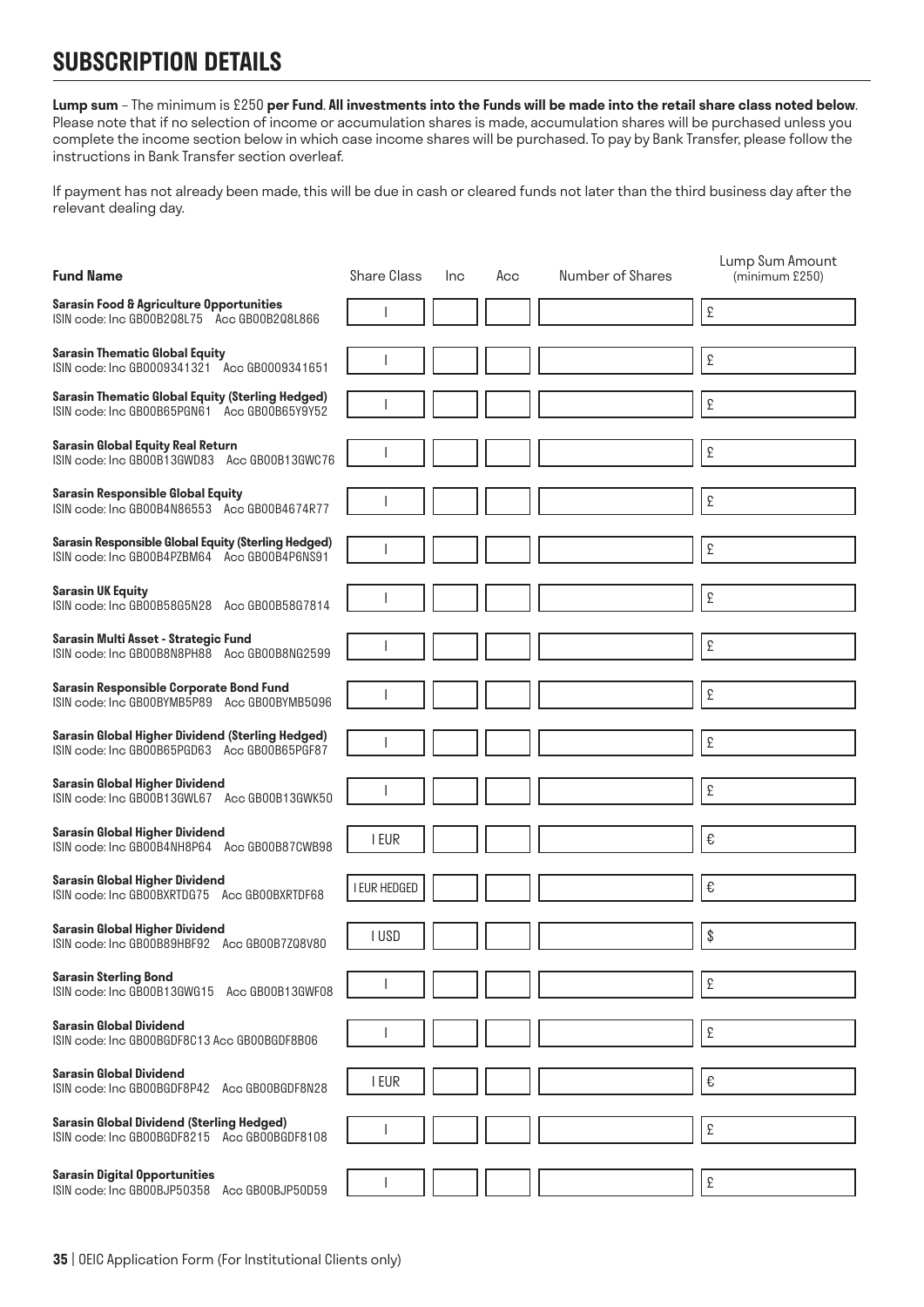# **INCOME PAYMENTS**

#### **If you wish to receive income from your investment, please complete this section.**

Please note that this facility is only available for **lump sum investments** into the Sarasin Investment Funds.

| Bank/Building Society:                |  |  |  |  |
|---------------------------------------|--|--|--|--|
| Bank/Building Society Account number: |  |  |  |  |
|                                       |  |  |  |  |
| Postcode:                             |  |  |  |  |
| Branch Sort Code                      |  |  |  |  |
| <b>Building Society Roll No:</b>      |  |  |  |  |
|                                       |  |  |  |  |

**If you are subscribing to income shares, please note that if no payment details are provided, income will be reinvested to buy additional shares.**

### **BANK TRANSFER**

Royal Bank of Scotland, London Corporate, PO Box 450, 5-10 Great Tower Street, London EC3P 3HX.

| For GBP                                                                     | For USD                                                                                                                                               |
|-----------------------------------------------------------------------------|-------------------------------------------------------------------------------------------------------------------------------------------------------|
| Sort Code: 16-04-00, Account No: 20018870                                   | Sort Code: 16-04-00, Account No: SASCMA - USDC                                                                                                        |
| Account Name: Sarasin Investment Funds Ltd Sterling                         | <b>IBAN: GB30RB0S16630000406396</b>                                                                                                                   |
| Client Money Account                                                        | <b>SWIFT BIC: RBOSGB2L</b>                                                                                                                            |
| Please quote the order reference or plan number and client name             | <b>Account Name:</b> Sarasin Investment Funds Ltd US Dollar                                                                                           |
| <b>For EUR</b><br>Sort Code: 16-04-00, Account No: SIFSECMA-EURA (10008408) | Client Money Account<br><b>Routing Bank:</b> Standard Chartered, New York, Routing<br>Please quote the order reference or plan number and client name |
| <b>IBAN: GB66RB0S16106510008408</b>                                         |                                                                                                                                                       |
| <b>SWIFT BIC: RBOSGB2L</b>                                                  |                                                                                                                                                       |
| Account Name: Sarasin Investment Funds Ltd Euro Client                      |                                                                                                                                                       |
| Money Account                                                               |                                                                                                                                                       |
| Please quote the order reference or plan number and client name             |                                                                                                                                                       |

# **SIGNATURE**

The Applicant(s) agree to subscribe for such number of additional Shares in the Sub-Fund(s) as may be purchased for the subscription amount set out above upon the terms of the Prospectus.

The Applicant(s) confirm that they have received and read the KIID in relation to this fund(s). The Applicant(s) also acknowledge and agree that the updated KIID for each sub-fund is available at the Investment Manager's website at www.sarasin.co.uk and that they will read and review the most up-to-date version of the relevant KIID prior to making any subsequent application for Shares in the fund(s).

The Applicant(s) also represent that all representations and warranties as set out in the Application Form provided at the time of initial subscription of Shares in the Sub-Fund(s), remain true, accurate and complete.

If signing as an Agent or as nominee, the Agent/nominee confirms that it has authority to enter into this Additional Subscription Form and to make such representations for itself and on behalf of the Shareholder (as appropriate).

| Signature: | Date: |
|------------|-------|
| Signature: | Date: |
| Signature: | Date: |
| Signature: | Date: |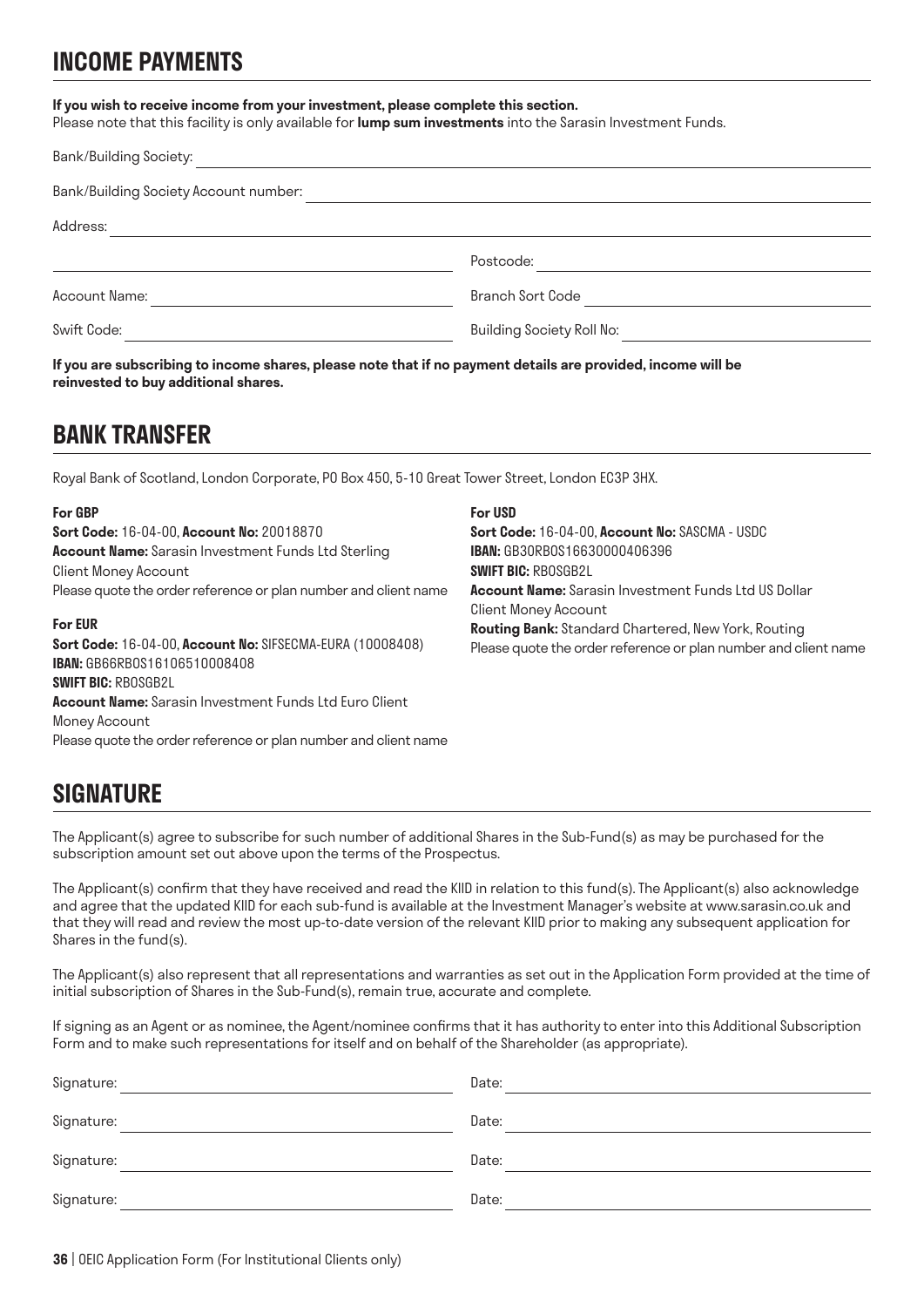# **N. REDEMPTION FORM**

In relation to a redemption of Shares, you should post or fax your completed Redemption Form to the ACD to ensure that it is received prior to the relevant Dealing Deadline which is midday (GMT) on the relevant Dealing Day. Redemption requests received after the relevant Dealing Deadline shall be deemed to have been received for the next Dealing Day. Original documents in respect of redemption requests should be forwarded to the ACD at the following address:

#### **Sarasin Investment Funds, Sunderland, SR43 4AX**

Tel: 0333 300 0373 (Dealing line) or +44 (0)20 7098 8164 from outside the UK, Fax: +44 (0)20 7643 3910.

### **INVESTOR DETAILS**

| Shareholder details       |                                                    |
|---------------------------|----------------------------------------------------|
| Registered Account Name:  | To be completed by the<br><b>Financial Adviser</b> |
| Account Number:           | Agent Stamp:                                       |
| Address:                  |                                                    |
|                           | Name:                                              |
|                           | Address:                                           |
| Postcode:                 |                                                    |
| Contact telephone number: |                                                    |
| Contact fax number:       | Registration number:                               |
| E-mail address:           |                                                    |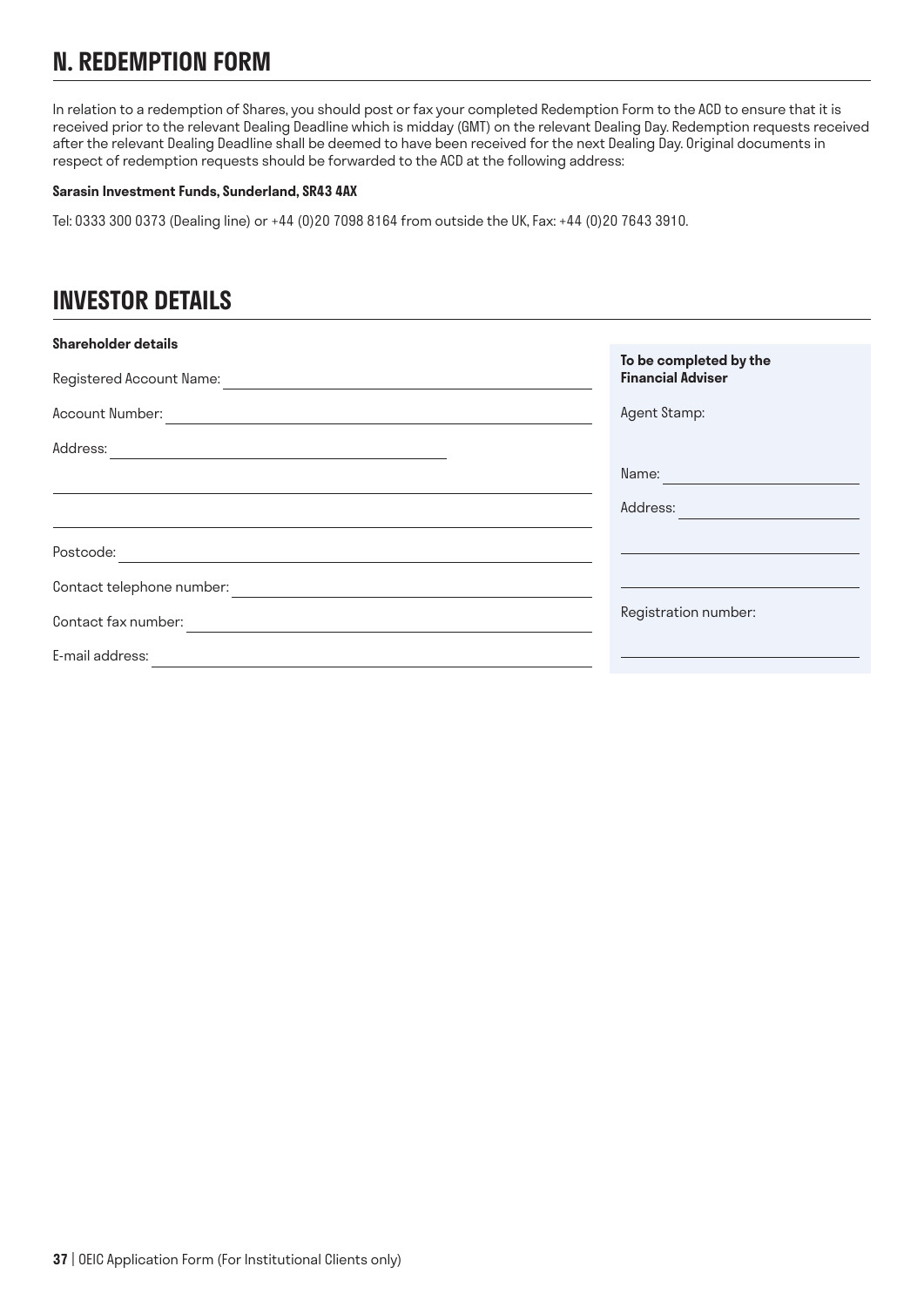# **REDEMPTION DETAILS**

**Lump sum** – The minimum redemption amount is £250 **per Fund**.

Redemption proceeds will be paid after deduction of any bank fees.

| <b>Fund Name</b>                                                                                    | Share Class         | <b>Inc</b> | Acc | Number of Shares | Lump Sum Amount |
|-----------------------------------------------------------------------------------------------------|---------------------|------------|-----|------------------|-----------------|
| Sarasin Food & Agriculture Opportunities<br>ISIN code: Inc GB00B208L759 Acc GB00B208L866            |                     |            |     |                  | £               |
| <b>Sarasin Thematic Global Equity</b><br>ISIN code: Inc GB0009341321 Acc GB0009341651               |                     |            |     |                  | £               |
| Sarasin Thematic Global Equity (Sterling Hedged)<br>ISIN code: Inc GB00B65PGN61 Acc GB00B65Y9Y52    |                     |            |     |                  | £               |
| Sarasin Global Equity Real Return<br>ISIN code: Inc GB00B13GWD83 Acc GB00B13GWC76                   |                     |            |     |                  | £               |
| Sarasin Responsible Global Equity<br>ISIN code: Inc GB00B4N86553 Acc GB00B4674R77                   |                     |            |     |                  | £               |
| Sarasin Responsible Global Equity (Sterling Hedged)<br>ISIN code: Inc GB00B4PZBM64 Acc GB00B4P6NS91 |                     |            |     |                  | £               |
| <b>Sarasin UK Equity</b><br>ISIN code: Inc GB00B58G5N28 Acc GB00B58G7814                            |                     |            |     |                  | £               |
| Sarasin Multi Asset - Strategic Fund<br>IISIN code: Inc GB00B8N8PH88 Acc GB00B8NG2599               |                     |            |     |                  | £               |
| Sarasin Global Higher Dividend (Sterling Hedged)<br>ISIN code: Inc GB00B65PGD63 A cc GB00B65PGF87   |                     |            |     |                  | £               |
| Sarasin Global Higher Dividend<br>ISIN code: Inc GB00B13GWL67 Acc GB00B13GWK50                      |                     |            |     |                  | £               |
| Sarasin Global Higher Dividend<br>ISIN code: Inc GB00B87CWB98 Acc GB00B4NH8P64                      | I EUR               |            |     |                  | €               |
| Sarasin Global Higher Dividend<br>ISIN code: Inc GB00BXRTDG75 Acc GB00BXRTDF68                      | <b>I EUR HEDGED</b> |            |     |                  | €               |
| Sarasin Global Higher Dividend<br>ISIN code: Inc GB00B7ZQ8V80 Acc GB00B89HBF92                      | <b>IUSD</b>         |            |     |                  | \$              |
| <b>Sarasin Sterling Bond</b><br>ISIN code: Inc GB00B13GWG15 Acc GB00B13GWF08                        |                     |            |     |                  | £               |
| <b>Sarasin Global Dividend</b><br>ISIN code: Inc GB00BGDF8B06 Acc GB00BGDF8C13                      |                     |            |     |                  | £               |
| Sarasin Global Dividend<br>ISIN code: Inc GB00BGDF8N28 Acc GB00BGDF8P42                             | <b>I EUR</b>        |            |     |                  | €               |
| Sarasin Global Dividend (Sterling Hedged)<br>ISIN code: Inc GB00BGDF8108 Acc GB00BGDF8215           |                     |            |     |                  | £               |
| Sarasin Responsible Corporate Bond Fund<br>ISIN code: Inc GB00BYMB5P89 Acc GB00BYMB5096             |                     |            |     |                  | £               |
| Sarasin Digital Opportunities<br>ISIN code: Inc GB00BJP50358 Acc GB00BJP50D59                       |                     |            |     |                  | £               |